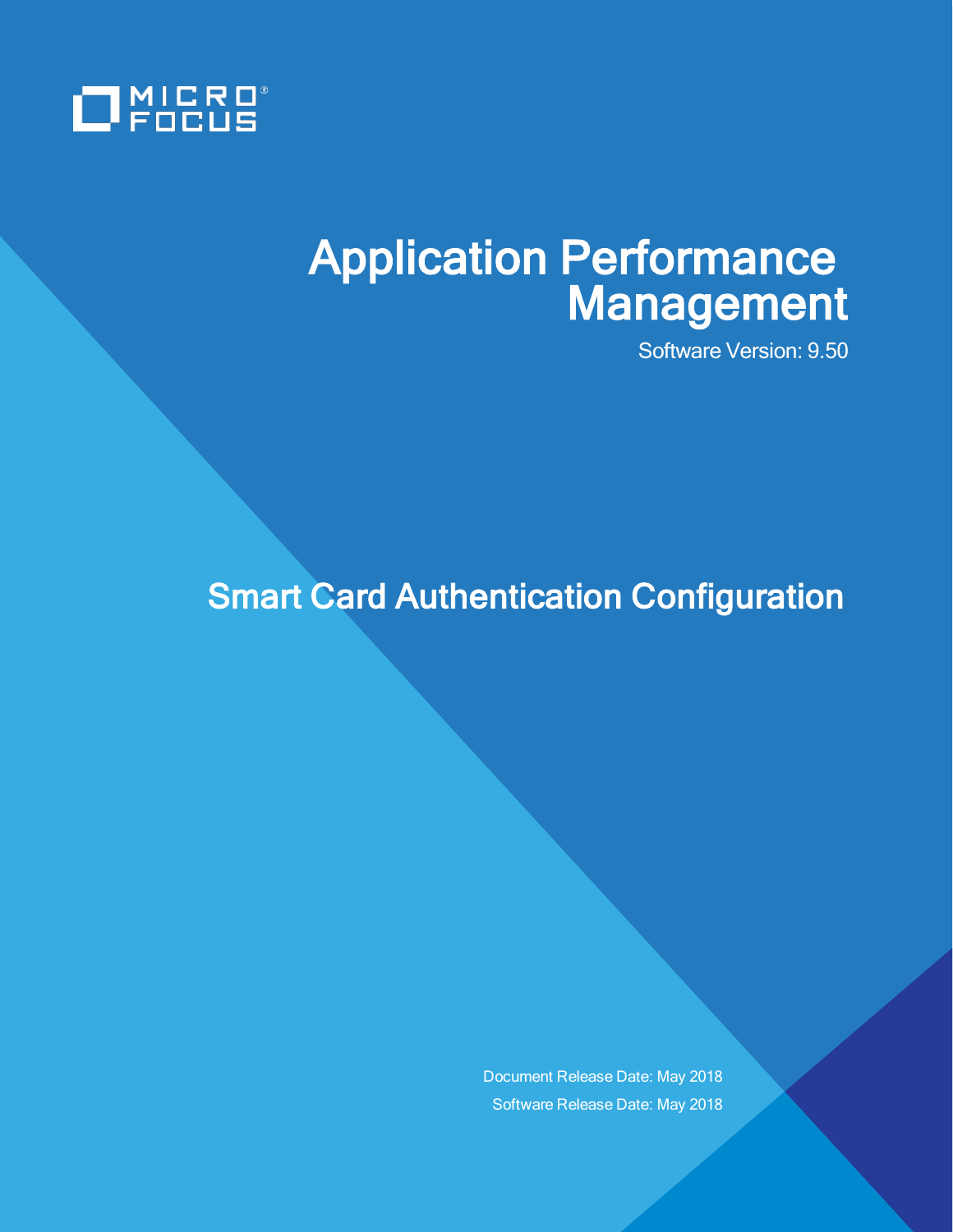#### Legal notices

### **Warranty**

The only warranties for products and services of Micro Focus and its affiliates and licensors ("Micro Focus") are set forth in the express warranty statements accompanying such products and services. Nothing herein should be construed as constituting an additional warranty. Micro Focus shall not be liable for technical or editorial errors or omissions contained herein. The information contained herein is subject to change without notice.

### Restricted rights legend

Confidential computer software. Except as specifically indicated otherwise, a valid license from Micro Focus is required for possession, use or copying. Consistent with FAR 12.211 and 12.212, Commercial Computer Software, Computer Software Documentation, and Technical Data for Commercial Items are licensed to the U.S. Government under vendor's standard commercial license.

### Copyright notice

© Copyright 2005-2005-2018 Micro Focus or one of its affiliates

### Trademark notices

Adobe® and Acrobat® are trademarks of Adobe Systems Incorporated.

AMD, the AMD Arrow symbol and ATI are trademarks of Advanced Micro Devices, Inc.

Citrix® and XenDesktop® are registered trademarks of Citrix Systems, Inc. and/or one more of its subsidiaries, and may be registered in the United States Patent and Trademark Office and in other countries.

Google™ and Google Maps™ are trademarks of Google Inc.

Intel®, Itanium®, Pentium®, and Intel® Xeon® are trademarks of Intel Corporation in the U.S. and other countries.

iPad® and iPhone® are trademarks of Apple Inc.

Java is a registered trademark of Oracle and/or its affiliates.

Linux® is the registered trademark of Linus Torvalds in the U.S. and other countries.

Microsoft®, Windows®, Lync®, Windows NT®, Windows® XP, Windows Vista® and Windows Server® are either registered trademarks or trademarks of Microsoft Corporation in the United States and/or other countries.

NVIDIA® is a trademark and/or registered trademark of NVIDIA Corporation in the U.S. and other countries.

Oracle is a registered trademark of Oracle Corporation and/or its affiliates.

Red Hat® is a registered trademark of Red Hat, Inc. in the United States and other countries.

SAP® is the trademark or registered trademark of SAP SE in Germany and in several other countries.

UNIX® is a registered trademark of The Open Group.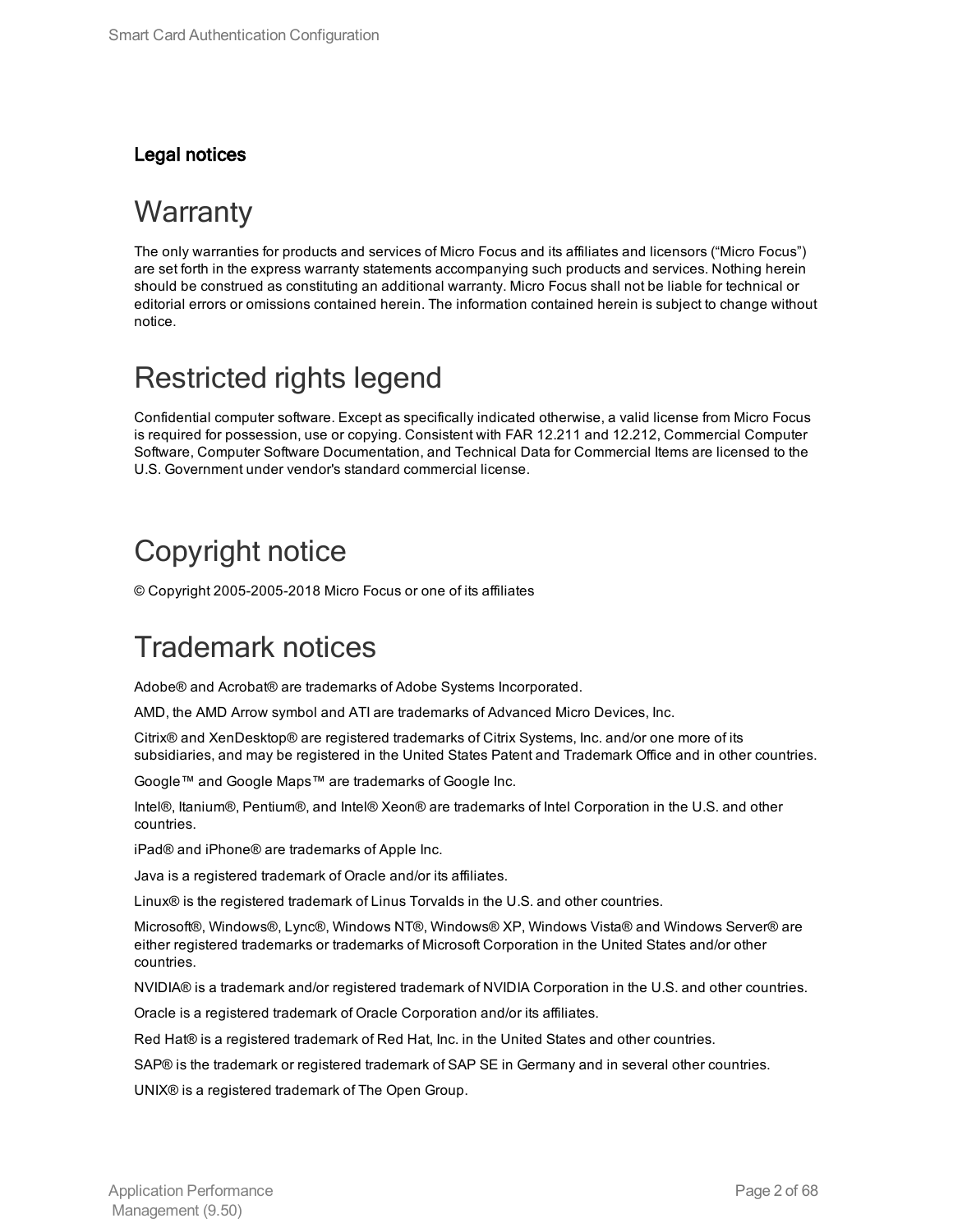#### Documentation updates

The title page of this document contains the following identifying information:

- Software Version number, which indicates the software version.
- Document Release Date, which changes each time the document is updated.
- Software Release Date, which indicates the release date of this version of the software.

To verify you are using the most recent edition of a document, go to [https://softwaresupport.softwaregrp.com/group/softwaresupport/search-result?doctype=manuals?keyword=.](https://softwaresupport.softwaregrp.com/group/softwaresupport/search-result?doctype=manuals?keyword=)

To check for recent software patches, go to [https://softwaresupport.softwaregrp.com/group/softwaresupport/search-result?doctype=patches?keyword=.](https://softwaresupport.softwaregrp.com/group/softwaresupport/search-result?doctype=patches?keyword=)

This site requires that you register for a Passport and sign in. To register for a Passport ID, go to <https://cf.passport.softwaregrp.com/hppcf/login.do>.

Or click the **Register** link at the top of the Software Support page.

You will also receive updated or new editions if you subscribe to the appropriate product support service. Contact your sales representative for details.

The title page of this document contains the following identifying information:

- Software Version number, which indicates the software version.
- Document Release Date, which changes each time the document is updated.
- Software Release Date, which indicates the release date of this version of the software.

To verify you are using the most recent edition of a document, go to [https://softwaresupport.softwaregrp.com/group/softwaresupport/search-result?doctype=online](https://softwaresupport.softwaregrp.com/group/softwaresupport/search-result?doctype=online help) help.

This site requires that you register for a Passport and sign in. To register for a Passport ID, go to <https://cf.passport.softwaregrp.com/hppcf/login.do>.

You will also receive updated or new editions if you subscribe to the appropriate product support service. Contact your sales representative for details.

For information and details about the products, services, and support that offers, contact your Client Director.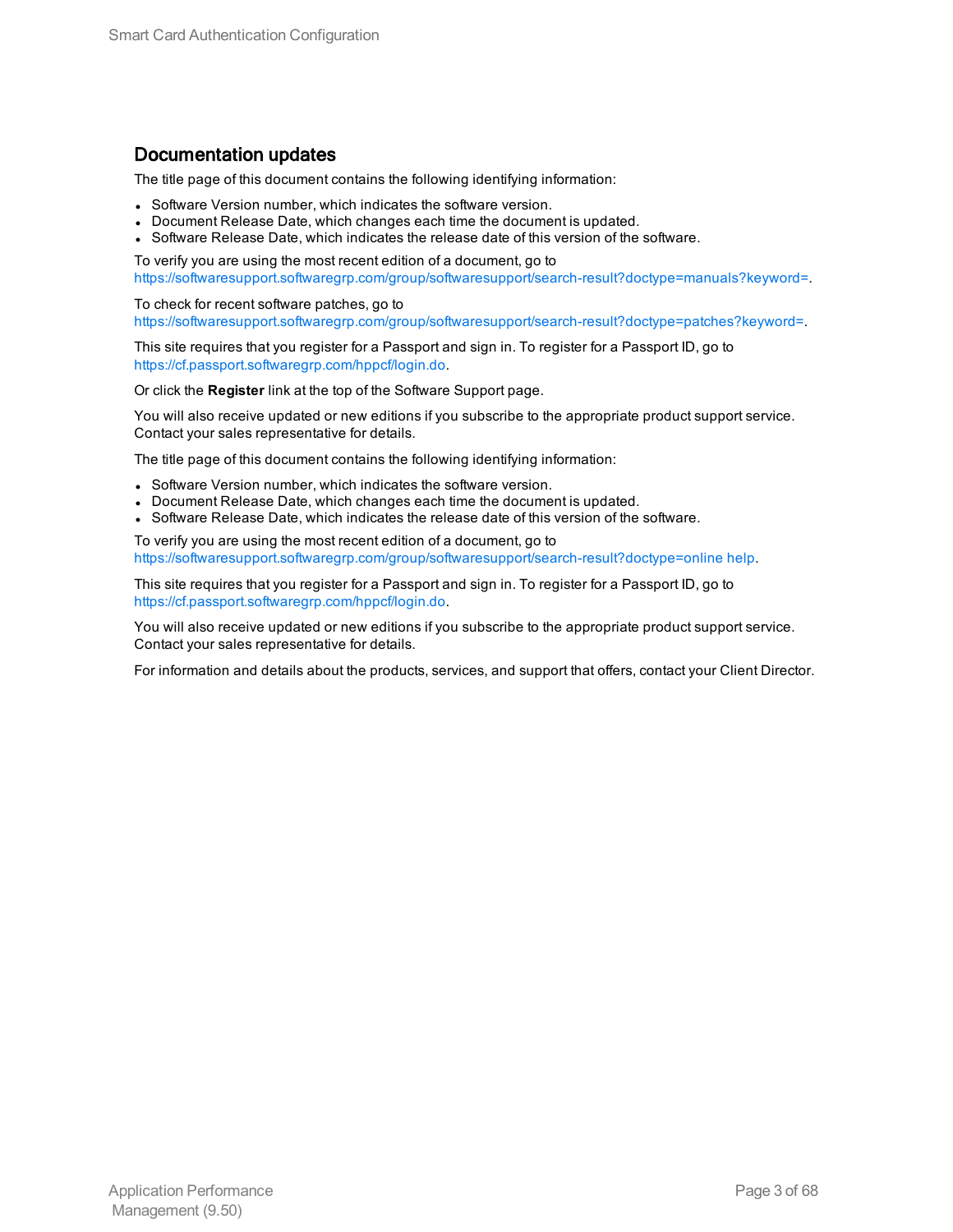#### Support

Visit the Software Support Online web site at <https://softwaresupport.softwaregrp.com/>.

This web site provides contact information and details about the products, services, and support that offers.

online support provides customer self-solve capabilities. It provides a fast and efficient way to access interactive technical support tools needed to manage your business. As a valued support customer, you can benefit by using the support web site to:

- Search for knowledge documents of interest
- Submit and track support cases and enhancement requests
- Manage software licenses
- Download new versions of software or software patches
- Access product documentation
- Manage support contracts
- Look up support contacts
- Review information about available services
- Enter into discussions with other software customers
- Research and register for software training

Most of the support areas require you to register as a Passport user and sign in. Many also require a support contract.

To register for a Passport ID, go to [https://cf.passport.softwaregrp.com/hppcf/login.do.](https://cf.passport.softwaregrp.com/hppcf/login.do)

Visit the Software Support Online web site at <https://softwaresupport.softwaregrp.com/>.

This web site provides contact information and details about the products, services, and support that offers.

online support provides customer self-solve capabilities. It provides a fast and efficient way to access interactive technical support tools needed to manage your business. As a valued support customer, you can benefit by using the support web site to:

- Search for knowledge documents of interest
- Submit and track support cases and enhancement requests
- Manage software licenses
- Download software
- Access product documentation
- Manage support contracts
- Look up support contacts
- Review information about available services
- Enter into discussions with other software customers
- Research and register for software training

Most of the support areas require you to register as a Passport user and sign in. Many also require a support contract.

To register for a Passport ID, go to <https://softwaresupport.softwaregrp.com/>.

To check for recent updates or to verify that you are using the most recent edition of a document, contact your Client Director.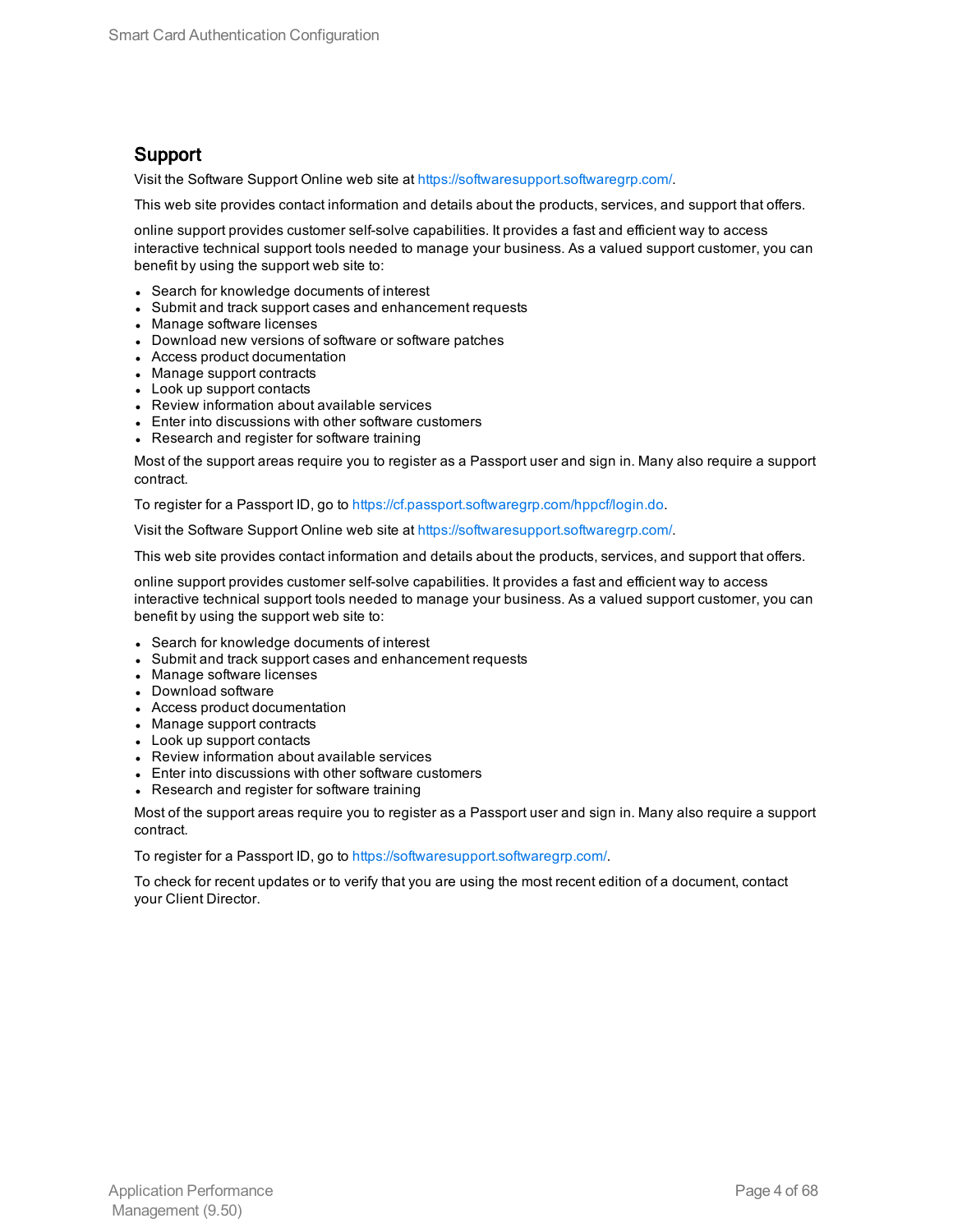## **Contents**

| How to Perform an Emergency Disable of Smart Card Authentication  16            |  |
|---------------------------------------------------------------------------------|--|
|                                                                                 |  |
|                                                                                 |  |
|                                                                                 |  |
| Chapter 5: Configuring Business Process Monitor for Smart Card                  |  |
| Configure BPM to connect to APM when Smart Card Authentication is Enabled 19    |  |
|                                                                                 |  |
| Step 2: Obtain and Configure the CA Issued Client Authentication Certificate 21 |  |
|                                                                                 |  |
|                                                                                 |  |
|                                                                                 |  |
|                                                                                 |  |
| Chapter 6: Configuring SiteScope for Smart Card Authentication 28               |  |
|                                                                                 |  |
|                                                                                 |  |
|                                                                                 |  |
|                                                                                 |  |
|                                                                                 |  |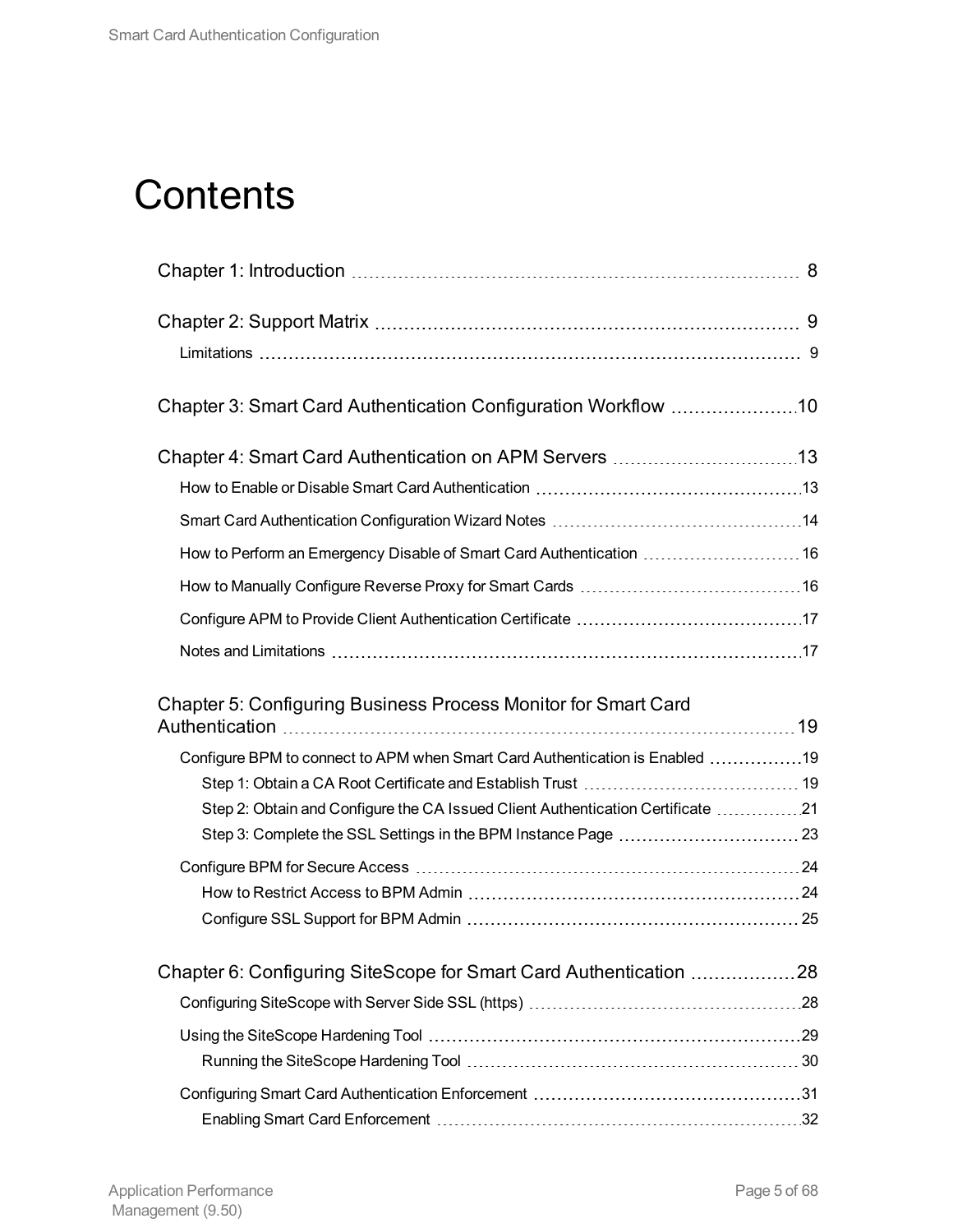| Importing Certificate Authority Certificates into SiteScope TrustStores 32         |  |
|------------------------------------------------------------------------------------|--|
|                                                                                    |  |
| Chapter 7: Configuring BSM Connector for Smart Card Authentication  35             |  |
|                                                                                    |  |
| How to Configure BSM Connector to Connect to an APM Server that Requires a Client  |  |
|                                                                                    |  |
| How to Configure the Topology Discovery Agent in BSM Connector when the APM Server |  |
| Chapter 8: Configuring Data Flow Probe for Smart Card Authentication 48            |  |
|                                                                                    |  |
|                                                                                    |  |
| Connect the Data Flow Probe to APM Using Client Authentication Certificates 50     |  |
| Chapter 9: Configuring System Health for Smart Card Authentication 53              |  |
|                                                                                    |  |
|                                                                                    |  |
| Chapter 10: Configuring SHA for Smart Card Authentication 59                       |  |
| Chapter 11: Configure RUM to Connect to APM when Smart Card                        |  |
|                                                                                    |  |
|                                                                                    |  |
|                                                                                    |  |
| Step 2: Obtain and Configure the CA Issued Client Authentication Certificate  62   |  |
|                                                                                    |  |
| Frequent Requests to Re-enter Your Smart Card PIN Code when Accessing APM          |  |
|                                                                                    |  |
|                                                                                    |  |
|                                                                                    |  |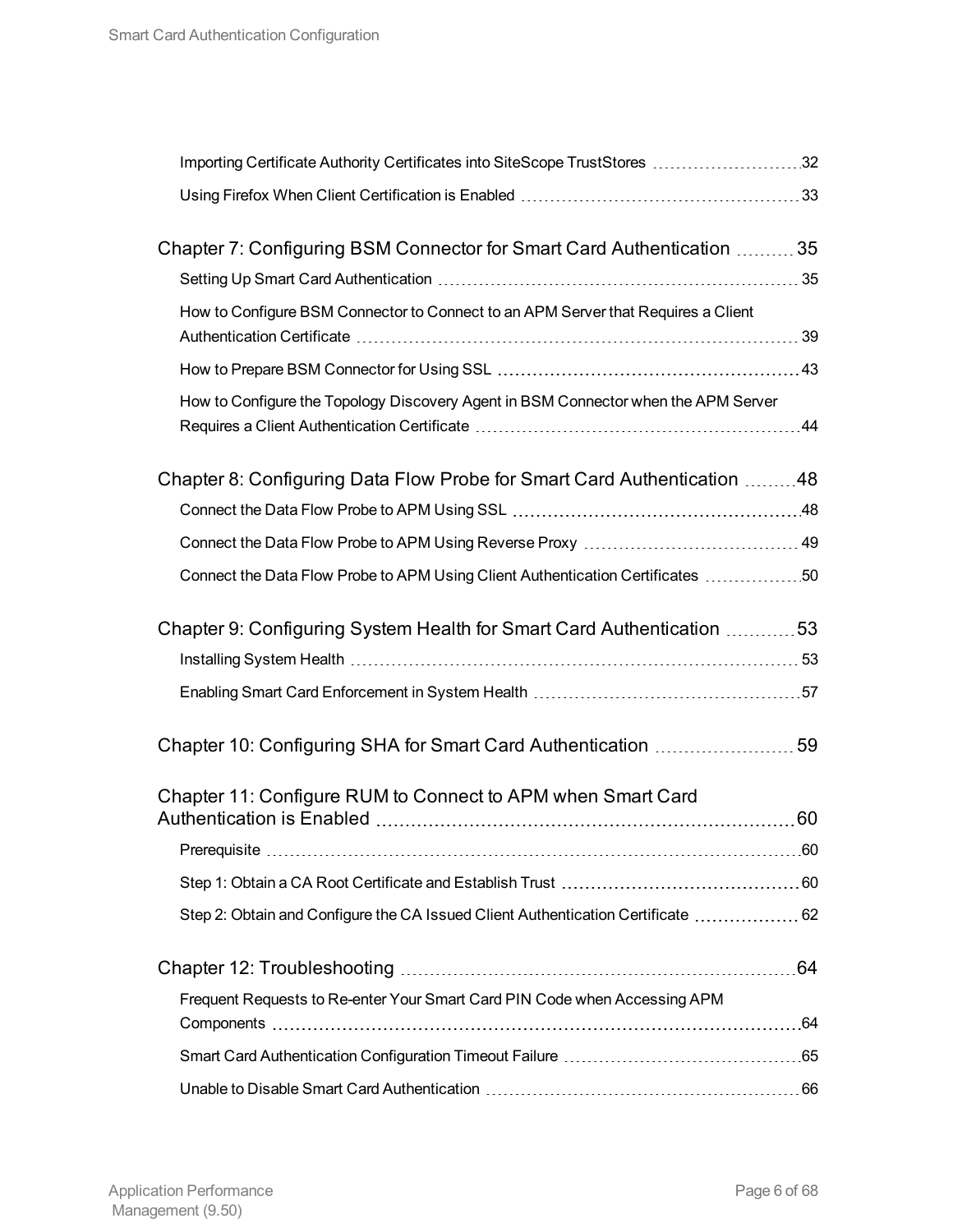| Applets Unavailable when Smart Card Authentication is Configured 66 |  |
|---------------------------------------------------------------------|--|
|                                                                     |  |
|                                                                     |  |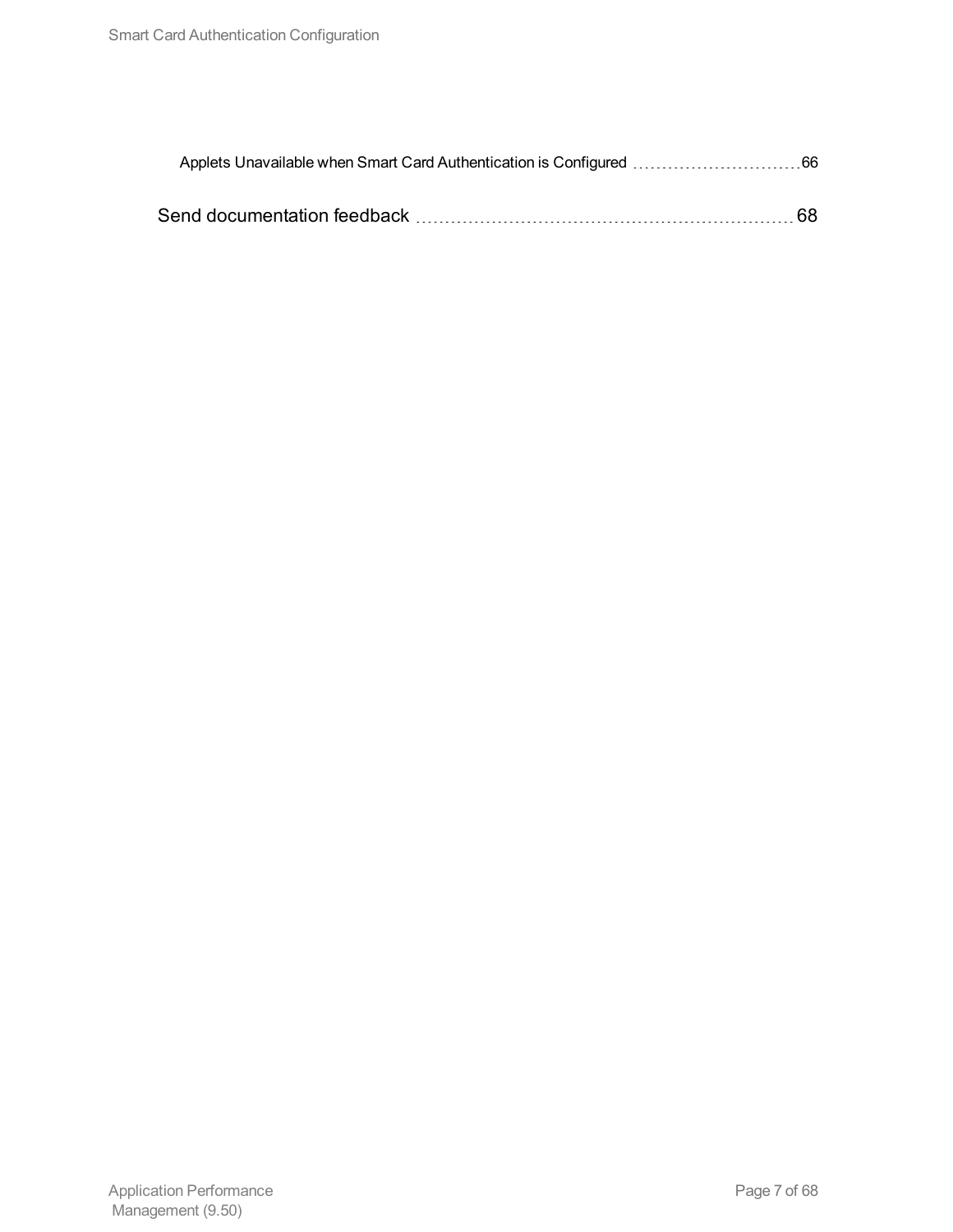# <span id="page-7-0"></span>Chapter 1: Introduction

Smart cards are physical devices used to identify users in secure systems. These cards can be used to store certificates both verifying the user's identity and allowing access to secure environments.

APM can be configured to use these certificates in place of the standard model of each user manually entering a user name and password. You can define a method of extracting the user name from the certificate stored on each card or use the system defaults.

When using smart cards with APM, users can only log in using the smart card. The option of logging in by manually typing in your username and password is locked for all users unless smart card configuration is disabled.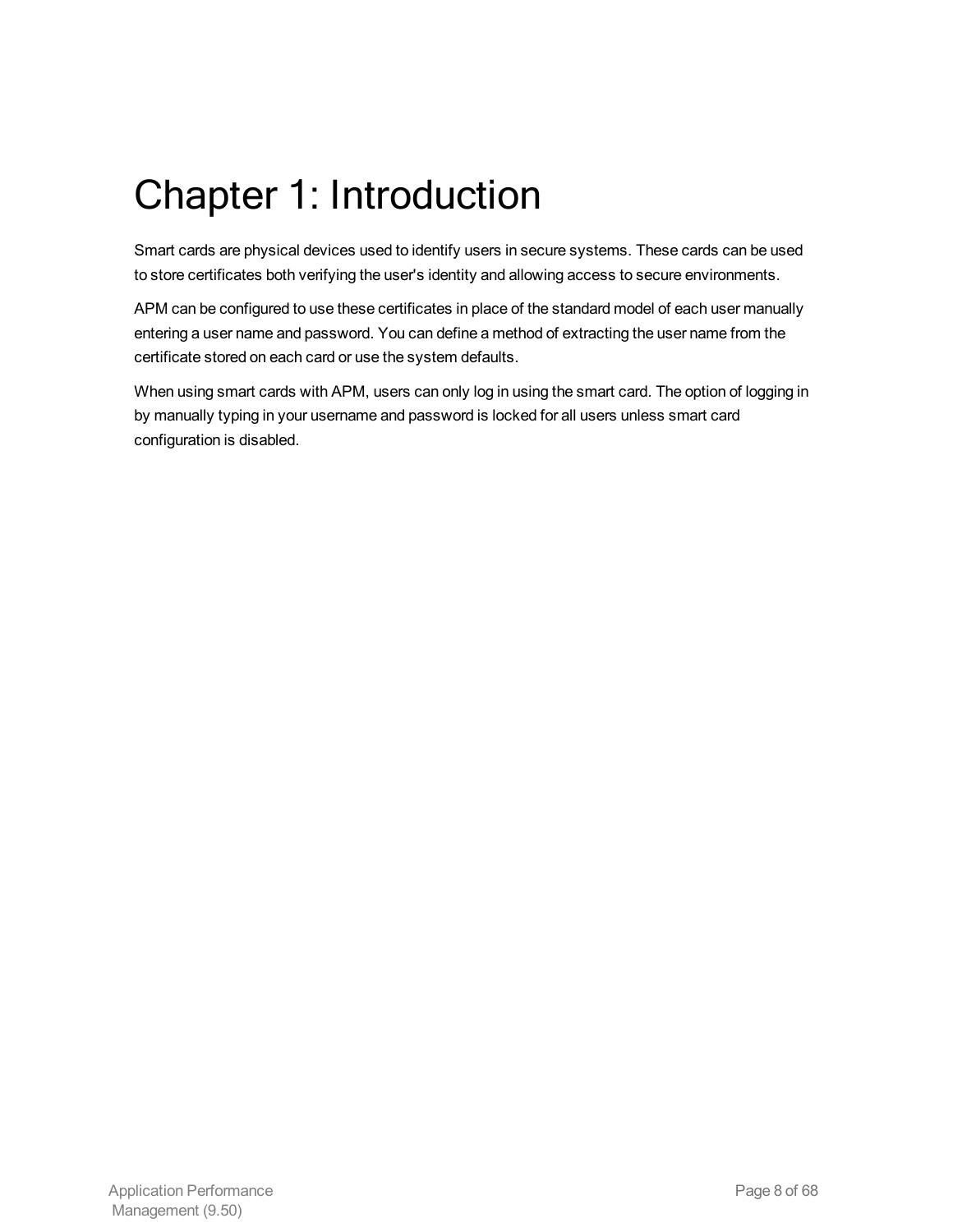# <span id="page-8-0"></span>Chapter 2: Support Matrix

This chapter contains information about which APM components and integrations support smart card authentication.

#### **Supported Data Collectors and Components**

- Business Process Monitor
- SiteScope
- BSM Connector
- Data Flow Probe
- System Health

#### **Supported Integrations:**

- <sup>l</sup> RUM
- <sup>l</sup> UCMDB
- Service Manager
- Release Control
- Operations Orchestration
- <span id="page-8-1"></span>• PAL / ALM

## Limitations

- When smart card authentication configuration is enabled, clients can only use Internet Explorer with APM. FireFox is not supported.
- The following integrations and components are not supported:
	- <sup>o</sup> Diagnostics
	- <sup>o</sup> UCMDB APM Downtime Integration
	- <sup>o</sup> Executive Scorecard
	- <sup>o</sup> Enterprise Collaboration
	- <sup>o</sup> Systinet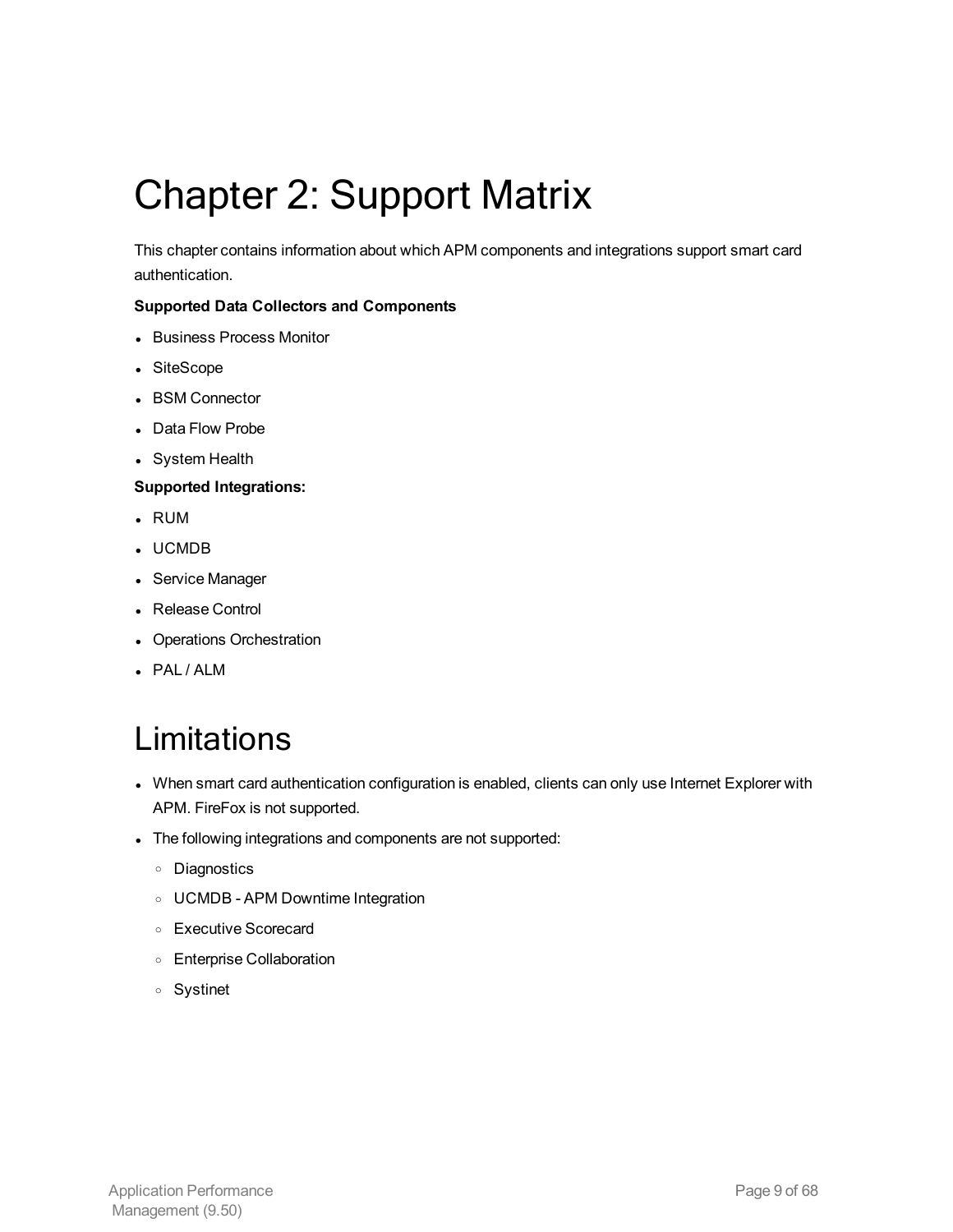# <span id="page-9-0"></span>Chapter 3: Smart Card Authentication Configuration Workflow

This section provides the high-level workflow for configuring smart card authentication in a multi-server APM environment. The core of the workflow is the Smart Card Authentication Configuration Wizard, which enables smart card authentication and disables other authentication methods.

- 1. Obtain standard Client Authentication certificate(s) from your Certificate Authority (CA). Make sure that your APM front-end server trusts this CA. These certificates will be distributed to the data collectors and used in the web services communication. They should be issued to a valid APM user.
- 2. Verify that the Client Authentication certificate is correct.
	- a. Double-click the Client Authentication certificate that is installed on your machine. The Certificate dialog box opens.
	- b. Click the **Details** tab.
	- c. Click **Enhanced Key Usage**.
	- d. Verify that the Client Authentication object identifier (OID) is **1.3.6.1.5.5.7.3.2**.

| Certificate                                                                                                                                                                                   | $\overline{\mathbf{x}}$                                                                                                                                                                                                                             |  |
|-----------------------------------------------------------------------------------------------------------------------------------------------------------------------------------------------|-----------------------------------------------------------------------------------------------------------------------------------------------------------------------------------------------------------------------------------------------------|--|
| Details<br>General<br>Certification Path                                                                                                                                                      |                                                                                                                                                                                                                                                     |  |
| Show:<br>$<$ All $>$                                                                                                                                                                          |                                                                                                                                                                                                                                                     |  |
| Field                                                                                                                                                                                         | ▲<br>Value                                                                                                                                                                                                                                          |  |
| Enhanced Key Usage<br>Subject Key Identifier<br>Authority Key Identifier<br>CRL Distribution Points<br>Authority Information Access<br><b>Key Usage</b><br>Thumbprint algorithm<br>Thumborint | Smart Card Logon (1.3.6.1.4<br>40 01 14 18 6e 5f 8e a1 11 9b<br>KeyID=85 ea f8 e7 b2 61 fb a<br>[1]CRL Distribution Point: Distr<br>Ξ<br>[1] Authority Info Access: Acc<br>Digital Signature, Non-Repudia<br>sha 1<br>67 ae ha 12 d4 c9 21 c4 d1 94 |  |
| Smart Card Logon (1.3.6.1.4.1.311.20.2.2)<br>Client Authentication (1.3.6.1.5.5.7.3.2)<br>Secure Email (1.3.6.1.5.5.7.3.4)                                                                    |                                                                                                                                                                                                                                                     |  |
| Edit Properties<br>Copy to File<br>Learn more about certificate details                                                                                                                       |                                                                                                                                                                                                                                                     |  |
|                                                                                                                                                                                               | OK                                                                                                                                                                                                                                                  |  |

3. Obtain the root CA certificate and any intermediate CA certificates of the server CA used in the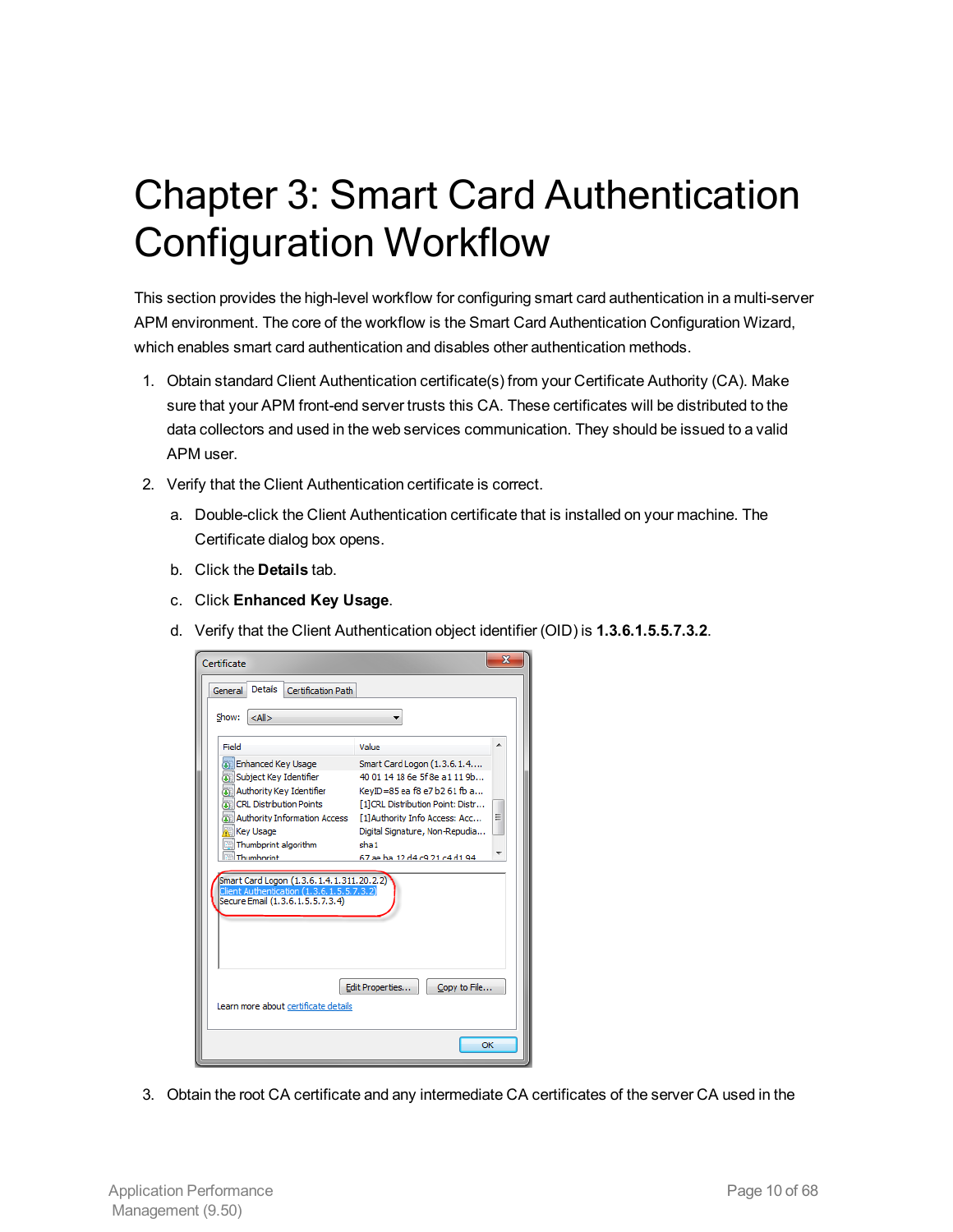previous step.

- 4. If your APM front-end server is a reverse proxy, perform the following steps:
	- a. Follow the standard procedures for requiring a Client Authentication certificate specified on your Reverse Proxy. For details, see the third party documentation of your reverse proxy.
	- b. Pass the Client Authentication certificate details in a header to the APM Gateway server.

This procedure differs depending on whether your reverse proxy is using the IIS or Apache web server. This procedure describes the general settings that are required, but you may need to refer to the web server documentation for the details. For details, see How to [Manually](#page-15-1) [Configure](#page-15-1) Reverse Proxy for Smart Cards, on page 16.

- 5. Establish trust from the data collectors to the CA that issued the certificates above. Distribute the Client Authentication certificates to the data collectors and test the connections. For details, see the following topics:
	- Business Process Monitor. Configure BPM to connect to [APM when](#page-18-1) Smart Card [Authentication](#page-18-1) is Enabled, on page 19
	- BSM [Connector](#page-38-0). How to Configure BSM Connector to Connect to an APM Server that Requires a Client [Authentication](#page-38-0) Certificate, on page 39
	- SiteScope. [Configuring](#page-27-1) SiteScope with Server Side SSL (https), on page 28
	- Data Flow Probe. Connect the Data Flow Probe to APM Using Client [Authentication](#page-49-0) [Certificates,](#page-49-0) on page 50
	- System Health. How to install System Health in a secured [environment,](#page-55-0) on page 56
- 6. Create a superuser in APM and make sure there is a physical smart card with a certificate containing the user credentials (case sensitive). The user login value must be embedded in an attribute in the certificate. When you run the Smart Card Authentication Configuration Wizard you choose the attribute.
- 7. Enable smart card authentication on the APM servers by running the wizard. For details, see Smart Card [Authentication](#page-12-0) on APM Servers, on page 13.

#### **NOTE:**

If you enabled a Reverse Proxy on APM, make sure you restarted the APM servers (GW and DPS) before running this wizard.

- 8. Restart all APM Gateway and Data Processing servers.
- 9. Verify that IIS8 is configured to support client authentication (optional).

If your front-end server is a APM Gateway server and you are using IIS8, you may need to manually reconfigure the SSL bindings:

#### **For example:**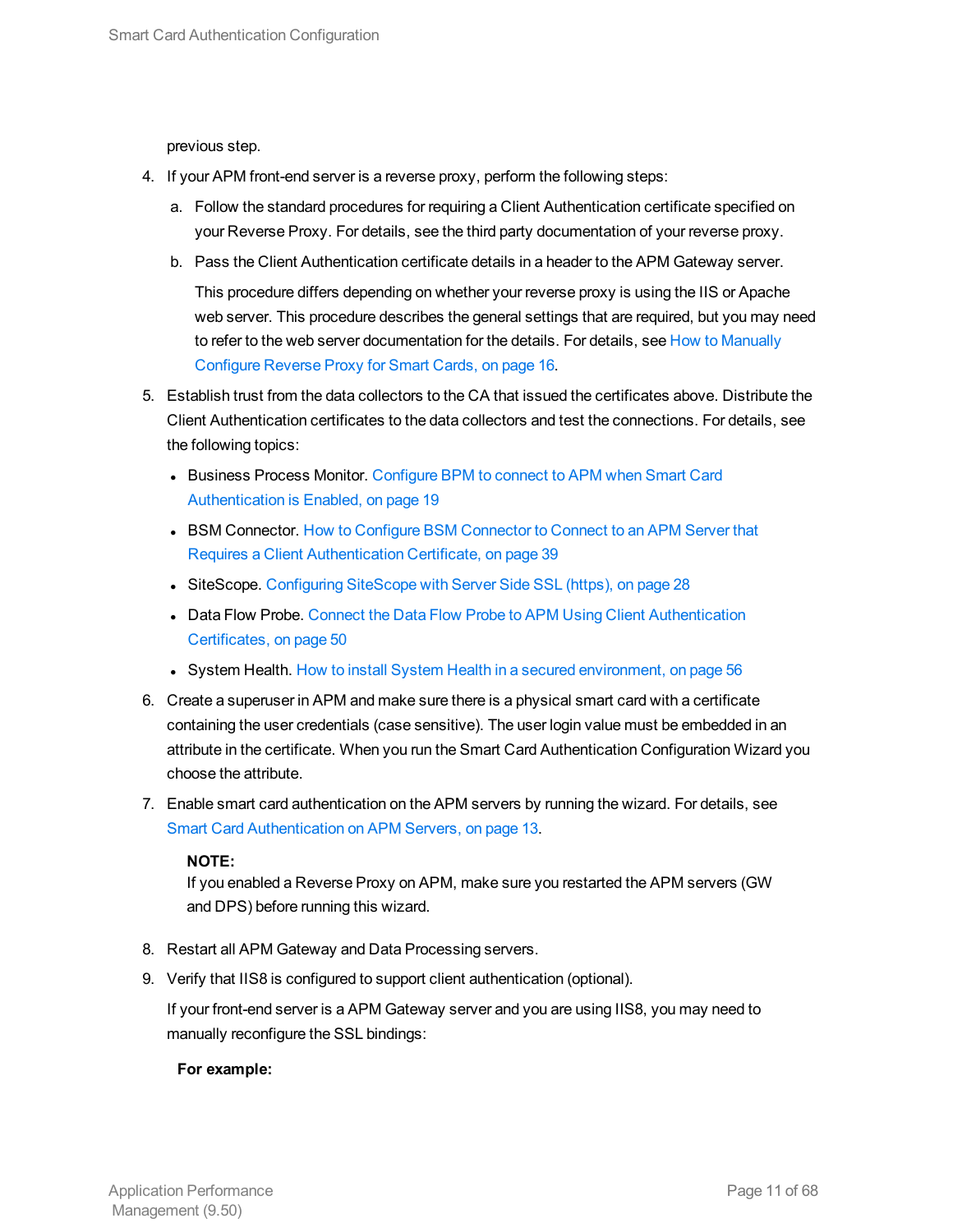- a. In the IIS Manager, select your web site.
- b. In the actions pane, select Bindings.
- c. Edit the HTTPS binding for port 443.
- d. Reselect your server certificate in the SSL Certificate field and click **OK**.
- 10. Configure APM to provide Client Authentication certificates.

In some cases, the APM server itself acts as a client with respect to other servers and must provide a Client Authentication certificate. If this is the case, it must be performed only once. For details, see Configure APM to Provide Client [Authentication](#page-16-0) Certificate, on page 17.

- 11. Enable smart card authentication on the data collector or component servers. For details, see the following topics:
	- **Business Process Monitor. [Configure](#page-23-0) BPM for Secure Access, on page 24**
	- BSM Connector. Setting Up Smart Card [Authentication,](#page-34-1) on page 35
	- SiteScope. [Configuring](#page-27-1) SiteScope with Server Side SSL (https), on page 28
	- System Health. Enabling Smart Card [Enforcement](#page-56-0) in System Health, on page 57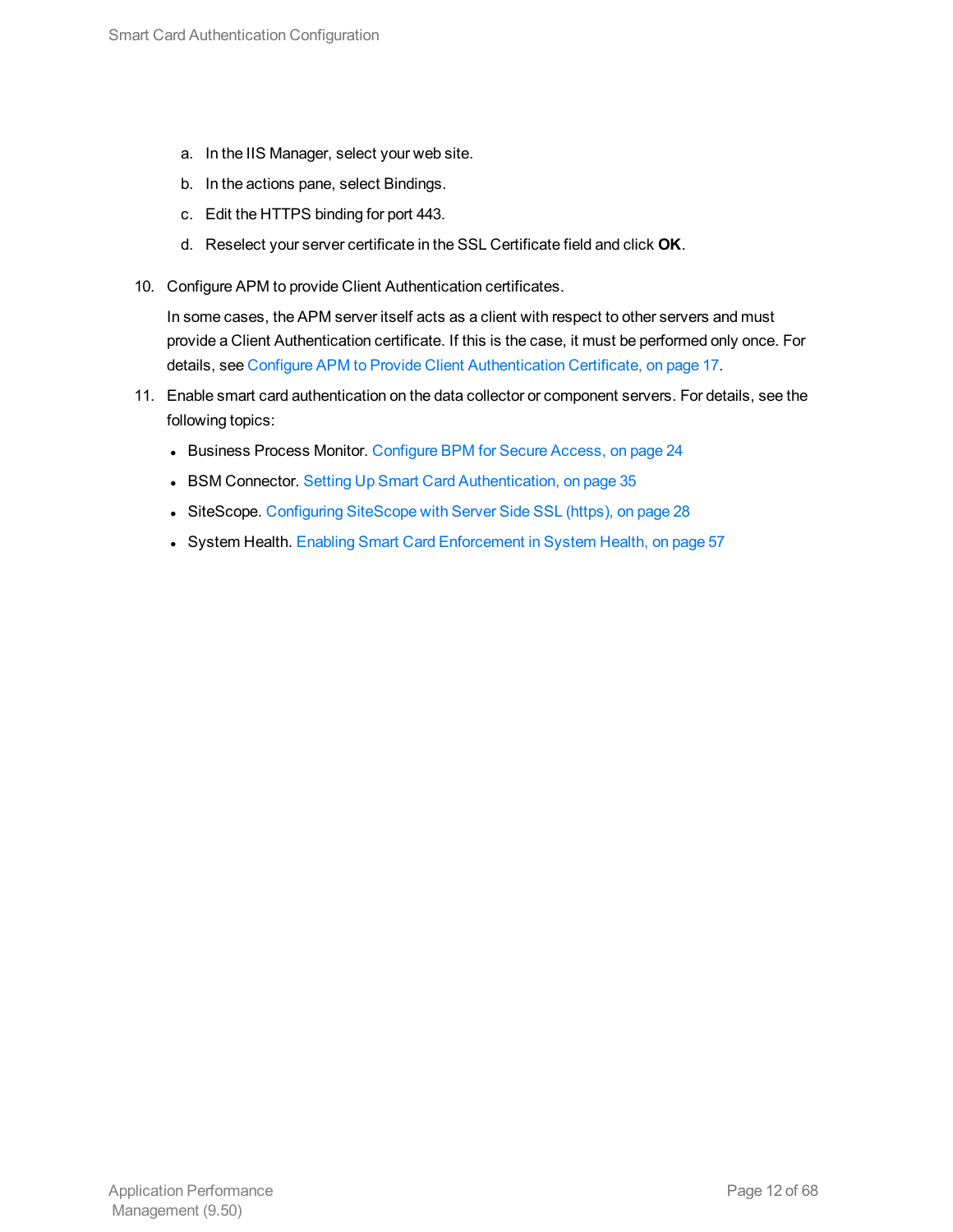# <span id="page-12-0"></span>Chapter 4: Smart Card Authentication on APM Servers

This chapter provides information about smart card authentication on APM Gateway and Data Processing servers.

If smart card authentication is configured, you cannot log in without a valid smart card.

This chapter contains the following topics:

- How to Enable or Disable Smart Card [Authentication,](#page-12-1) below
- Smart Card [Authentication](#page-13-0) Configuration Wizard Notes, on the next page
- I How to Perform an Emergency Disable of Smart Card [Authentication,](#page-15-0) on page 16
- How to Manually [Configure](#page-15-1) Reverse Proxy for Smart Cards, on page 16
- Configure APM to Provide Client [Authentication](#page-16-0) Certificate, on page 17
- Notes and [Limitations,](#page-16-1) on page 17

**To access the Smart Card Authentication Configuration Wizard:**

<span id="page-12-1"></span>Select **Admin > Platform > Users and Permissions > Authentication Management > Smart Card Authentication Configuration > Configure** button.

### How to Enable or Disable Smart Card Authentication

Smart cards are both enabled and disabled by using the Smart Card Authentication Configuration Wizard. To access the wizard, select **Admin > Platform > Users and Permissions**

**> Authentication Management > Smart Card Authentication Configuration > Configure** button.

#### **NOTE:**

Your machine must have the openssl command installed. This is included as part of the Apache installation included on Windows APM environments. In Linux environments, it is sometimes included. To check if this is installed on your machine run

#### **usr/bin/openssl**

If you do not have this command, install it and make sure you can execute it from any path before configuring smart card authentication.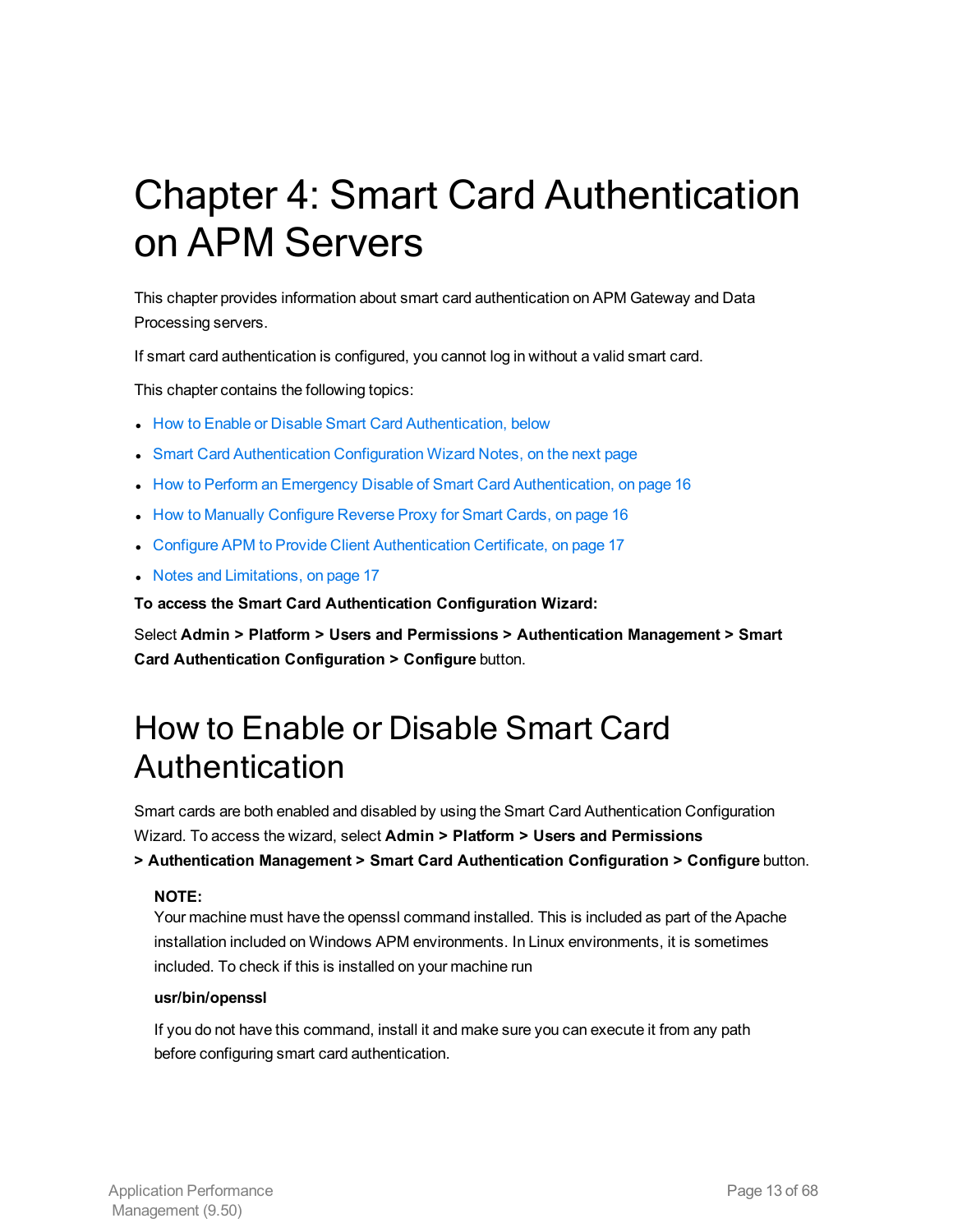## <span id="page-13-0"></span>Smart Card Authentication Configuration Wizard Notes

The help for this wizard has been embedded in the "?" icons. The following section contains additional notes:

#### **Server Certificate Page**

Your Server Certificate Thumbprint can be found in the certificate details. To view the certificate details, the certificate must be installed into your browser (by double-clicking the certificate and using the wizard) or into the certificate store of your user account. If you installed the certificate and you are using Internet Explorer, you can view the details from **Tools > Internet Options > Content**

#### **> Certificates > Personal**.

#### **Client Certificate Page**

- If you have more than one CA certificate issuer for the Client Authentication certificates (for example, there is an intermediate CA) follow the instructions below depending on your web server:
	- <sup>o</sup> **IIS.** Include all entries in a .p7b file, or enter the root CA in the CA certificate issuer for the Client Authentication certificates (.cer) field and manually establish trust to the other CAs. To do so, install the certificates into the certificate store of your computer account.
	- <sup>o</sup> **Apache.** Create a chain certificate of the certificates in base64 format.
- For the revocation verification method, Apache does not support online CRL or OCSP. If your revocation list is in CRL format, you need to manually download the CRL and convert it to PEM format. The conversion can be performed as seen in the following example:

#### **C:\HPBSM\WebServer\bin>openssl crl -inform DER -outform PEM -in <path to .crl> -out <path to .pem to be created>**

<sup>l</sup> When defining the **Relevant part of the attribute** field, the attribute must be the user's unique identifier. You can find the certificate attributes in the certificate details. In Internet Explorer, these can be viewed from **Tools > Internet Options > Content > Certificates > Personal > Details > Subject** or **Subject Alternative Name**.

If Subject has an attribute called *E*, *Email, emailaddress*, *email address*, *e-mail address*, *emailaddress*, *rfc822 name*, or *rfc822name*, select **SubjectDN** in the **Attribute used to identify users** field, and enter the value of the attribute in the **Relevant part of the attribute** field.

If the Subject does not contain one of the attributes listed above, select **Subject Alternative Name** in the **Attribute used to identify users** field, and enter the attribute name (not its value) in the **Relevant part of the attribute** field. The attribute name may be one of the following: *Principal Name*, *Principalname*, *other name*, *principalname*, *principal name*, or *microsoft principal name*.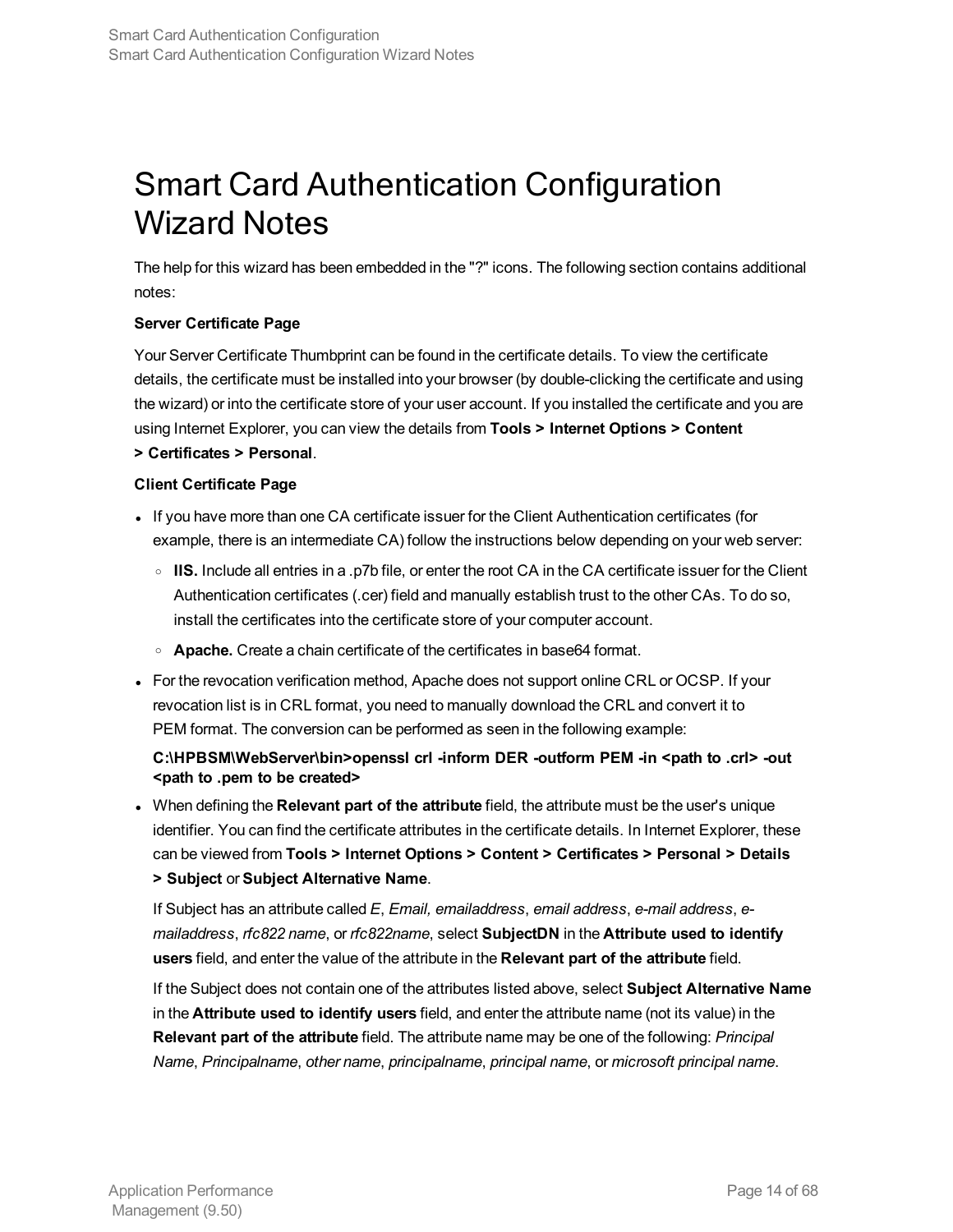After completing the instructions in the Smart Card Authentication Configuration Wizard, APM requires CAC authentication for all requests, including data collector API/REST calls. If there is no requirement for client certificate authentication between data collectors and APM (SSL only), perform the following.

**NOTE:**

- With this change, the client certificate enforcements for all of the data collectors is no longer required. In other words, many of the data collector sections of the SmartCard Authentication Guide are no longer needed, as you can focus entirely on the setup of the user-related configuration that is documented in the guide.
- If you rerun the Smart Card Authentication Configuration Wizard for any reason, you need to repeat this procedure.
- 1. In the file **httpd-ssl.conf**, locate the following section:

```
SSLVerifyClient require
SSLVerifyDepth 10
SSLCACertificateFile /opt/HP/BSM/WebServer/conf/ssl/client_ca_root.pem
SSLOptions +ExportCertData
```
2. Wrap this section with a URL constraint as follows. This enables this particular URL to do the Smartcard authentication (and thus the PIN prompt), while the remainder of the application session will be server-authenticated https after a valid application session is established.

```
<LocationMatch ".*/topaz/login.jsp">
SSLVerifyClient require
SSLVerifyDepth 10
SSLCACertificateFile /opt/HP/BSM/WebServer/conf/ssl/client_ca_root.pem
SSLOptions +ExportCertData
</LocationMatch>
```
3. Restart the Apache web server to ensure that the configuration is activated.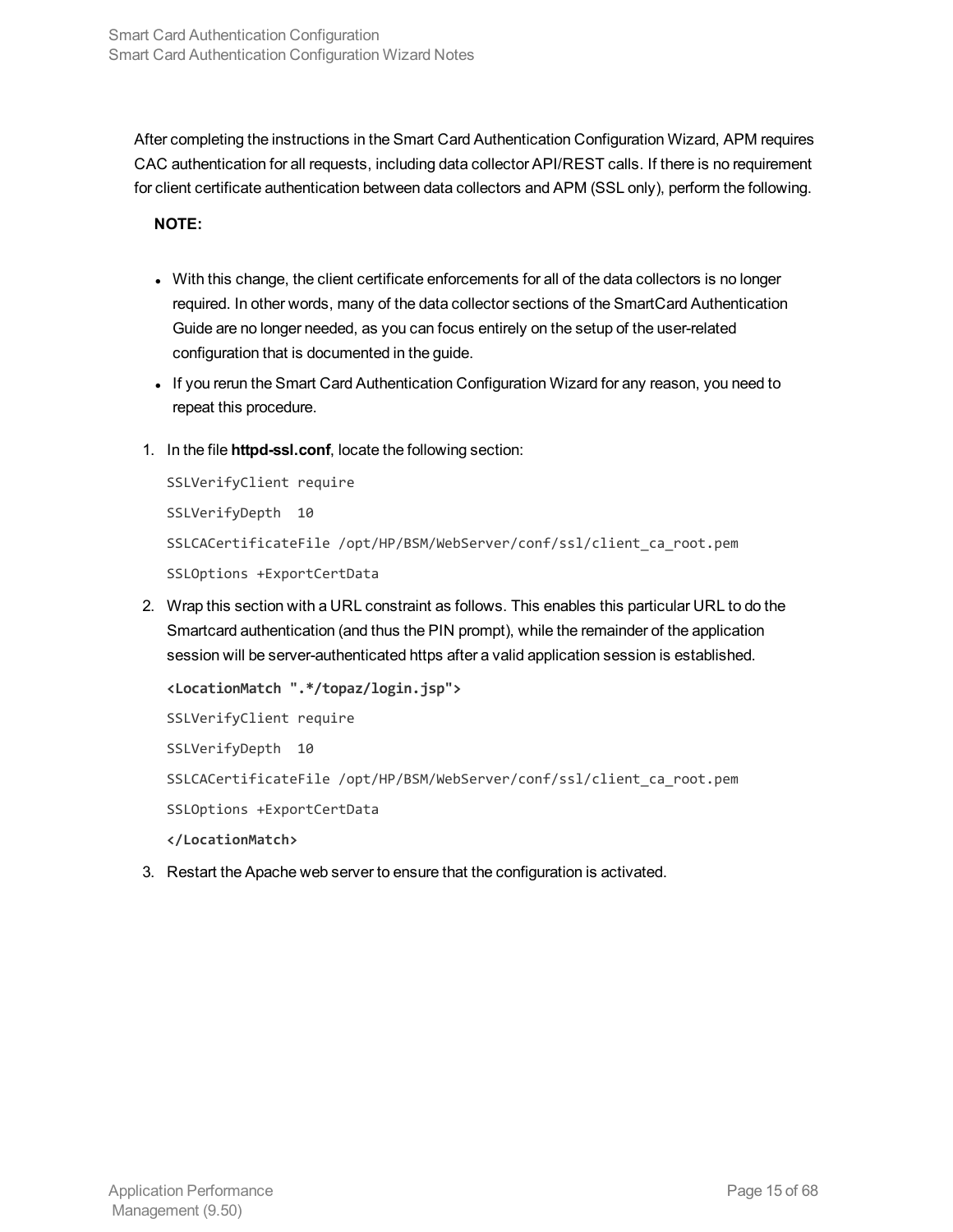### <span id="page-15-0"></span>How to Perform an Emergency Disable of Smart Card Authentication

#### **NOTE:**

This procedure should only be used if you cannot access APM normally.

If you cannot log in to APM using any smart card and want to disable smart card authentication, run the following batch file from any APM Gateway or Data Processing Server:

- <sup>l</sup> **Windows:** <APM Installation Directory>\bin\RevertHardening.bat
- <span id="page-15-1"></span>• Linux: <APM Installation Directory>/bin/RevertHardening.sh

When the batch file is complete, restart all APM Gateway Servers to activate the change.

## How to Manually Configure Reverse Proxy for Smart Cards

This procedure differs depending on whether your reverse proxy is using the IIS or Apache web server. This procedure describes the general settings that are required, but you may need to refer to the web server documentation for the details. It must be performed before you restart your APM Gateway servers to enable smart card authentication.

#### **For the IIS web server:**

- 1. Prerequisite: IIS is already configured to require Client Authentication certificate.
- 2. Configure the reverse proxy to forward the encoded Client Authentication certificate in the header **CLIENT\_CERT\_HEADER**.

#### **For the Apache web server:**

- 1. Prerequisite: Apache is already configured to require a Client Authentication certificate.
- 2. In httpd.conf, enable the **mod\_headers.so**.
- 3. In httpd-ssl.conf, add the following line before </VirtualHost>: **requestHeader set CLIENT\_CERT\_HEADER "%{SSL\_CLIENT\_CERT}s"**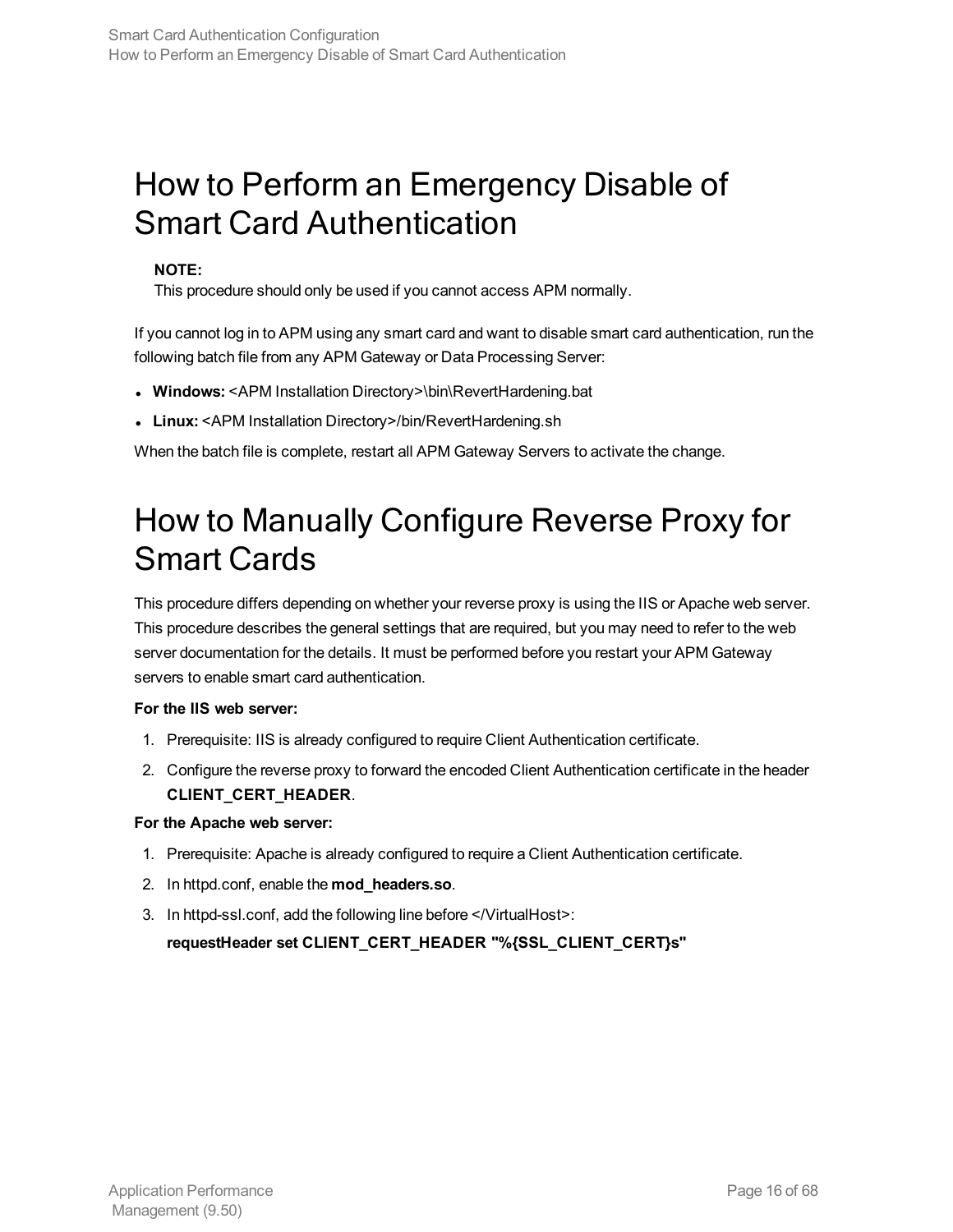## <span id="page-16-0"></span>Configure APM to Provide Client Authentication Certificate

In some cases, the APM server itself acts as a client with respect to other servers and must provide a Client Authentication certificate. If this is the case, it must be performed only once.

For example, this is required when a data collector such as SiteScope requires a Client Authentication certificate (for example, when smart cards authentication is required by the data collector).

- 1. Obtain software Client Authentication certificate from your CA issued to a user with appropriate permissions for this integration. You can use one of the certificates you obtained in the beginning of the Smart Card [Authentication](#page-9-0) Configuration Workflow, on page 10.
- 2. If the certificate is not already in java keystore (JKS) format, convert it to JKS.

For example, if your certificate is in pfx format, you can convert it to JKS format as seen in the following example: **keytool.exe -importkeystore -srckeystore c:\certificate.pfx -destkeystore c:\certificate.jks -srcstoretype PKCS12**

- 3. Open the following files on all BSM/APM GW and Data Processing servers:
	- <sup>l</sup> **<BSM/APM installation directory\jboss-as\bin\standalone.bat**
	- <sup>l</sup> **<BSM/APM installation directory\jboss-as\bin\standalone.conf.bat**

And make the following changes on each server:

a. Add the following line somewhere before the line **set JAVA\_OPTS=...**

**set SECURITY\_OPTS=-Djavax.net.ssl.keyStore=<path to certificate.jks> - Djavax.net.ssl.keyStorePassword=<keystore password> - Djavax.net.ssl.keyStoreType=JKS**

b. Add the following line after the line **set JAVA\_OPTS=...**

**set JAVA\_OPTS=%JAVA\_OPTS% %SECURITY\_OPTS%**

### <span id="page-16-1"></span>Notes and Limitations

- User names are case sensitive.
- When smart card authentication is enabled, the JXM console can only be accessed directly from the APM servers.
- Clients can only access APM via Internet Explorer when smart card authentication is enabled. Firefox is not supported.
- When creating an admin user as directed in the smart card authentication wizard, make sure you enter a secure password even though no password is required for authentication with smart cards. If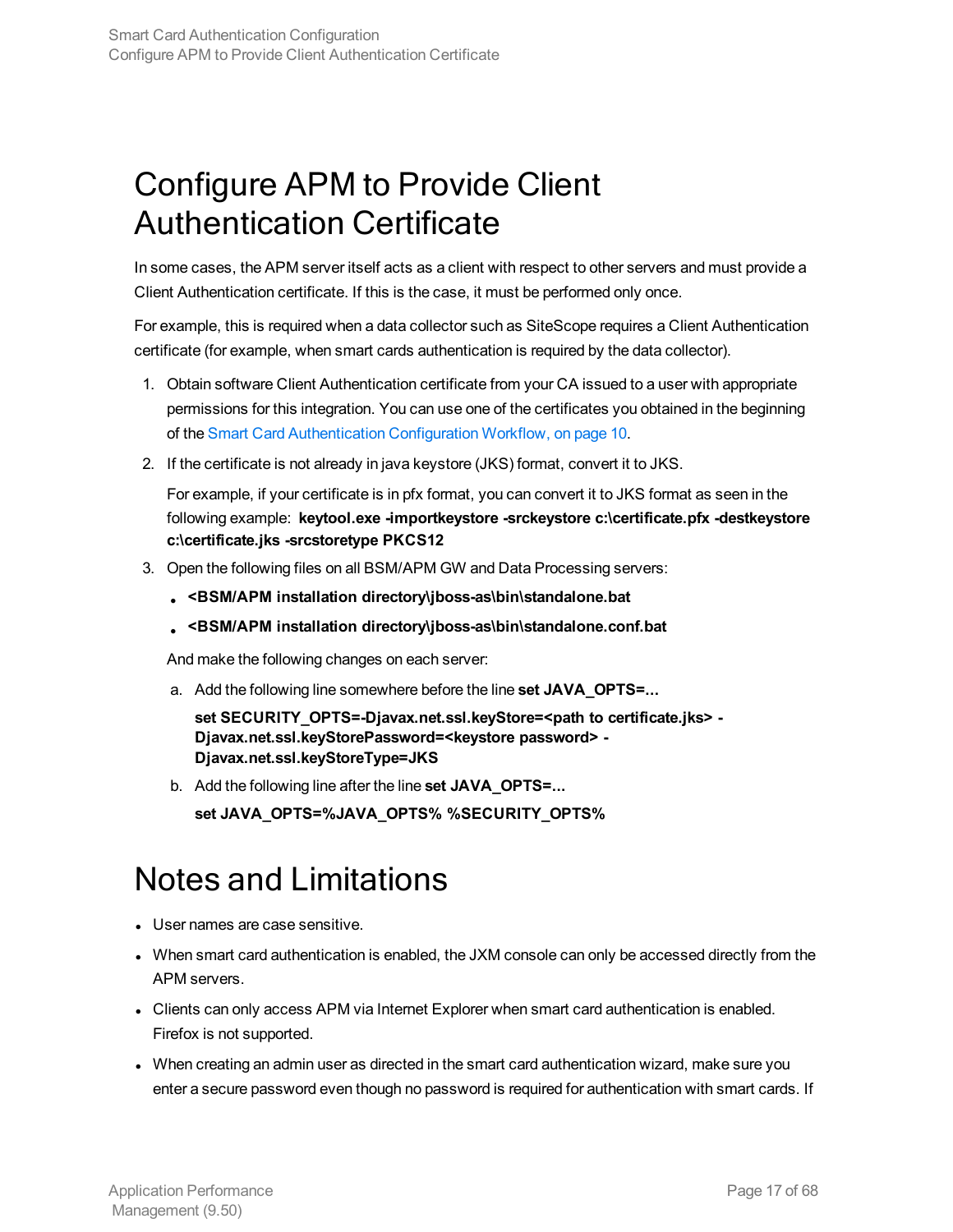smart card authentication is disabled, the user will still exist on the system and if an insecure password is defined it could pose a security risk.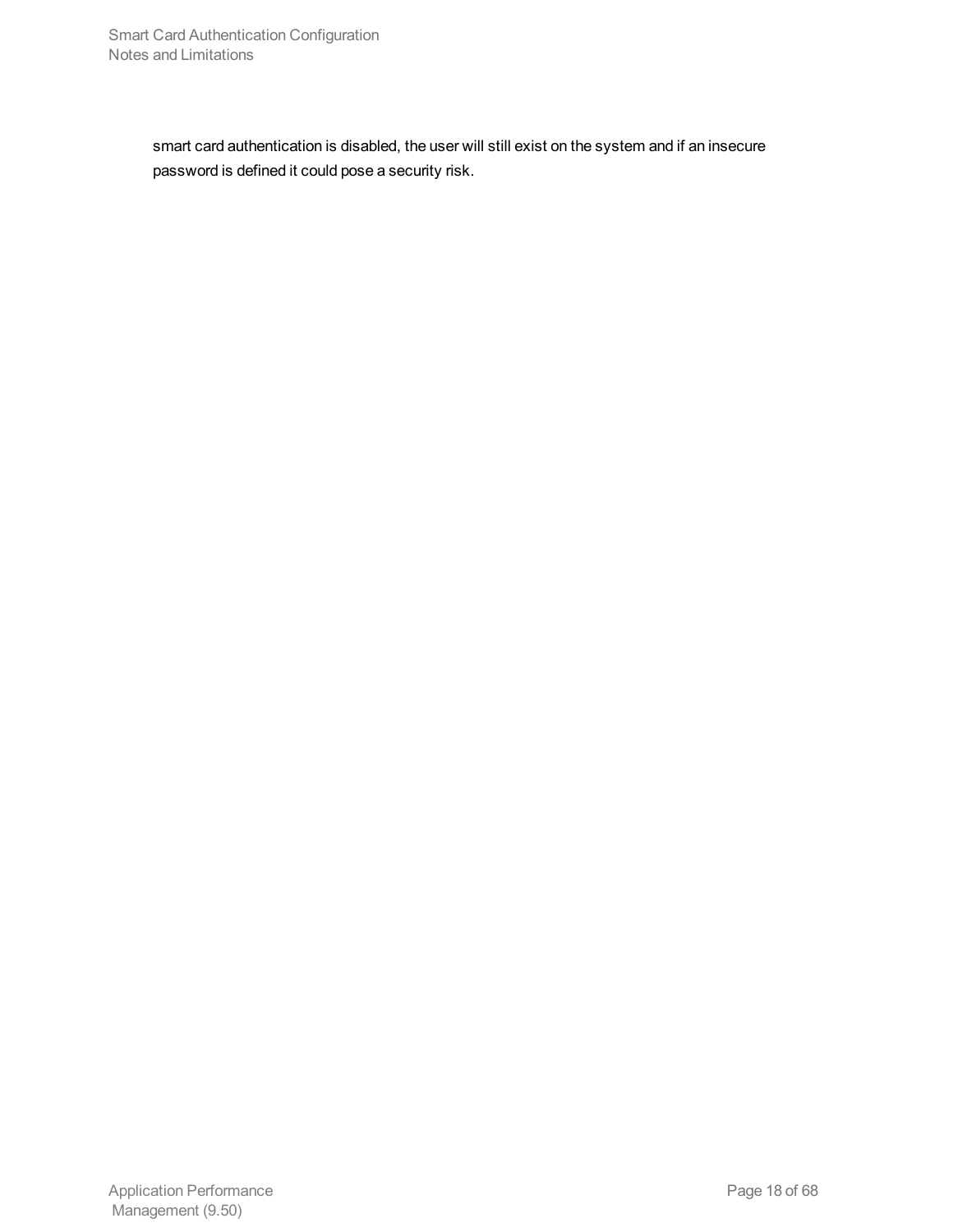# <span id="page-18-0"></span>Chapter 5: Configuring Business Process Monitor for Smart Card Authentication

BPM can be configured to communicate with APM servers that have enabled smart card authentication. Additionally, the BPM servers themselves can be closed to outside communication except for connections from APM and direct connections using localhost.

This chapter contains the following topics:

- Configure BPM to connect to APM when Smart Card [Authentication](#page-18-1) is Enabled, below
- <span id="page-18-1"></span>• [Configure](#page-23-0) BPM for Secure Access, on page 24

### Configure BPM to connect to APM when Smart Card Authentication is Enabled

Configuring BPM to connect to a smart card authentication enabled APM mainly involves establishing trust to the certfiicate authority, taking a Client Authentication certificate from the certificate authority, configuring it properly, and saving it on the BPM machine. This is done in three main steps:

Step 1: Obtain a CA Root [Certificate](#page-18-2) and Establish Trust, below

<span id="page-18-2"></span>Step 2: Obtain and Configure the CA Issued Client [Authentication](#page-20-0) Certificate, on page 21

Step 3: Complete the SSL Settings in the [BPM Instance](#page-22-0) Page, on page 23

### Step 1: Obtain a CA Root Certificate and Establish Trust

This procedure involves obtaining the root CA certificate that signs the server certificate used by APM, converting it to the proper format, and saving it on the BPM machine. This allows BPM to trust certificates coming from this authority.

#### **To obtain a CA root certificate:**

You must obtain the root certificate from the CA that signed the APM server certificate.

If you do not have the root certificate of the CA that signed the APM server certificate: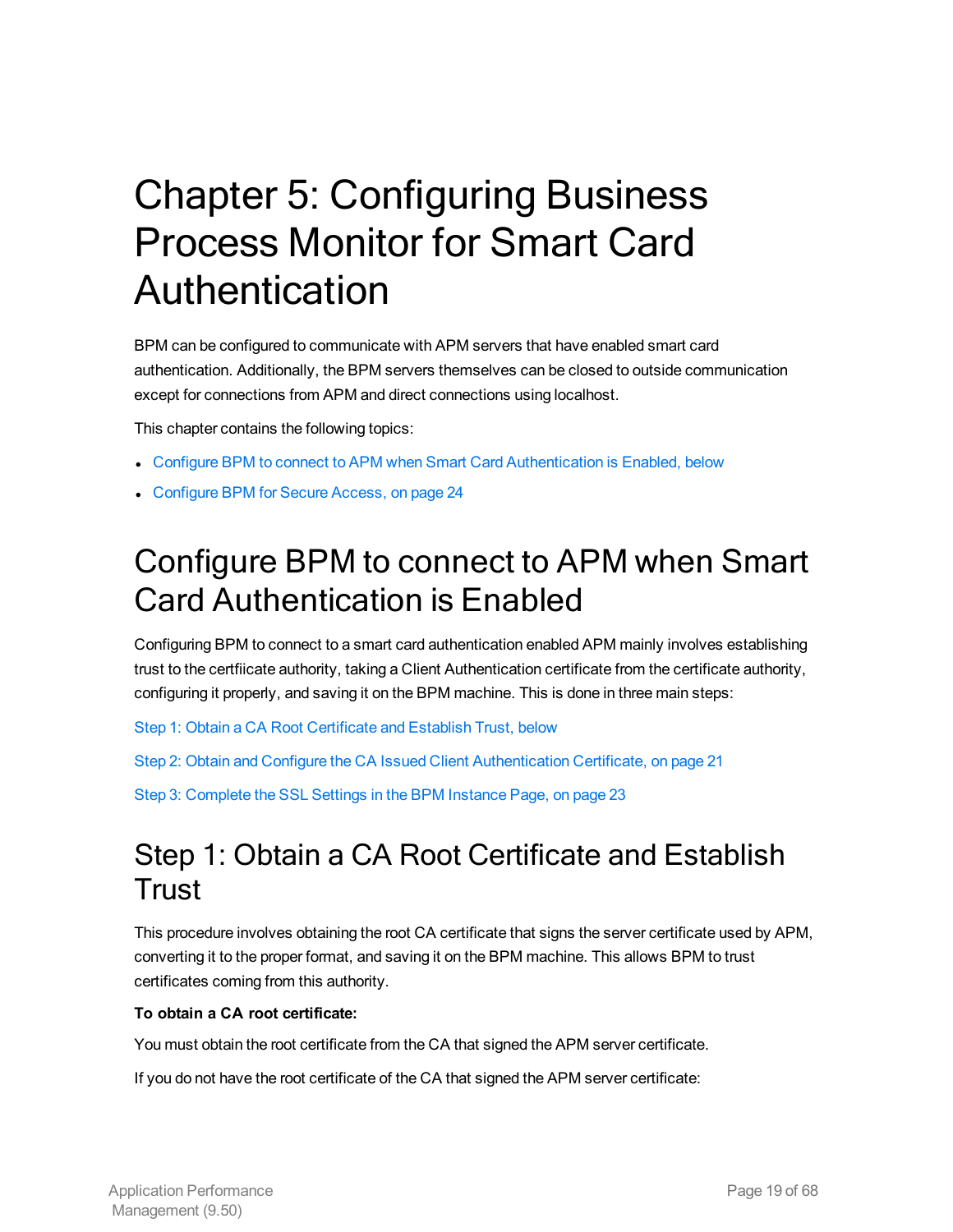- 1. Obtain the CA root certificates for the APM virtual gateway (front end) server URLs.
	- a. In Internet Explorer, open a secured APM web console (https://<APM-GW-Server>/topaz).
	- b. Click the **Security Report** button (located on the right side of URL field in the Internet Explorer browser) and click the **Viewcertificates** link.

#### **NOTE:**

If you do not see the **Security Report** button, press **Alt** on your keyboard (to expand the upper toolbar options) and click **File > Properties** and click the **Certificates** button.

- c. Click the **General** tab and check that the following certificate fields are defined correctly:
	- <sup>l</sup> **issued to:** APM's host name
	- <sup>l</sup> **issued by:** SomeRoot-CA
- d. Verify that the certificate did not expire.
- e. Click the **Certificate Path** tab and click the root node of the certificate path.

#### **NOTE:**

The certificate path may contain a chain of certificates. You will need to obtain each of the certificates in the chain.

- f. Click **View Certificate**.
- g. Click the **Details** tab and click **Copy to File**.
- h. Click **Next** and select **Base 64 encoded binary**.

#### **NOTE:**

**Base 64 encoded** supports both Apache and IIS. **DER encoded** works only with IIS).

- i. Specify the certificate file name and path (for example, C:\BSM\_Root).
- j. Click **Next**.
- k. Click **Finish**.
- l. Click **OK** and exit the Certificate wizard. Make sure that the server certificate file was created in the requested path (for example, C:\BSM\_Root.cer).
- m. Copy the created certificate and save it on the local machine (for example, under C:\).
- n. Repeat steps e m for each CA root certificate in the chain of certificates.
- 2. If you do not have a CA root certificate in PEM format, convert the certificate to **PEM** format using OpenSSL:
	- a. In BPM\bin\ directory, run openssl\_10\_x32.exe.
	- b. When prompted, enter x509 -in <Certificate file full path in Base64 format> -out <Certificate file full path in PEM format>.

```
For example: x509 -in c:\ca.cer -out c:\ca.pem
```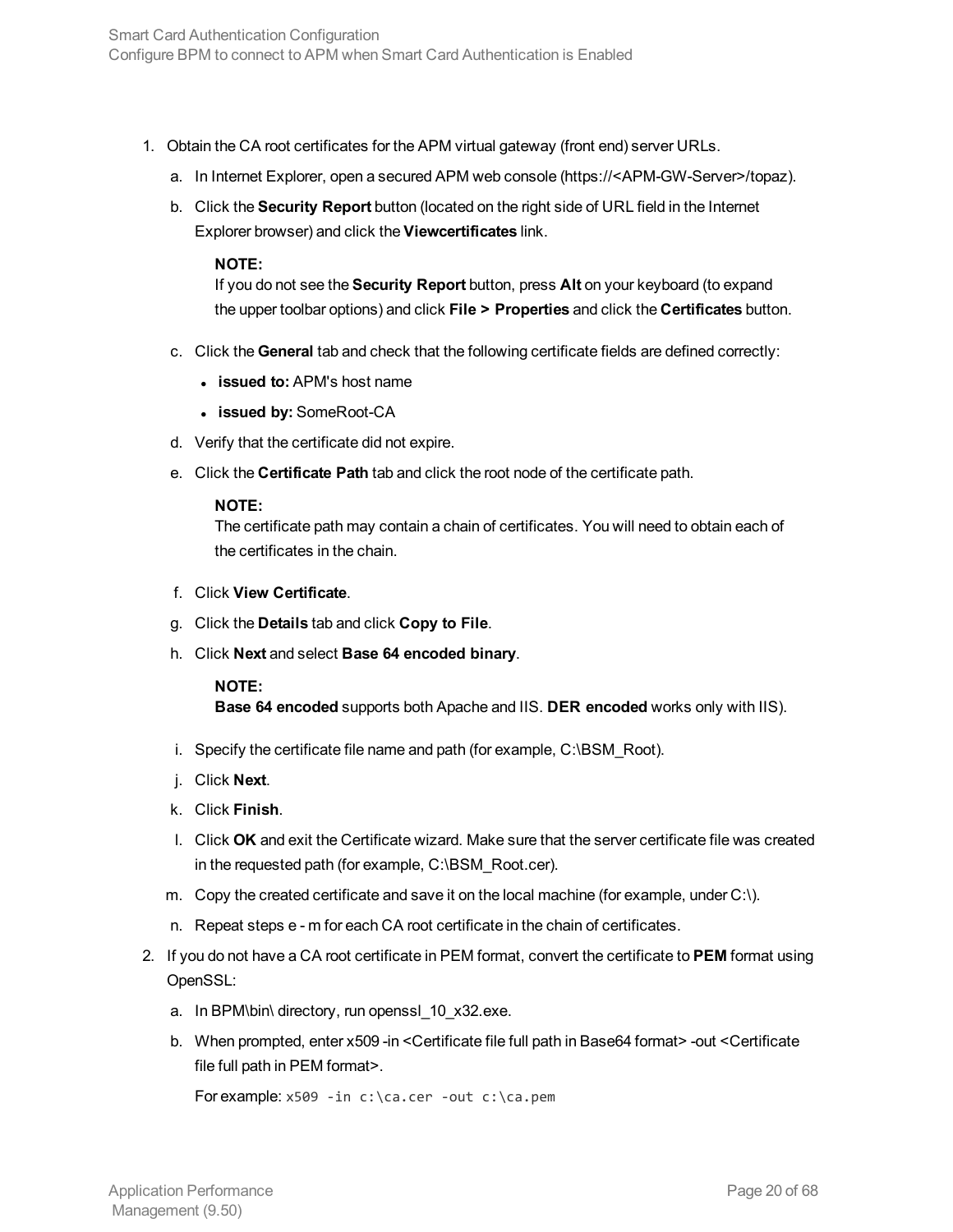**Troubleshooting:** If you receive an error during the x509 conversion, make sure your ca.cer is Base64 encoded. To check this, open the certificate in a text editor. If it starts with ----- BEGIN CERTIFICATE----- then the file is Base64 encoded, otherwise the file is DER encoded.

3. Establish trust using one of the following options:

**Option 1 - Specify the path to the CA root certificate in the user interface:**

- a. In the security settings area of the user interface, set the **SSL authority certificate file** field to point to the CA root certificate file in PEM format.
- b. Click **Save** and wait for the instance to restart.

#### **Option 2 - Add the CA root certificate to the BPM truststore directly:**

- a. Open the **BPM\dat\cert\default\_auth\_cert.pem** file.
- b. Append the content of the CA root certificate file (in PEM format) to the default auth cert.pem file you opened, and save it.
- <span id="page-20-0"></span>c. Restart BPM.

### Step 2: Obtain and Configure the CA Issued Client Authentication Certificate

#### **To work with a CA Client Authentication certificate:**

- 1. Request a Client Authentication certificate from your CA with keys marked as exportable, then export the certificate in PFX format with a password protected private key.
- 2. Verify that the Client Authentication certificate is correct.
	- a. Double-click the Client Authentication certificate that is installed on your machine. The Certificate dialog box opens.
	- b. Click the **Details** tab.
	- c. Click **Enhanced Key Usage**.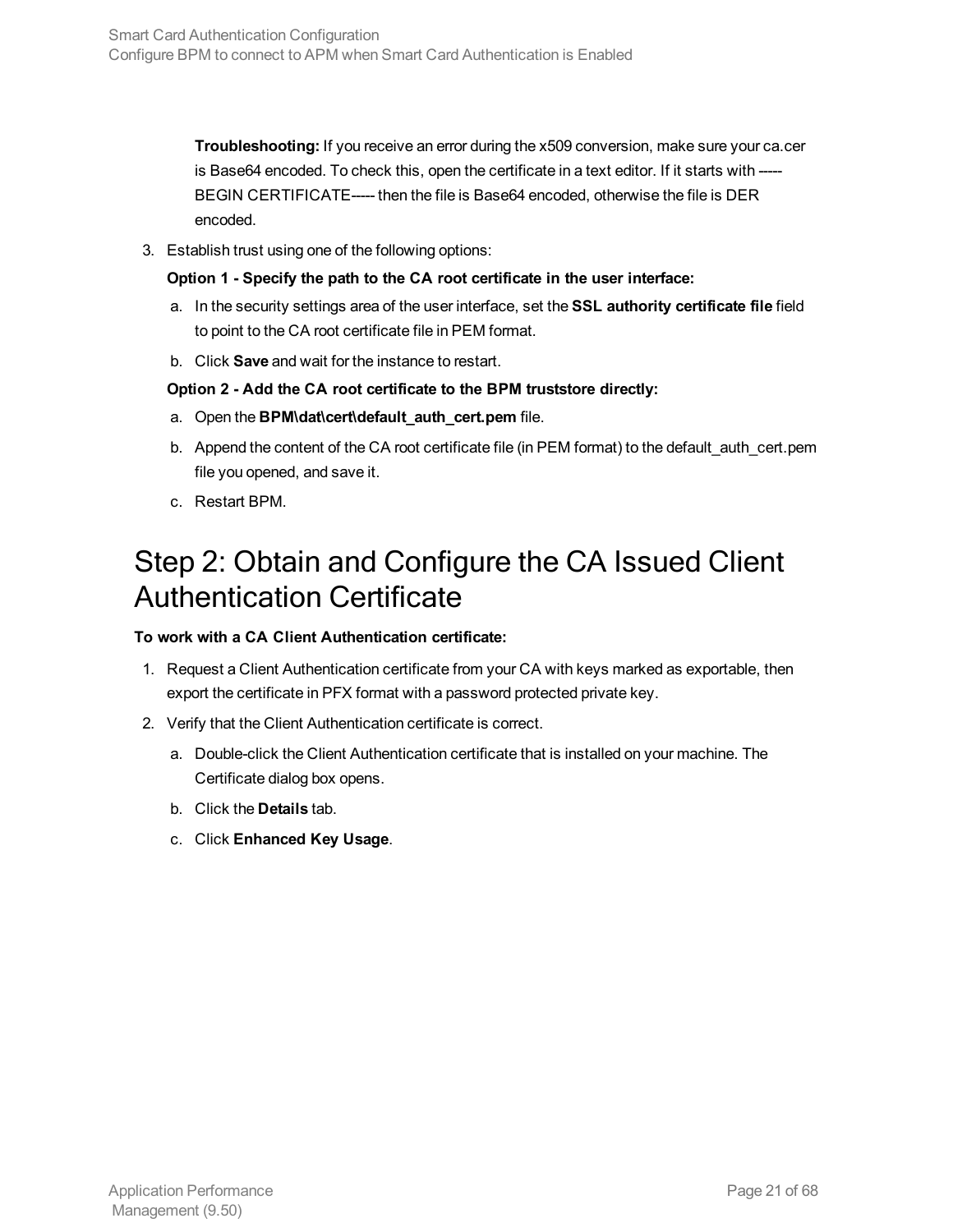d. Verify that the Client Authentication object identifier (OID) is **1.3.6.1.5.5.7.3.2**.

| Certificate                                                                                                                                                                                                                                                                                                                                                                                                                                                                                                                                                                                                                    | х                                     |  |
|--------------------------------------------------------------------------------------------------------------------------------------------------------------------------------------------------------------------------------------------------------------------------------------------------------------------------------------------------------------------------------------------------------------------------------------------------------------------------------------------------------------------------------------------------------------------------------------------------------------------------------|---------------------------------------|--|
| Details<br>Certification Path<br>General                                                                                                                                                                                                                                                                                                                                                                                                                                                                                                                                                                                       |                                       |  |
| Show:<br>$<$ All $>$                                                                                                                                                                                                                                                                                                                                                                                                                                                                                                                                                                                                           |                                       |  |
| Field<br>Value<br>Enhanced Key Usage<br>Smart Card Logon (1.3.6.1.4<br>40.01.14.18.6e.5f 8e.a1.11.9b<br>Subject Key Identifier<br>द्विः Authority Key Identifier<br>KeyID=85 ea f8 e7 b2 61 fb a<br><b>Tel CRL Distribution Points</b><br>[1]CRL Distribution Point: Distr<br>Ξ<br><b>TE Authority Information Access</b><br>[1] Authority Info Access: Acc<br><b>Key Usage</b><br>Digital Signature, Non-Repudia<br>Thumbprint algorithm<br>sha1<br>Thumhnrint<br>67 ae ha 12 d4 c9 21 c4 d1 94<br>Smart Card Logon (1.3.6.1.4.1.311.20.2.2)<br>Client Authentication (1.3.6.1.5.5.7.3.2)<br>Secure Email (1.3.6.1.5.5.7.3.4) |                                       |  |
| Learn more about certificate details                                                                                                                                                                                                                                                                                                                                                                                                                                                                                                                                                                                           | Edit Properties<br>Copy to File<br>OK |  |

- 3. Split the Client Authentication certificate into two files in PEM format using OpenSSL:
	- a. In the BPM\bin\ directory, run openssl\_10\_x32.exe.
	- b. For setting the **SSL client certificate file** field in the security settings, when prompted enter pkcs12 -in <CA Client Authentication certificate in PFX format> -clcerts -nokeys -out <BPM Client Authentication certificate in PEM format>.

For example, if the Client Authentication certificate in PFX format is bpm\_client.pfx, enter: pkcs12 -in c:\bpm\_client.pfx -clcerts -nokeys –out c:\bpm\_client\_cert.pem.

Then set the **SSL client certificate file** field to point to <BPM Client Authentication certificate in PEM format>.

c. For setting the **SSL private key file** field in the security settings, when prompted enter pkcs12 -in <CA Client Authentication certificate in PFX format> -out <BPM private key in PEM format> -nodes.

For example, if the Client Authentication certificate in PFX format is bpm\_client.pfx, enter: pkcs12 -in c:\bpm\_client.pfx -out c:\bpm\_client\_key.pem -nodes.

Then set the **SSL private key file** field to point to <BPM private key in PEM format>.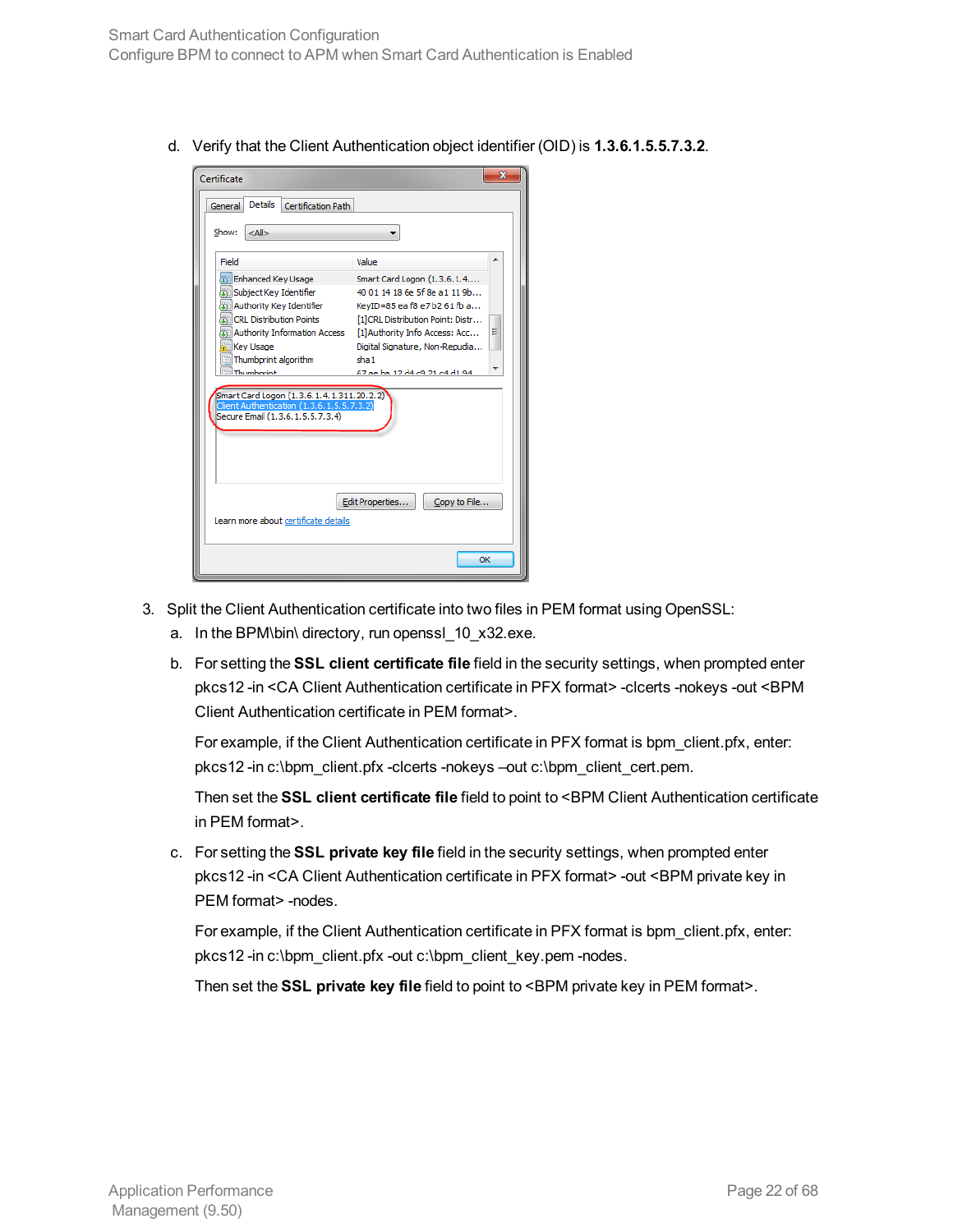### <span id="page-22-0"></span>Step 3: Complete the SSL Settings in the BPM Instance Page

To access the Business Process Monitor Instance page, select an instance entity in the Business Process Monitor tree displayed in the left pane of the Business Process Monitor Admin console.

- 1. Open the Configuration Tab and locate the Security Settings Area.
- 2. Complete the user interface elements described below:

| • All certificates must be Base64 encoded.                                                                                                                                                                                                                                                                                                                                        |
|-----------------------------------------------------------------------------------------------------------------------------------------------------------------------------------------------------------------------------------------------------------------------------------------------------------------------------------------------------------------------------------|
| Self-signed certificates are not supported.                                                                                                                                                                                                                                                                                                                                       |
| Note: This field is relevant if the APM Gateway server requires client-side<br>certification.<br>The path of the PEM file that holds the client-side certificate.<br>Syntax exceptions: You cannot use a UNC (Uniform Naming Convention) path.                                                                                                                                    |
| Note: This field is relevant if the APM Gateway server requires client-side<br>certification.<br>The path of the PEM file that holds the private key used as a public/private pair key<br>for the public key in the client-side certificate.<br>Syntax exceptions: You cannot use a UNC (Uniform Naming Convention) path.                                                         |
| Note: This field is relevant if the APM Gateway server requires client-side<br>certification.<br>The password of the private key, if the private key was encrypted with a password.                                                                                                                                                                                               |
| If the APM Gateway server to which BPM connects is configured for SSL, enter the<br>full path to the CA root certificate file for the authority that issued the APM server<br>certificate.<br>Alternatively, you can add a CA root certificate file to BPM, in which case leave this<br>field empty.<br>Syntax exceptions: You cannot use a UNC (Uniform Naming Convention) path. |
|                                                                                                                                                                                                                                                                                                                                                                                   |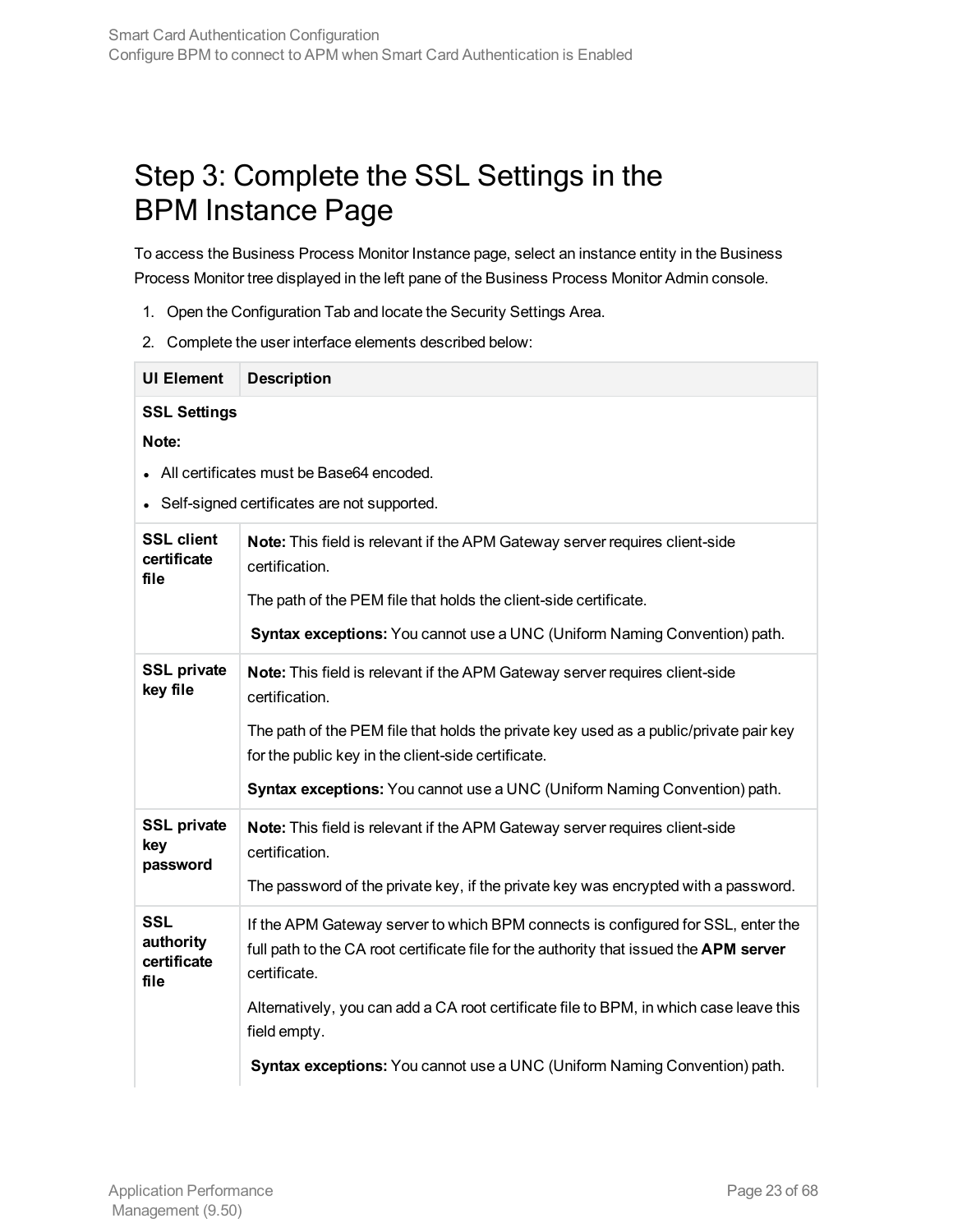| <b>UI Element</b>       | <b>Description</b>                                 |
|-------------------------|----------------------------------------------------|
| <b>SSL host</b><br>name | The type of host name validation. Valid types are: |
| validation              | $\bullet$ Full                                     |
|                         | No host name validation                            |
|                         | None<br>$\bullet$                                  |
|                         | Default value: Full (recommended)                  |

### <span id="page-23-0"></span>Configure BPM for Secure Access

The BPM console cannot fully support smart card authentication because it does not normally require user authentication.

The solution that BPM provides is to disable open access to the BPM console, and only allow access directly from APM or locally from a BPM server.

### <span id="page-23-1"></span>How to Restrict Access to BPM Admin

You can configure secure access for BPM Admin, thereby controlling who can access the BPM Admin user interface. When secure access is activated, access to BPM Admin is limited to:

- Local users (that is, those users who connect to BPM Admin on the actual BPM machine using the URL http://localhost:2696).
- <sup>l</sup> Users who access a BPM Admin from APM (select **Admin > End User Management > Settings > BPM Agents**, select a BPM and click the **Open a Business Process Monitor Agent's Console** button) sending the configured authentication.

For more details, see the Business Process Monitor Administrator's Guide.

#### **To configure BPM for secure access:**

- 1. In APM, select **Admin > Platform > Users and Permissions > Authentication Management**.
- 2. Copy the value of the **Token Creation Key (initString)** property.
- 3. On the BPM machine, paste the copied value in the **initString** parameter in the **<BPM installation directory>\ServletContainer\webapps\ROOT\WEB-INF\classes\lwssofmconf.xml** file. For example:

```
<lwssoValidation id="ID000001">
                    <domain></domain>
                    <crypto cipherType="symmetricBlockCipher"
directKeyEncoded="false" directKeyEncoding="Hex"
                            encodingMode="Base64Url" engineName="AES"
```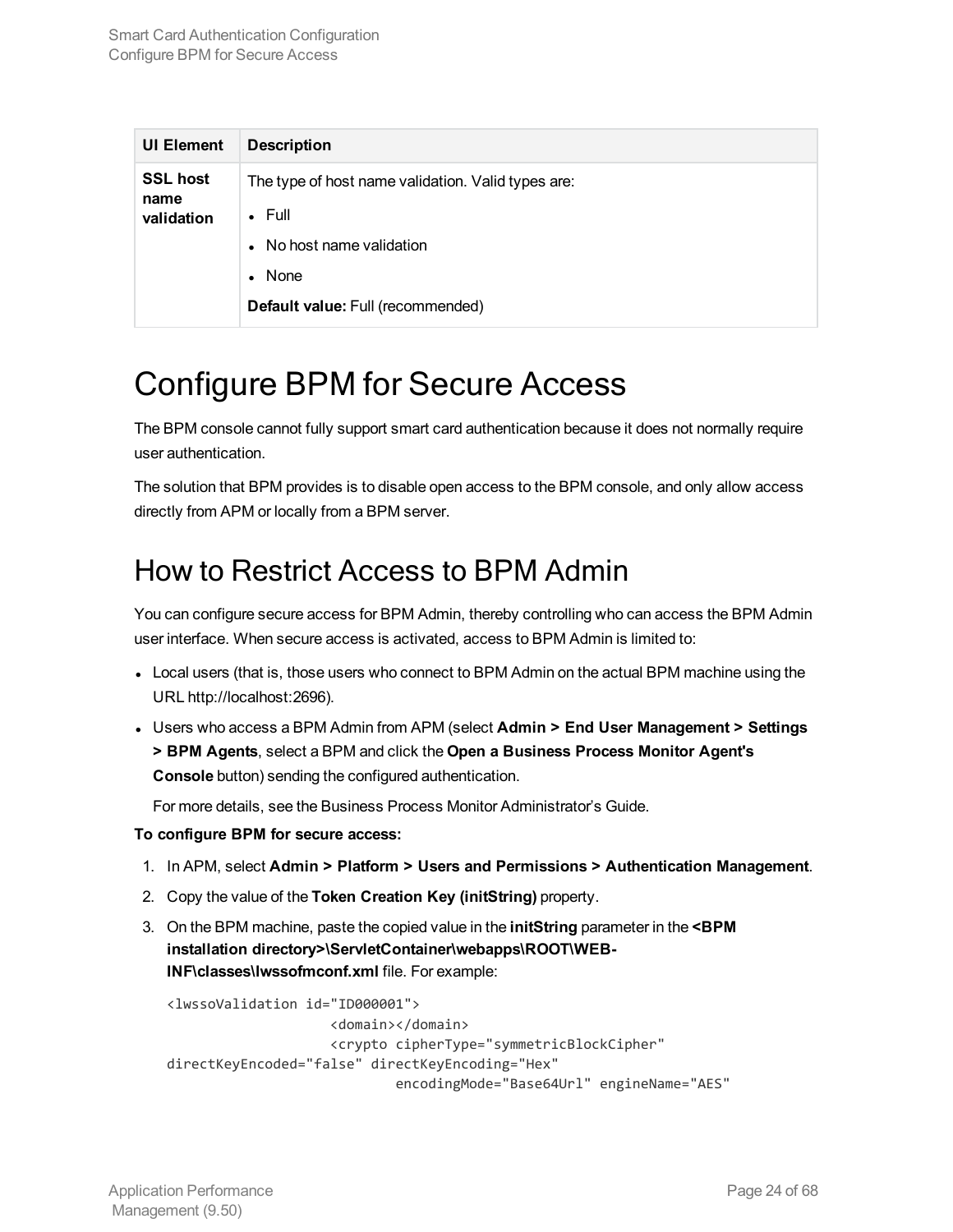```
initString="<copied value from APM>" keySize="256"
paddingModeName="CBC"/>
              </lwssoValidation>
```
4. On the BPM machine, edit the **<BPM installaiton directory>\config\topaz\_agent\_ctrl.cfg** file and in the **General** section, change the setting for the **SecureAccess** parameter to **1**.

**NOTE:**

If this parameter does not exist, add it to the file.

### <span id="page-24-0"></span>Configure SSL Support for BPM Admin

When you connect to BPM Admin from a remote machine using a browser, information is sent using http. This means that the data that you configure in BPM Admin, including passwords (for example, when adding/configuring a BPM instance), is sent "as is", in plain text. The passwords are encrypted only after arriving at the BPM Admin machine.

If you want this data to be sent encrypted, it is possible to configure BPM Admin to work with SSL. This enables all communication between the remote browser and BPM Admin to be encrypted. The following procedure describes how to set BPM Admin to run using SSL configuration.

#### **To configure BPM Admin to run using SSL:**

1. Obtain or create the server certificate in one of the following methods:

**Option 1:** Obtain the server certificate from your corporate Certificate Authority in **.pfx (PKCS12)** format and skip to Modify the [server.xml:,](#page-25-0) on the next page.

**Option 2:** Create a java keystore with the server certificate as follows (replace the string "changeit" below with your password):

a. Generate a keystore with a private key.

keytool.exe -genkeypair -validity 1065 -keysize 2048 -keyalg rsa -keystore mykeystore storepass changeit -alias myserver.mydomain

Where validity (in days) and keysize depend on your certificate authority requirements.

b. Generate a server certificate request to have it signed by your internal certificate authority.

keytool.exe -keystore mykeystore -storepass changeit -alias myserver.mydomain certreq -file CERTREQFILE.csr

- c. Download the signed server certificate **cert\_signed.cer** from your certificate authority.
- d. Obtain the root authority certificate **CA.crt** (and any intermediate authority certificates if applicable).
- e. Import the root certificate authority certificate (and any intermediate authority certificates if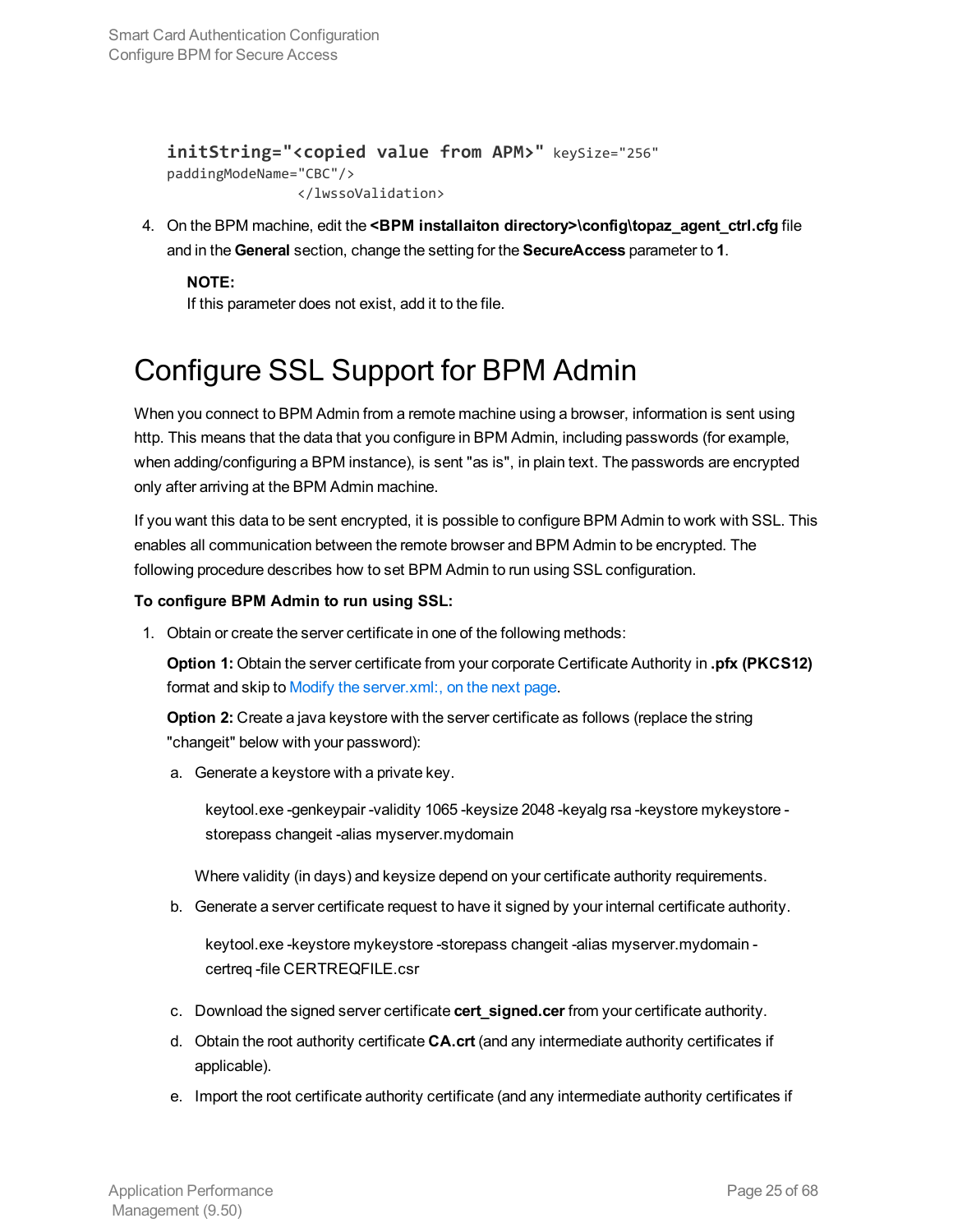applicable) into the keystore created earlier in this procedure.

keytool.exe -import -trustcacerts -keystore mykeystore -storepass changeit -alias myRootCA -file CA.crt

f. Import the signed certificate into the same keystore under the original alias.

keytool -import -v -alias myserver.mydomain -file cert\_signed.cer -keystore mykeystore keypass changeit -storepass changeit

g. Verify that the keystore contains at least two entries: **Trusted Cert Entry** and **Private Key Entry**.

keytool -list -keystore mykeystore

- <span id="page-25-0"></span>2. Modify the server.xml:
	- a. Open the **<Business Process Monitor root directory>\ServletContainer\conf\server.xml** file in a text editor.
	- b. Uncomment the section with Connector port="8443":

```
\leftarrow!
<Connector port="8443" protocol="HTTP/1.1" SSLEnabled="true"
maxthreads="150" scheme="https" secure="true"
clientAuth="false" sslProtocol="TLS" />
-->
```
c. Add information about your keystore (location, password, type). If your server certificate is in PKCS12 format, the keystore type should be **"PKCS12"**. Otherwise, it should be **"JKS"**. For example:

keystoreFile="c:\mykeystore" keystoreType="JKS" keystorePass="myprivatekeypassword"

The section should now look similar to this:

<Connector port="8443" protocol="HTTP/1.1" SSLEnabled="true" maxthreads="150" scheme="https" secure="true" clientAuth="false" sslProtocol="TLS" keystoreFile="c:\mykeystore" keystoreType="JKS" keystorePass="myprivatekeypassword"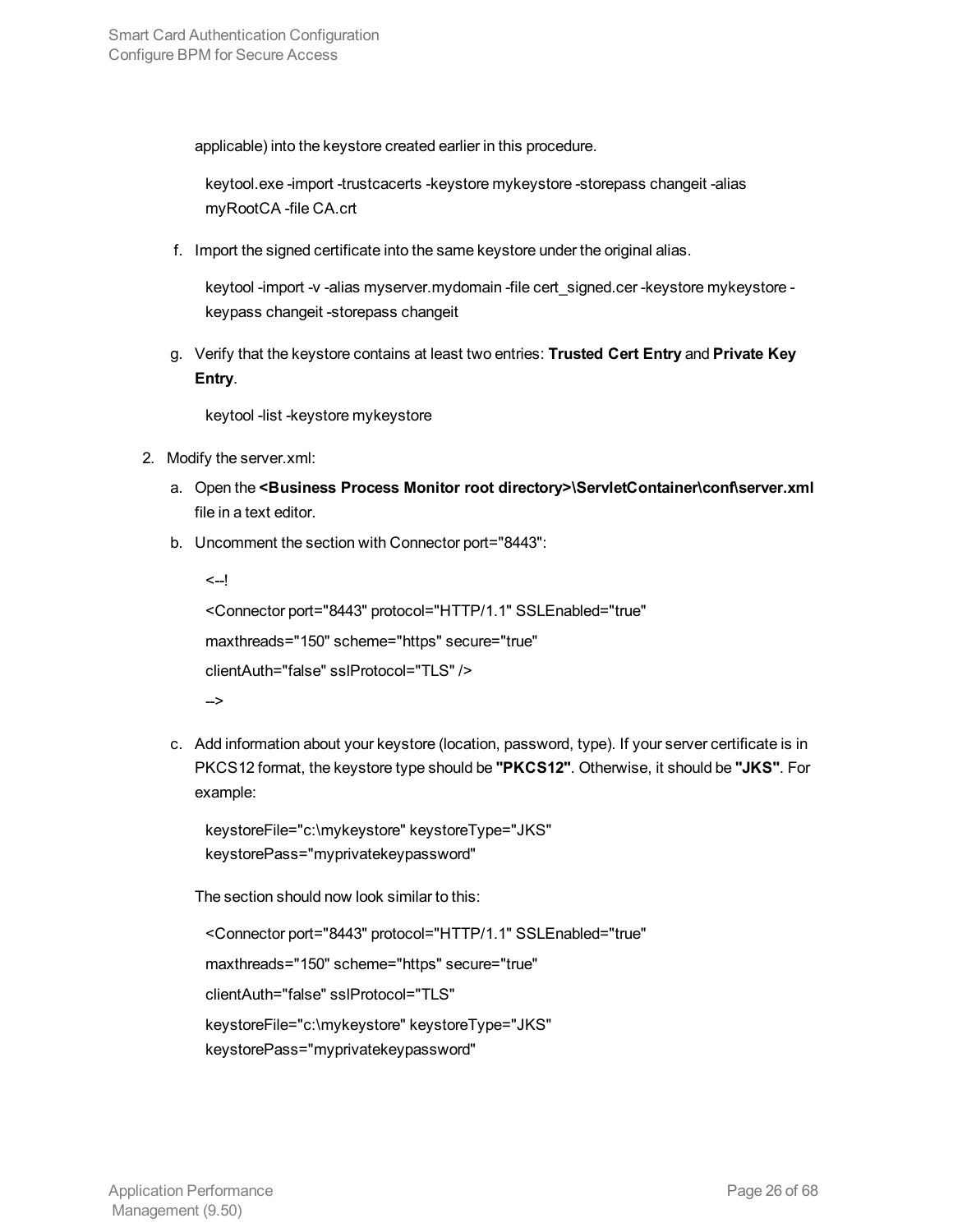/>

- d. Save your changes.
- 3. Import the root authority certificate into the trustore used by BPM:
	- cd <BPM root directory>/JDK/bin
	- > keytool -import -alias <myCA> -file c:\myCArootcert.cer -keystore
	- ..\lib\security\cacerts -trustcacerts -storepass changeit
- 4. Restart BPM.
- 5. Verify that you can open the BPM Admin console using the secure connection:

```
https://<BPM server FQDN>:8443
```
- 6. When you have succeeded in connecting securely, close the unsecure port in the server.xml by commenting out the section with Connector port="2696".
- 7. Restart BPM.
- 8. On the BPM server, modify the shortcut to the BPM Admin Console to use the secure URL.
- 9. In End User Management Administration in APM, modify the **BPM console URL** to use the secure connection. For details, see "Edit Business Process Monitor Properties Dialog Box" in the APM Application Administration Guide.

#### **Troubleshooting**

If it is still impossible to access the BPM Admin console via SSL, check the latest **catalina.<current date>.log** file located in:

- <sup>l</sup> **Windows Server 2003 and Windows XP** C:\Documents and Settings\All Users\Application Data\HP\BPM\Tomcat\logs
- <sup>l</sup> **Windows Server 2008, and Windows 7** C:\ProgramData\HP\BPM\Tomcat\logs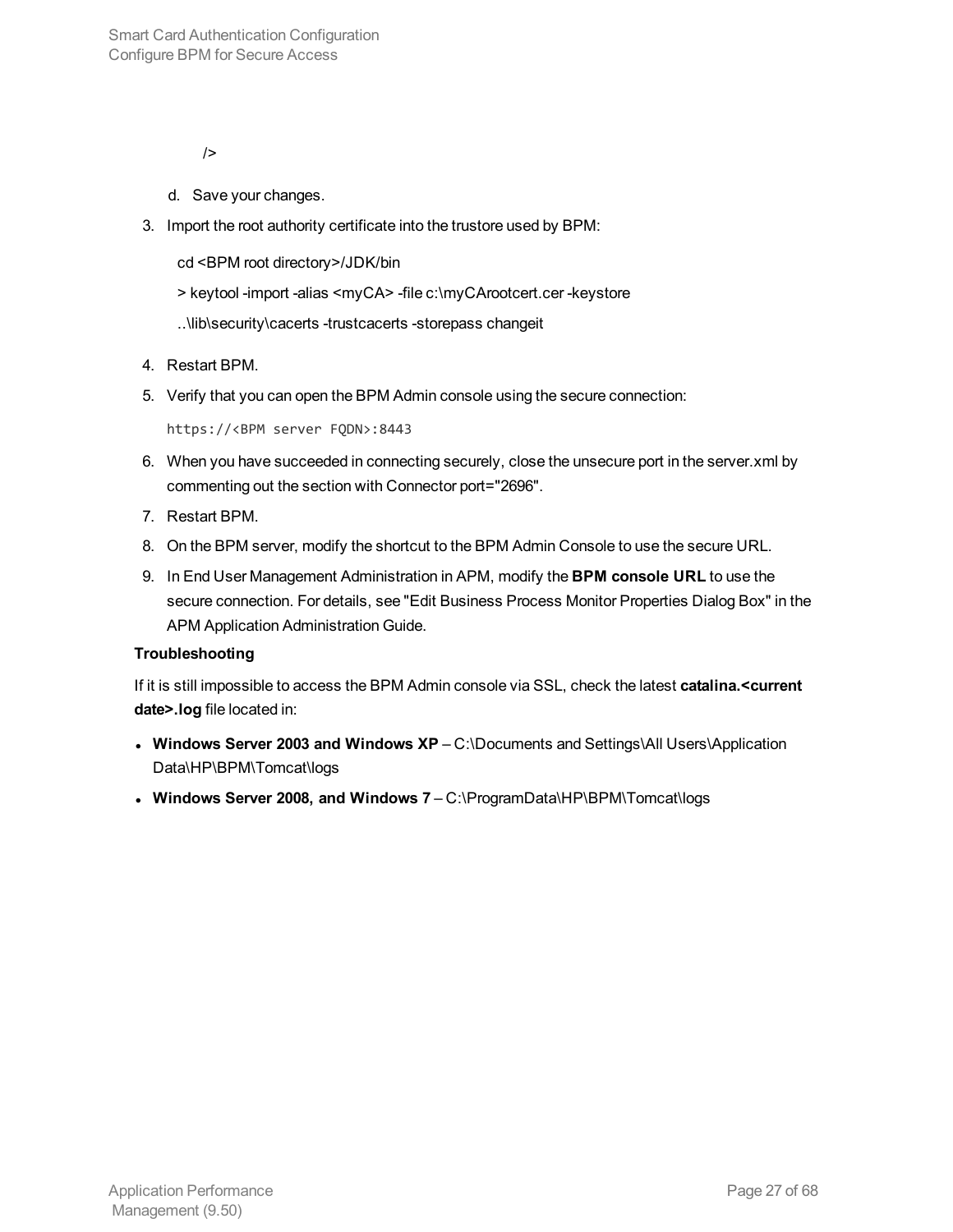# <span id="page-27-0"></span>Chapter 6: Configuring SiteScope for Smart Card Authentication

SiteScope can be configured to communicate with APM servers that have enabled smart card authentication. Additionally, the SiteScope servers themselves can be configured to support smart card authentication.

This chapter contains the following topics:

- [Configuring](#page-27-1) SiteScope with Server Side SSL (https), below
- Using the [SiteScope](#page-28-0) Hardening Tool, on the next page
- Configuring Smart Card [Authentication](#page-30-0) Enforcement, on page 31
- **Importing Certificate Authority Certificates into SiteScope [TrustStores,](#page-31-1) on page 32**
- <span id="page-27-1"></span>**Journal Price Firefox When Client [Certification](#page-32-0) is Enabled, on page 33**

## Configuring SiteScope with Server Side SSL (https)

You can use the SiteScope Hardening Tool to configure SiteScope to work over SSL (https).

To configure SiteScope to work over SSL:

- 1. Run the SiteScope Hardening Tool. For details, see Using the [SiteScope](#page-28-0) Hardening Tool, on the next [page](#page-28-0).
- 2. When prompted in the tool, select the option "Configuring SiteScope Standalone to work over SSL (https)".

Alternatively, if you want to perform all the hardening configuration tasks listed in [Using](#page-28-0) the [SiteScope](#page-28-0) Hardening Tool, on the next page, select the option "Full SiteScope hardening configuration (all of the configuration options)".

- 3. Confirm that you want to configure SiteScope to work over SSL.
- 4. Select one of the following methods to create the SiteScope server keystore to hold the SiteScope server certificate:
	- <sup>l</sup> **Import a server keystore in .jks format.**

The tool prompts you to select an alias in which the key for SiteScope SSL authentication is located.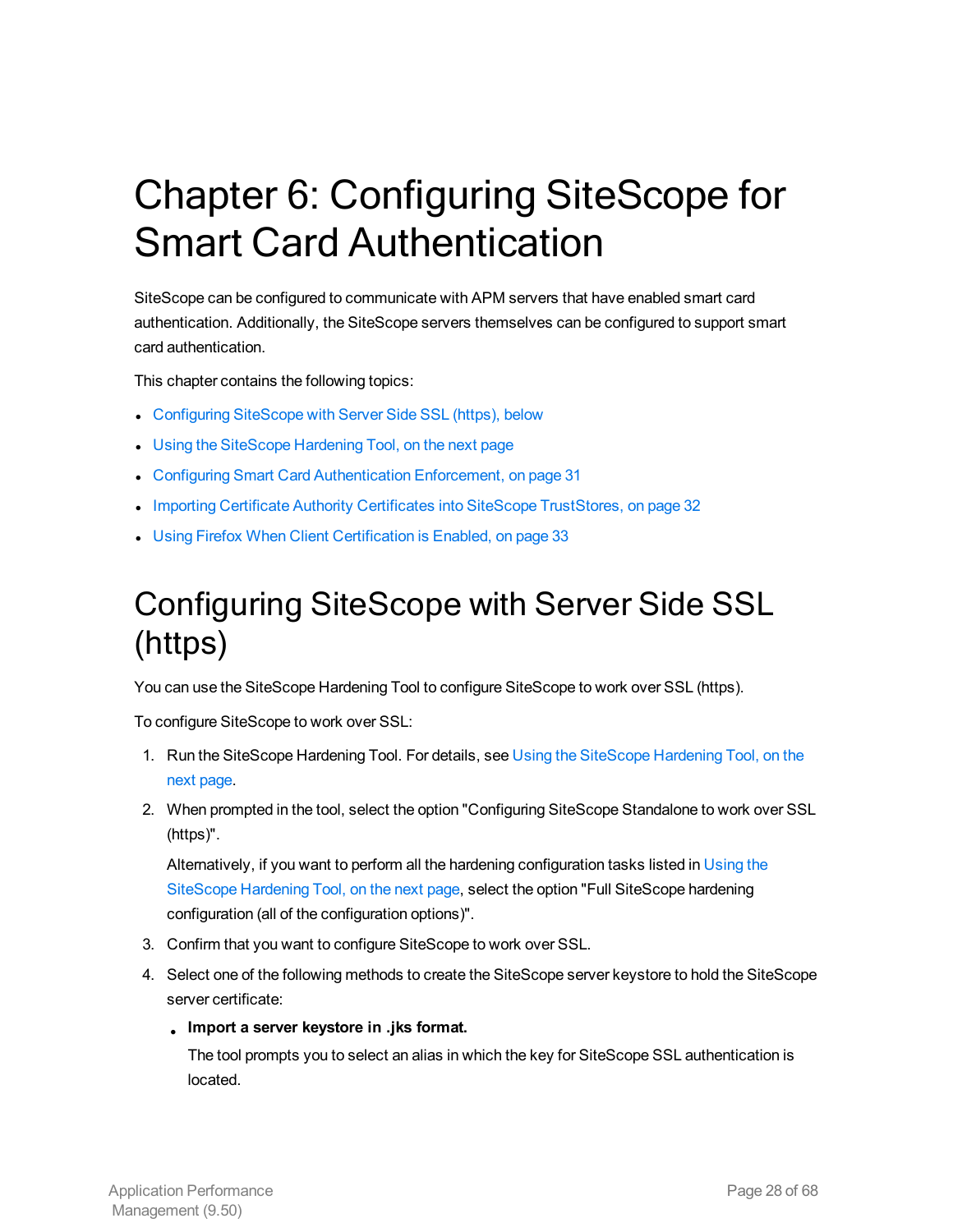Follow the instructions in the tool.

<sup>l</sup> **Create a server keystore by signing a request on a certified Certificate Authority server.** Selecting this option creates a new keystore and generates a key request to a certificate authority for a signed certificate. The generated certificate is then imported into the keystore.

The tool prompts you to enter server keystore parameters. We recommend that for the Common Name, you enter your machine's URL (for example, yourserver.domain.com), and for the alias name, your machine's name (for example, yourserver).

<sup>l</sup> **Import a server keystore from a server certificate in .pfx format.**

Selecting this option creates a keystore from a certificate in **.pfx** format. This certificate must contain its private key.

The SiteScope Hardening Tool automatically ensures that the keystore password and the private key are the same each time a keystore is created.

5. Enter a username property for the Client Authentication certificate. The default username is Other Name.

The server certificate is imported to the server keystore. The certificate alias appears in the tool.

6. Confirm if you want to enable SiteScope client authentication.

If you enable client SSL authentication, SiteScope performs full client SSL authentication upon the SSL handshake and extracts a Client Authentication certificate. This Client Authentication certificate is checked against the SiteScope user management system.

7. Confirm if you want to enable smart card enforcement.

If you enable smart card enforcement, SiteScope verifies that the Client Authentication certificate originates from a hardware device. For more details about smart card enforcement, see Configuring Smart Card [Authentication](#page-30-0) Enforcement, on page 31.

8. Enter a password for the SiteScope server TrustStore. The default password is changeit.

For SiteScope to trust a Client Authentication certificate, SiteScope must trust the Certificate Authority that issued the Client Authentication certificate. For SiteScope to trust a Certificate Authority, the Certificate Authority's certificate must be stored in the SiteScope server and main TrustStores. To import Certificate Authority certificates into SiteScope TrustStores, see [Importing](#page-31-1) Certificate Authority Certificates into SiteScope [TrustStores,](#page-31-1) on page 32.

<span id="page-28-0"></span>Changes in configuration take effect only after you exit the SiteScope Hardening Tool.

## Using the SiteScope Hardening Tool

The SiteScope Hardening Tool enables you to configure SiteScope to perform a full or partial hardening of SiteScope.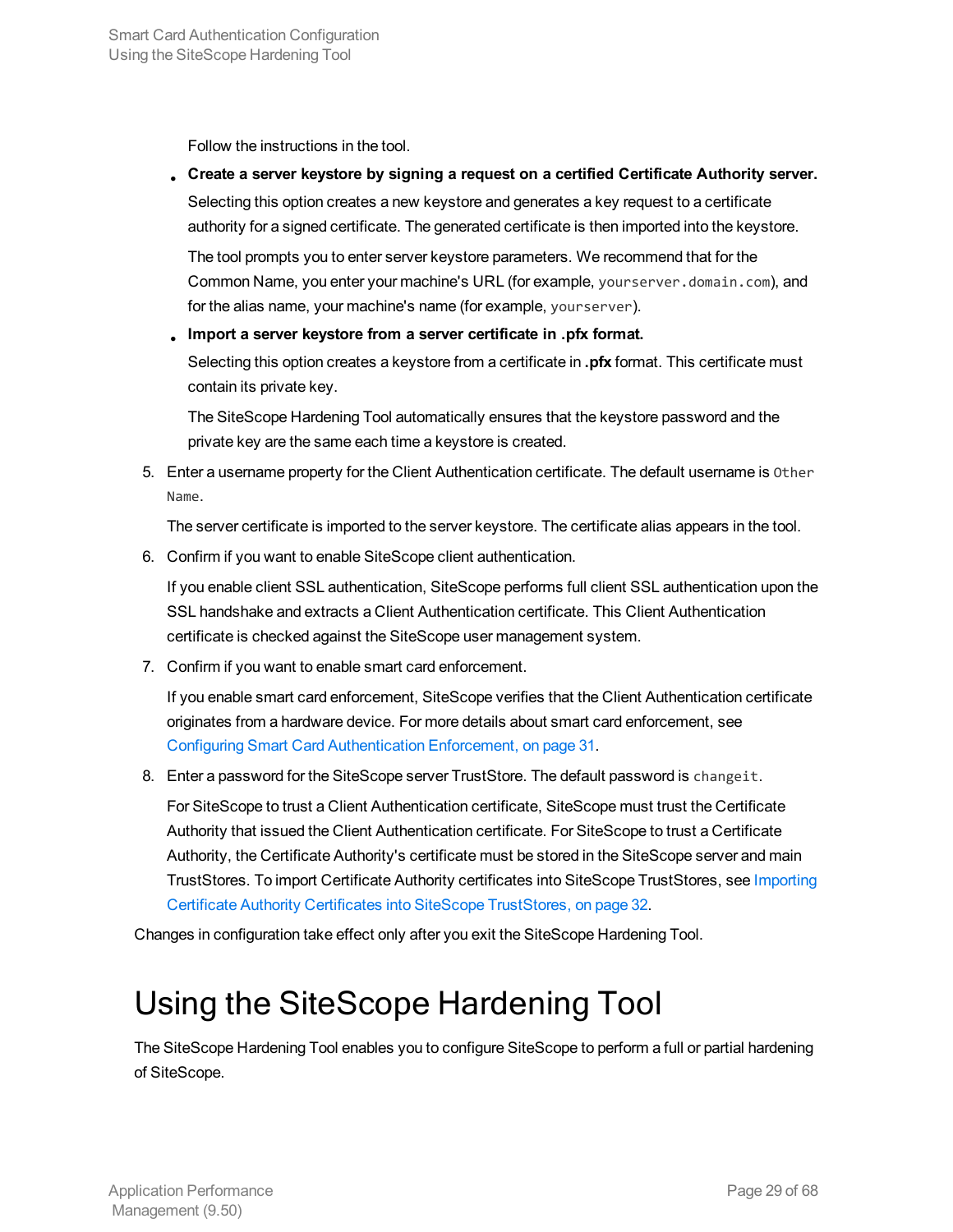You can use the SiteScope Hardening Tool to perform all or a combination of the following configuration tasks:

- Configure SiteScope to work over SSL.
- Enable smart card enforcement.
- Configure SiteScope and SiteScope public API client for client certificate authentication.
- Import Certificate Authority certificates into SiteScope TrustStores.
- Configure SiteScope to verify Client Authentication certificate revocation via CRL and OCSP.
- Configure SiteScope integration with APM when APM requires Client Certificate Authentication. For details, see *Configuring SiteScope to Connect to a APM Server That Requires a Client Certificate* in the SiteScope Deployment Guide.
- Configure JMX remote access.

<span id="page-29-0"></span>For details, see the SiteScope Deployment Guide.

### Running the SiteScope Hardening Tool

To run the SiteScope Hardening Tool, do the following:

- 1. (Optional) If you want to enable LDAP user authentication, configure LDAP integration before running the tool:
	- a. Configure the LDAP server on SiteScope. For details, see "How to Set Up SiteScope to Use LDAP Authentication" in the Using SiteScope Guide in the SiteScope Help.
	- b. Create a new role in SiteScope user management for LDAP users.
	- c. Change the SiteScope administrator login name to the email address of a user located in LDAP. Do not enter a password.
- 2. Stop the SiteScope service:

#### **Windows:**

- <sup>l</sup> If you are running SiteScope from go.bat, close the command line terminal or press **CTRL+C**.
- If you are running SiteScope as a service:
	- a. In Windows Explorer, search for **services**. The Component Services window opens.
	- b. In the left pane, select Services (Local).
	- c. In the services list in the center pane, select **SiteScope**.
	- d. In the area to the left of the service list, click **Stop the service**.

#### **Linux:**

Run the command line:

cd /opt/HP/SiteScope/ ./stop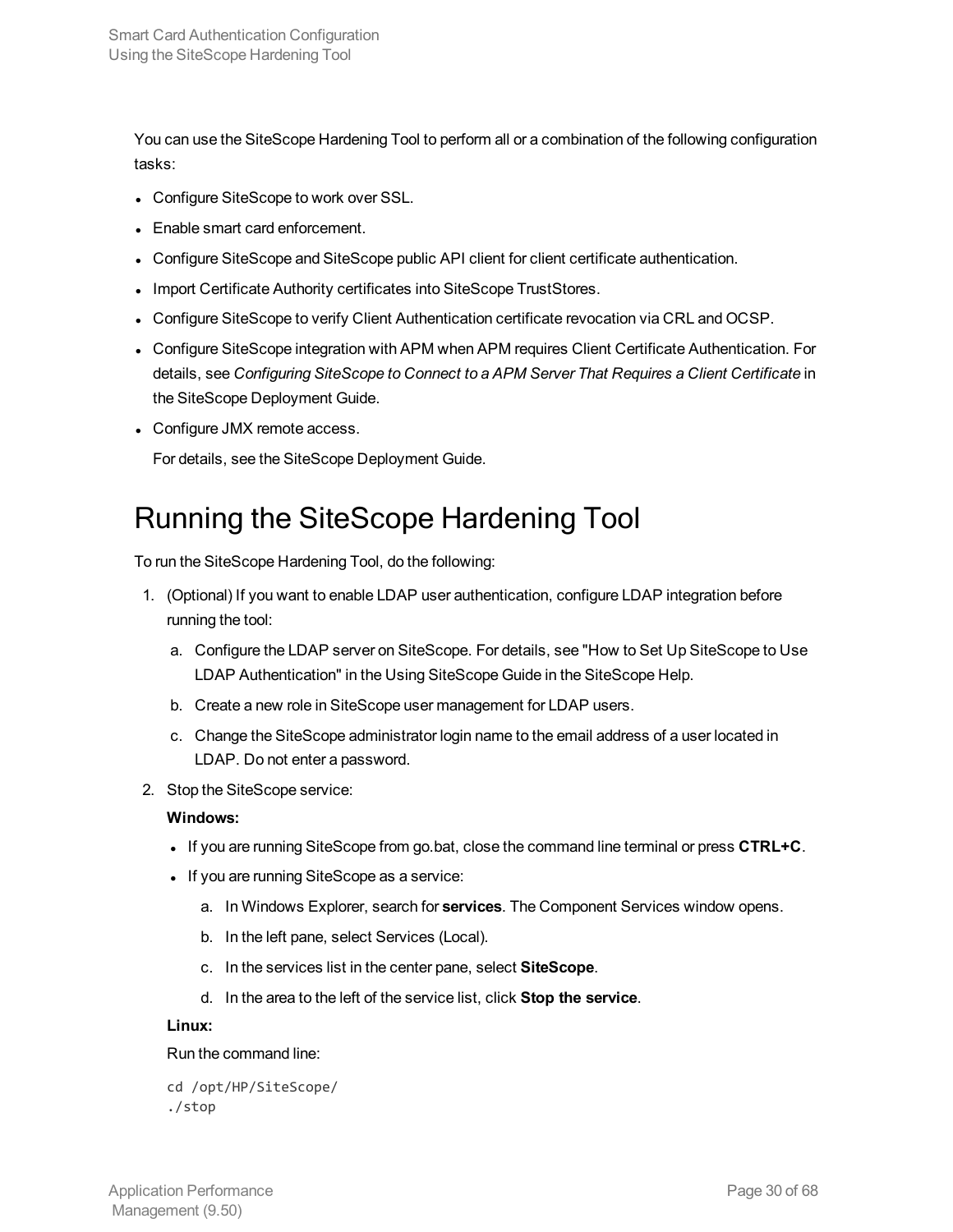#### **CAUTION:**

You should *not* run the SiteScope Hardening Tool when SiteScope is running.

3. Start the tool by running the command line:

#### **Windows:**

```
<SiteScope Installation directory>\tools\SiteScopeHardeningTool>
runSSLConfiguration.bat
```
#### **Linux:**

```
cd <configuration tool directory>
./runSSLConfiguration.sh
```
The SiteScope Hardening Tool opens.

- 4. When prompted in the tool, select the option "SiteScope hardening configuration". The existing SiteScope configuration is automatically backed up.
- 5. When prompted, enter a backup description to allow easy recognition in case you want to restore that backup in the future.

#### **NOTE:**

When using the SiteScope Hardening Tool, the Tomcat configuration **server.xml** file in the **/opt/HP/SiteScope/Tomcat/conf** directory is overwritten and any modifications made to that file before running the tool are removed. To restore these modifications, you must reapply them to this file after running the tool.

6. Select one or a combination of the tasks listed above. If you want to perform all of these tasks, select the option "Full SiteScope hardening configuration (all of the configuration options)".

For details on using the SiteScope Hardening Tool to perform configuration tasks, see the task list above.

#### **NOTE:**

<span id="page-30-0"></span>Changes in configuration take effect only after you exit the SiteScope Hardening Tool.

### Configuring Smart Card Authentication Enforcement

Smart cards are physical devices used to identify users in secure systems. These cards can be used to store certificates both verifying the user's identity and allowing access to secure environments.

SiteScope supports user authentication using smart cards. If smart card authentication is configured, you cannot log in to SiteScope without a valid smart card.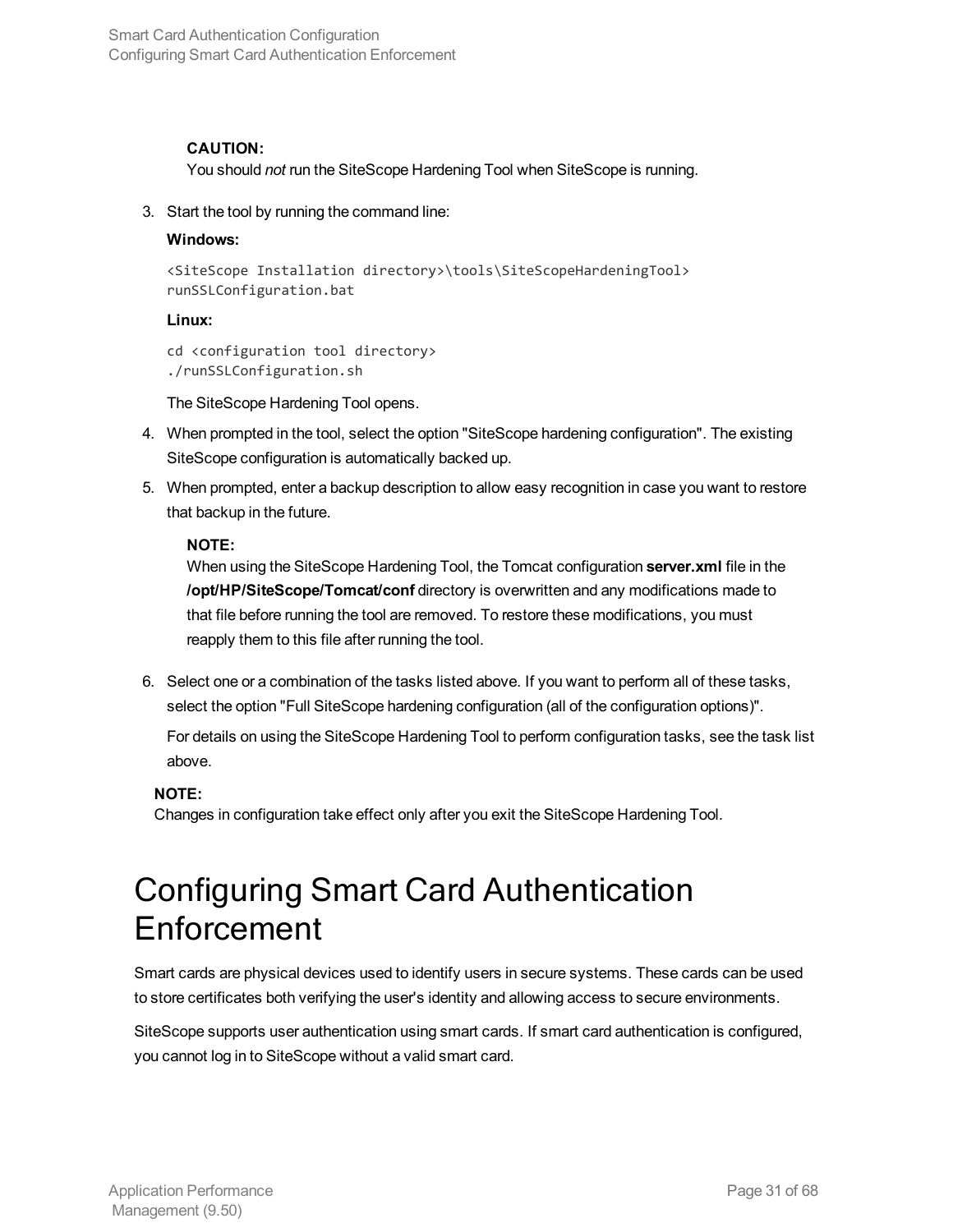SiteScope can be configured to use these certificates in place of the standard model of each user manually entering a user name and password. You define a method of extracting the user name from the certificate stored on each card.

When SiteScope is configured for smart card authentication, users can log in to SiteScope only with a valid smart card. The option of logging in by manually typing in your username and password is locked for all users unless smart card configuration is disabled.

If smart card authentication is configured in APM and you want to integrate SiteScope with APM, you must configure SiteScope smart card authentication to authenticate the APM Client Authentication certificate. For details, see Enabling Smart Card [Enforcement,](#page-31-0) below.

### <span id="page-31-0"></span>Enabling Smart Card Enforcement

To enable SiteScope smart card authentication, you should use the SiteScope Hardening Tool to configure SiteScope to work over SSL. For details, see [Configuring](#page-27-1) SiteScope with Server Side SSL [\(https\),](#page-27-1) on page 28. When prompted in the tool, enable smart card enforcement.

**Note:** If smart card enforcement is enabled, the only supported browser is Internet Explorer running on a Windows operating system.

If smart card enforcement is disabled, but client certificate authentication is enabled, to use SiteScope in Firefox, see Using Firefox When Client [Certification](#page-32-0) is Enabled, on the next page.

## <span id="page-31-1"></span>Importing Certificate Authority Certificates into SiteScope TrustStores

For SiteScope to trust a Client Authentication certificate, SiteScope must trust the Certificate Authority that issued the Client Authentication certificate. For SiteScope to trust a Certificate Authority, the Certificate Authority's certificate must be stored in the SiteScope server and main TrustStores.

The SiteScope server TrustStore is responsible for authentication of all incoming connection request from clients (API and browsers).

The SiteScope main TrustStore is a Certificate Authority Java TrustStore that is located in Java directory in the SiteScope install directory. This TrustStore is responsible for SiteScope certificate management.

You use the SiteScope Hardening Tool to import Certificate Authority certificates into SiteScope server and main TrustStores.

#### **NOTE:**

Before importing Certificate Authority certificates into SiteScope TrustStores, you must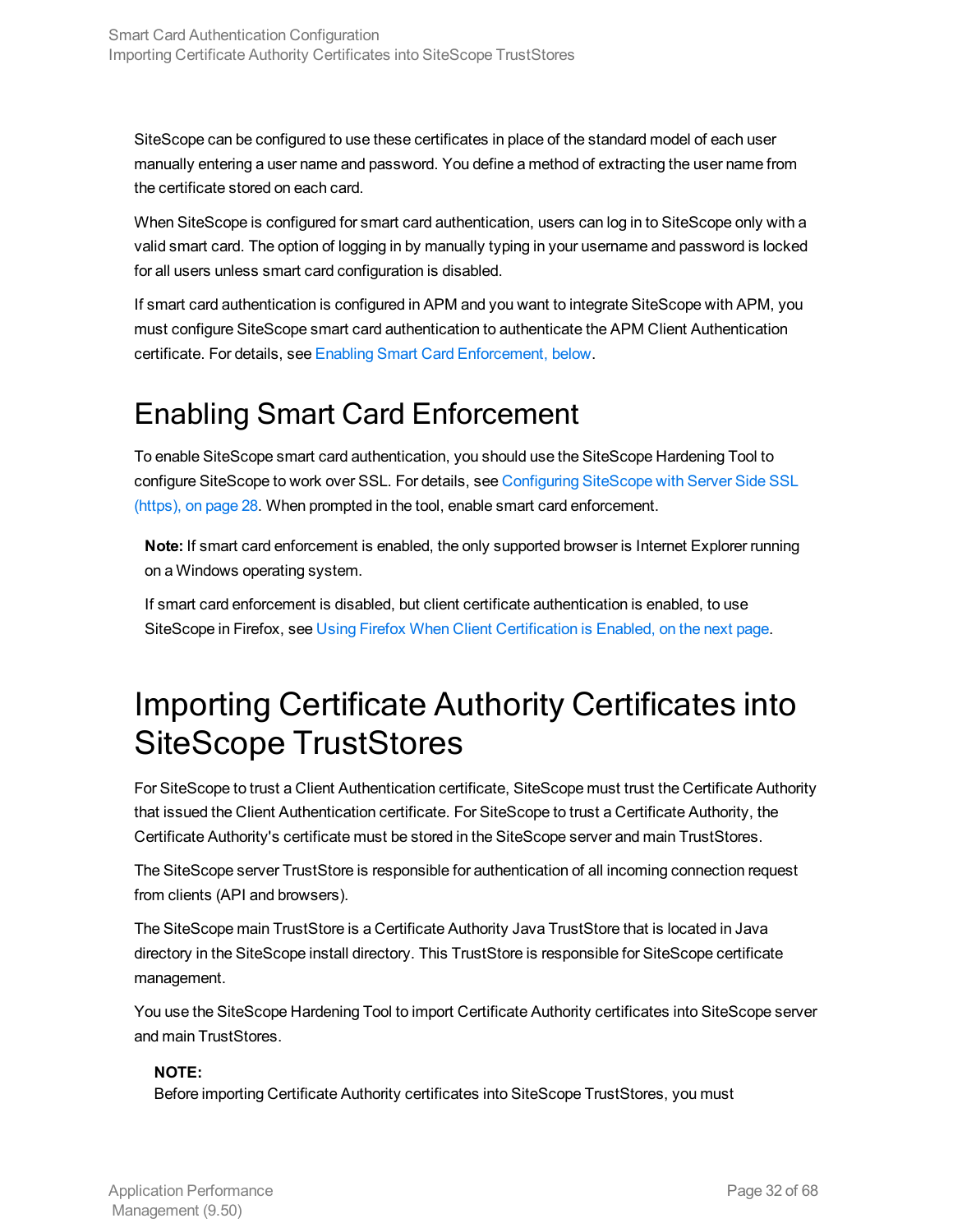configure SiteScope to work over SSL by importing a SiteScope server certificate into the SiteScope server keystore.

If you have not already done this, the SiteScope Hardening Tool prompts you to perform a full SiteScope hardening configuration. For details, see [Configuring](#page-27-1) SiteScope with Server Side SSL [\(https\),](#page-27-1) on page 28.

To import Certificate Authority certificates into SiteScope TrustStores:

- 1. Run the SiteScope Hardening Tool. For details, see Using the [SiteScope](#page-28-0) Hardening Tool, on page [29.](#page-28-0)
- 2. When prompted in the tool, select the option "Import CA certificates into SiteScope main and server trustStores".
- 3. Follow the instructions in the tool.

#### **Tips:**

• The tool accepts file paths in regular Windows format only. In UNIX format, where a blank space in a file path is preceded by a backslash ("\") to indicate that a blank space follows, you should remove the backslash.

| Format         | File path                       |
|----------------|---------------------------------|
| <b>Windows</b> | /user/temp dir/certificate.cer  |
| <b>UNIX</b>    | /user/temp\ dir/certificate.cer |
|                | change to:                      |
|                | /user/temp dir/certificate.cer  |

<span id="page-32-0"></span>• Changes in configuration take effect only after you exit the SiteScope Hardening Tool.

## Using Firefox When Client Certification is Enabled

If smart card enforcement is disabled, but client certificate authentication is enabled, to open the SiteScope user interface in Firefox, you must:

- 1. Import your personal certificate into Firefox, as follows:
	- a. In Firefox, go to **Tools** > **Options** > **Advanced** > **Encryption** > **View Certificates**. The Certificate Manager dialog box opens.
	- b. Click **Import...** and open your personal certificate in **.pfx** (or **.p12**) file format. The Password Entry Dialog dialog box opens.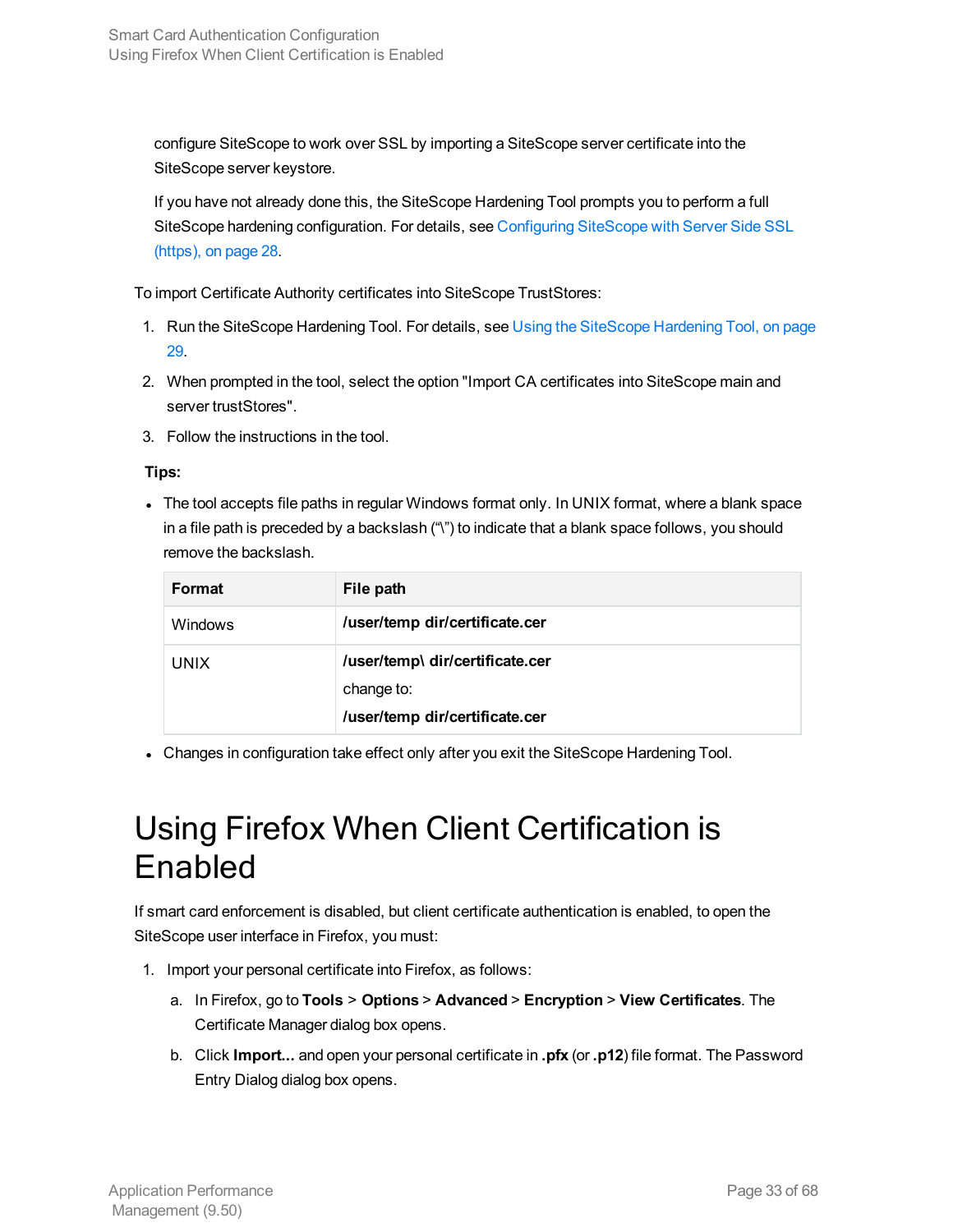- c. Enter the password used to encrypt this certificate backup and click **OK**. The certificate appears in the Certificate Manager dialog box, confirming that the certificate is added to Firefox.
- 2. Import your personal certificate into the client JRE, as follows:
	- a. In the JRE, open the Java Control Panel.
	- b. Go to **Security > Certificates** and select Client Authentication as the Certificate type.
	- c. Click **Import** and open the Client Authentication certificate that you imported into Firefox.
	- d. Click **OK**. The personal certificate appears in the JRE.
- 3. Enter the SiteScope URL in Firefox. The User Identification Request dialog box opens. Select the personal certificate that you created in step 1 to present as identification.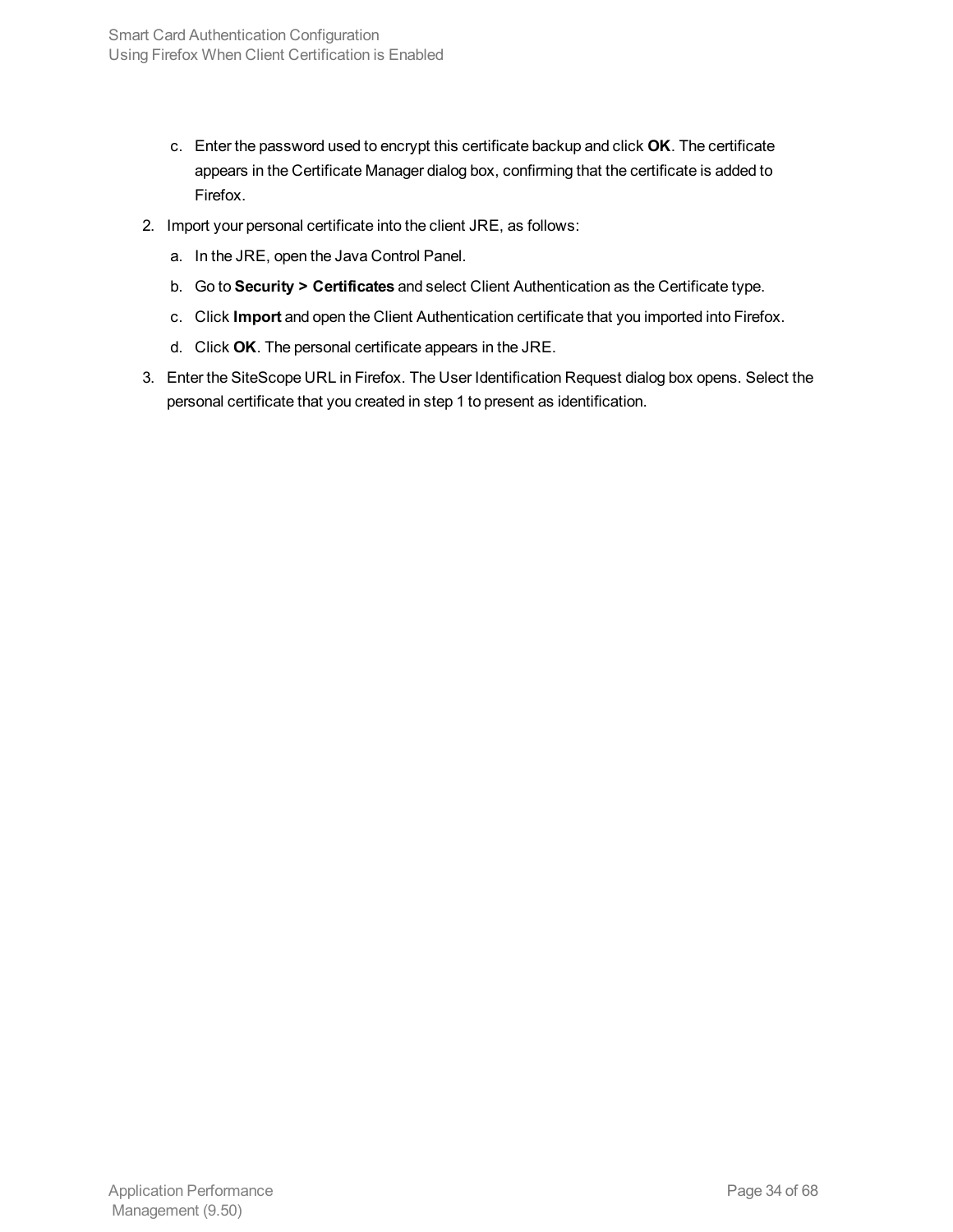# <span id="page-34-0"></span>Chapter 7: Configuring BSM Connector for Smart Card Authentication

This chapter contains the following topics:

- Setting Up Smart Card [Authentication,](#page-34-1) below
- **How to Configure BSM [Connector](#page-38-0) to Connect to an APM Server that Requires a Client** [Authentication](#page-38-0) Certificate, on page 39
- How to Prepare BSM [Connector](#page-42-0) for Using SSL, on page 43
- How to Configure the Topology Discovery Agent in BSM [Connector](#page-43-0) when the APM Server Requires a Client [Authentication](#page-43-0) Certificate, on page 44

## <span id="page-34-1"></span>Setting Up Smart Card Authentication

BSM Connector supports user authentication using smart cards. If smart card authentication is configured, you cannot log in without a valid smart card.

This section includes:

- **Configure [BSM Connector](#page-34-2) to Connect to a Server That Requires Smart Card Authentication, below**
- Enable Smart Card [Authentication](#page-35-0) in BSM Connector, on the next page
- <span id="page-34-2"></span>**Disable Smart Card [Authentication](#page-37-0) in BSM Connector, on page 38**

#### Configure BSM Connector to Connect to <sup>a</sup> Server That Requires Smart Card Authentication

BSM Connector can be configured to communicate with servers that have enabled smart card authentication.

1. Configure BSM Connector to connect to a APM server that requires a Client Authentication certificate. By completing this step, you ensure that metrics data is sent and indicator data is received securely.

For details, see How to Configure BSM [Connector](#page-38-0) to Connect to an APM Server that Requires a Client [Authentication](#page-38-0) Certificate, on page 39.

2. Configure BSM Connector to send topology to a APM server that requires a Client Authentication certificate. By completing this step, you ensure that topology data is sent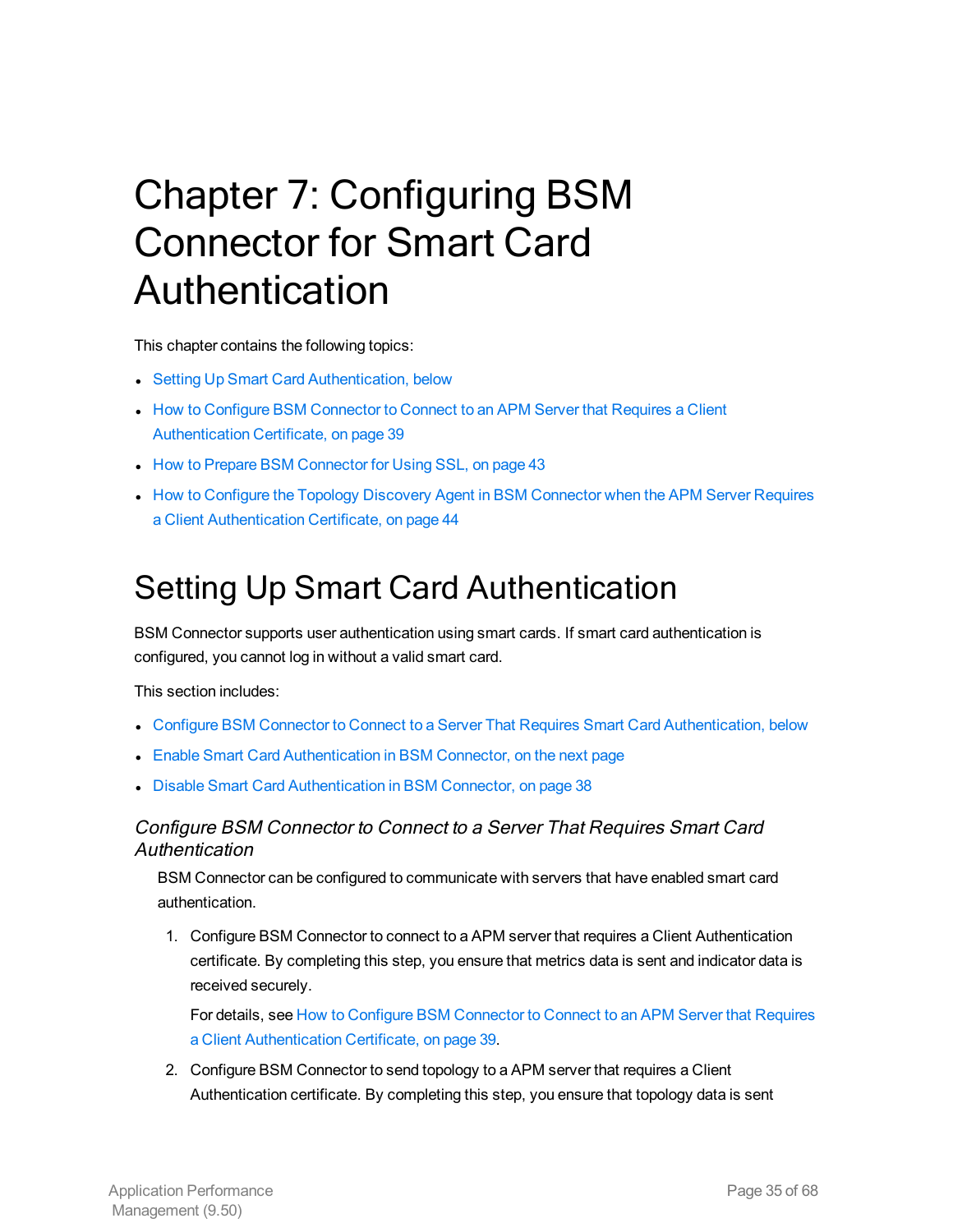#### securely.

How to Configure the Topology Discovery Agent in BSM [Connector](#page-43-0) when the APM Server Requires a Client [Authentication](#page-43-0) Certificate, on page 44.

#### <span id="page-35-0"></span>Enable Smart Card Authentication in BSM Connector

To configure smart card authentication in BSM Connector, complete the following tasks:

1. Stop BSM Connector:

Windows: Stop the **BSM Connector** service in the **Administrative Tools > Services**.

Linux: Stop the BSM Connector main process, type /opt/HP/BSMConnector/stop.

- 2. Configure the BSM Connector Tomcat server to require a Client Authentication certificate for mutual authentication:
	- a. Configure the Tomcat server to request a Client Authentication certificate by locating the following section of the **<BSM Connector root directory>/Tomcat/conf/server.xml** configuration file:

```
<Connector port="30000" maxThreads="150"
                        minSpareThreads="25" maxSpareThreads="75"
                        enableLookups="true" disableUploadTimeout="true"
                        acceptCount="100" debug="0"
                        scheme="https" secure="true" clientAuth="false"
                         sslProtocol="TLS"
                        keystore="../groups/serverKeystore"
                        keystoreType="JKS"
                        keystorePass="changeit"/>
```
#### **NOTE:**

/>

The keystore password must be the same as the one set for the BSM Connector keystore in How to Prepare BSM [Connector](#page-42-0) for Using SSL, on page 43.

Change clientAuth="true", and add the following attributes:

```
clientAuth="true"
           ...
           truststoreFile="../templates.certificates/truststore.jks"
truststorePass="changeit"
truststoreType="JKS"
```
b. Import the certificate of your certificate authority to the BSM Connector Tomcat truststore (**<BSM Connector root directory>/templates.certificates/truststore.jks**) by running the command from the **<BSM Connector root directory>/java/bin** directory:

```
keytool -import -trustcacerts -alias <your alias> -keystore <BSM
Connector root directory>/templates.certificates/truststore.jks -file
<certificate file>
```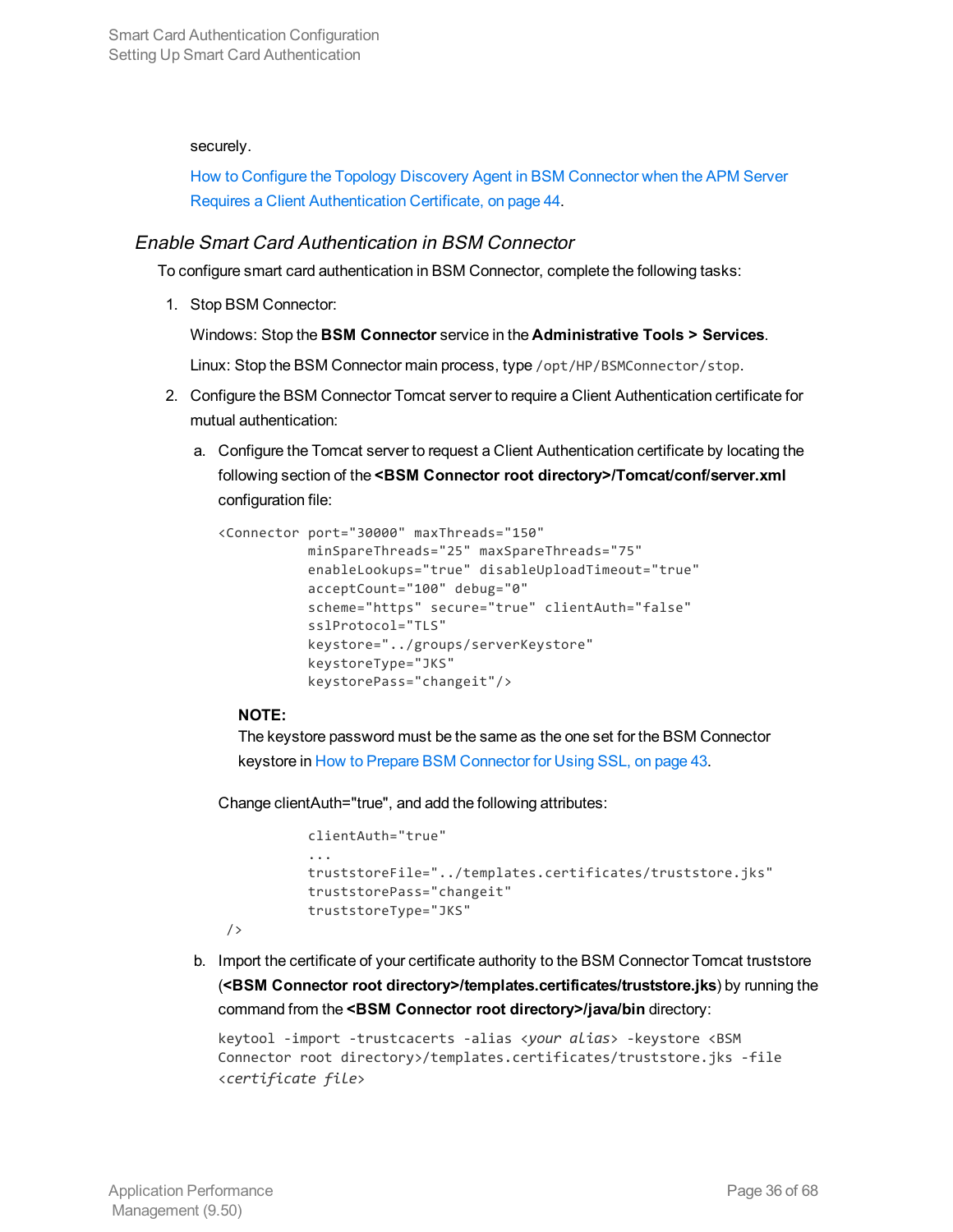- 3. Import the Operations Agent certificate to the BSM Connector Tomcat truststore:
	- a. On the BSM Connector system, use the **ovcoreid** command line tool to find out the core ID:

ovcoreid

b. Export the Operations Agent certificate to a file, type:

ovcert -exportcert -file agent\_client.p12 -alias <core ID>

c. Import the Operations Agent certificate to the Tomcat truststore:

<BSM Connector root directory>/java/bin/keytool -importkeystore srckeystore agent\_client.p12 -srcstoretype pkcs12 -srcalias <core ID> destkeystore <BSM Connector root directory>/templates.certificates/truststore.jks -destalias agentcert

4. Modify the following parameters of the Java Virtual Machine:

Windows:

- a. Edit the BSM Connector's service key in the registry. Use regedit to open the Registry Editor.
- b. In the Registry Editor, navigate to HKEY\_LOCAL\_ MACHINE/SYSTEM/CurrentControlSet/Services/<*BSM Connector service name*>/serviceParam. The default service name is BSM Connector.
- c. Modify the serviceParam default and add the following properties, for example at the beginning of the data string:

```
-Djavax.net.ssl.keyStore="<full_path_to_keystore.jks>"
-Djavax.net.ssl.keyStorePassword=<keystore_pass>
```
#### **Example:**

```
-Djavax.net.ssl.keyStore="<BSM Connector root
directory>/templates.certificates/.ks"
-Djavax.net.ssl.keyStorePassword=<keystore_pass>
```
#### Linux:

- a. Navigate to <*BSM Connector root directory*>/bin and edit the start-monitor script.
- b. In the script, add the following properties to the JAVA\_OPTS section:

```
-Djavax.net.ssl.keyStore=<full path to keystore.jks>
-Djavax.net.ssl.keyStorePassword=<keystore_pass>
```
#### **Example:**

```
-Djavax.net.ssl.keyStore="<BSM Connector root
directory>/templates.certificates/.ks"
-Djavax.net.ssl.keyStorePassword=<keystore_pass>
```
#### 5. Start BSM Connector: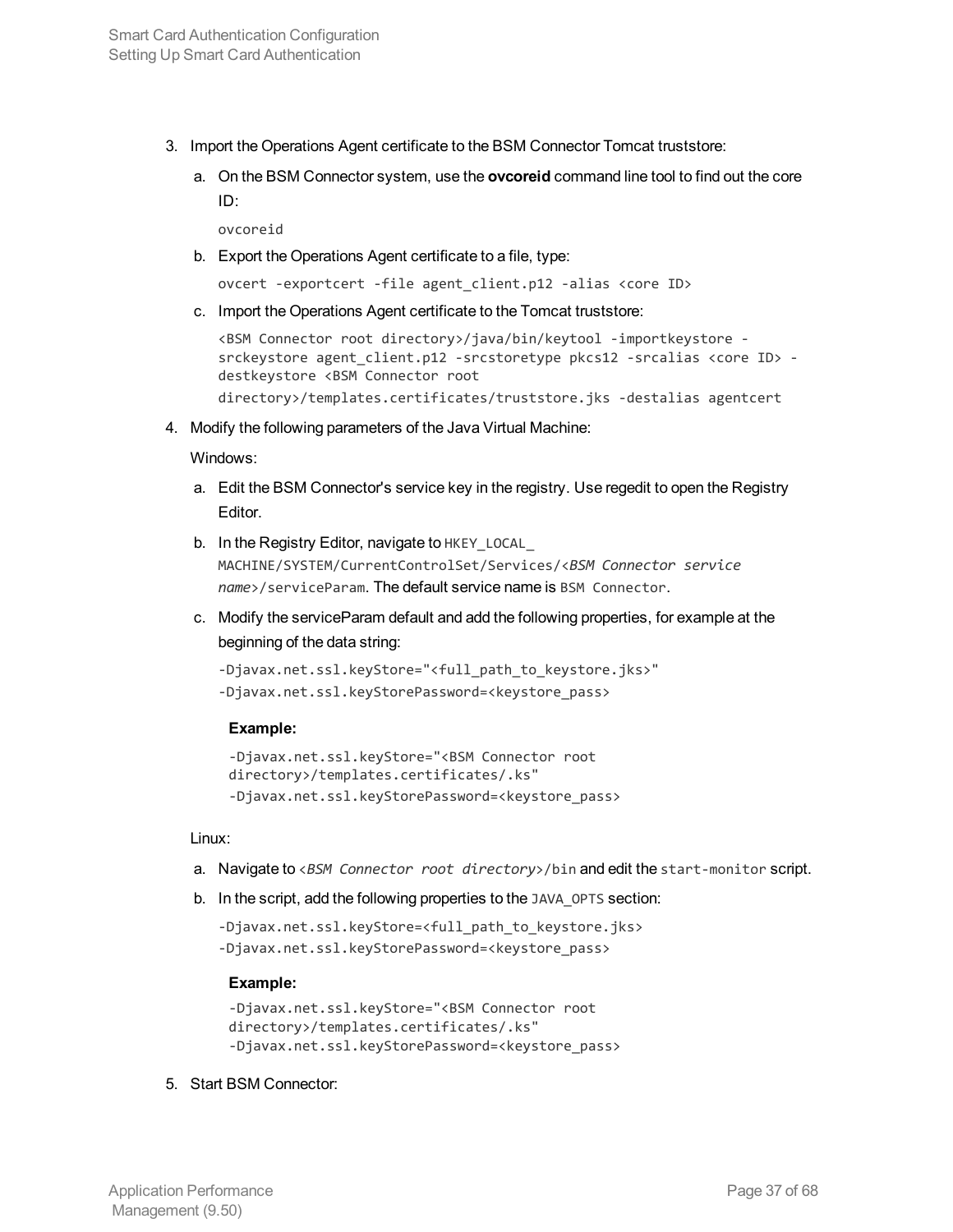Windows: Start the **BSM Connector** service in the **Administrative Tools > Services**.

Linux: Start the BSM Connector main process, type /opt/HP/BSMConnector/start.

- 6. Add users to BSM Connector using the BSM Connector **user** command line tool:
	- a. In the Subject Alternative Name (SAN) field of the certificate, look for the value of the User Principal Name (UPN) in Other Name (OID: 1.3.6.1.4.1.311.20.2.3).
	- b. Use the **user** command line tool to add a user to BSM Connector:

```
user -add <value of UPN> <password>
```
#### **NOTE:**

The user tool requires a password for each user. However, the password is not used when logging into BSM Connector using a smart card. Users must enter their smart card PIN instead.

#### <span id="page-37-0"></span>Disable Smart Card Authentication in BSM Connector

1. Edit the following section in the **<BSM Connector root directory>/Tomcat/conf/server.xml** configuration file:

```
<Connector port="30000" maxThreads="150"
                        minSpareThreads="25" maxSpareThreads="75"
                        enableLookups="true" disableUploadTimeout="true"
                        acceptCount="100" debug="0"
                        scheme="https" secure="true" clientAuth="true"
                        sslProtocol="TLS"
                        keystore="../groups/serverKeystore"
                        keystoreType="JKS"
                        keystorePass="changeit"
                        truststoreFile="../templates.certificates/truststore.jks"
             truststorePass="changeit"
             truststoreType="JKS"
```
/>

- 2. Change clientAuth="false".
- 3. Restart BSM Connector:

#### Windows: Restart the **HP BSM Connector** service in the **Administrative Tools > Services**.

Linux: Restart the BSM Connector main process, type /opt/HP/BSMConnector/stop followed by /opt/HP/BSMConnector/start.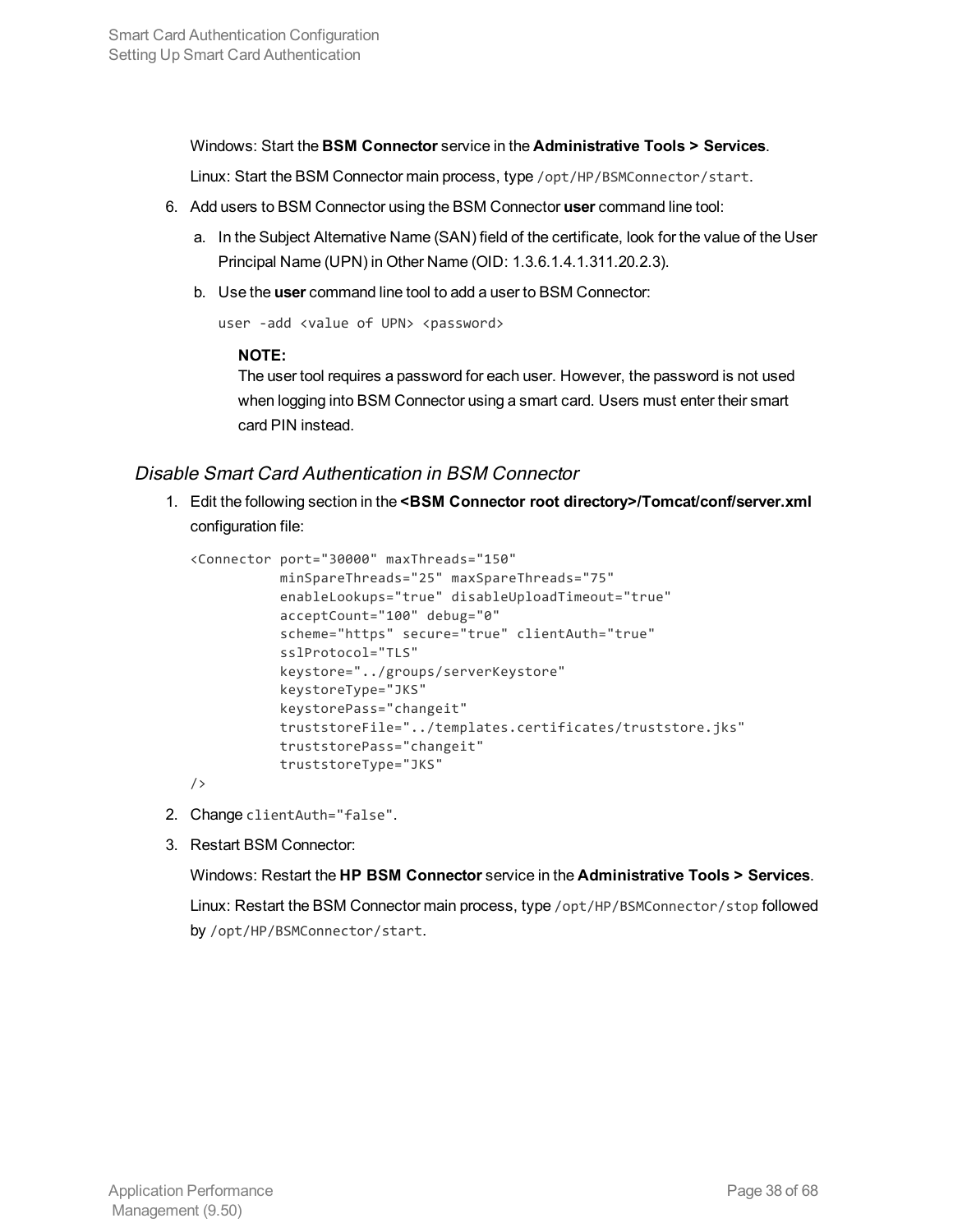## <span id="page-38-0"></span>How to Configure BSM Connector to Connect to an APM Server that Requires a Client Authentication Certificate

This task describes the steps involved in enabling secure communication between BSM Connector and APM when the APM server requires a Client Authentication certificate. By completing this procedure, you ensure that metrics data is sent and indicator data is received securely.

1. If you obtained the Client Authentication certificate in Java keystore (JKS) format, copy it to the **<APM Connector root directory>/templates.certificates** directory, and then continue with Check the keystore [contents.,](#page-41-0) on page 42.

If the Client Authentication certificate already exists in PKCS#12 format, convert it to JKS format using the following command from the **<BSM Connector root directory>/java/bin** directory, and then continue with Check the keystore [contents.,](#page-41-0) on page 42:

```
keytool -importkeystore -srckeystore <keystore with Client Authentication
certificate>.pfx -destkeystore <BSM Connector root
directory>/templates.certificates/.ks -srcstoretype PKCS12
```
#### **Example:**

```
keytool -importkeystore -srckeystore c:\client.pfx -destkeystore
C:\BSMConnector\templates.certificates\.ks -srcstoretype PKCS12
```
#### **NOTE:**

- Make sure the Client Authentication certificate is issued to an existing APM user.
- Make sure that the private key password is at least six characters long, and that the private key and keystore passwords are the same.
- Make sure that the above keystore contains the CA certificate that issued it.

Otherwise, perform the *following steps* (if you did not obtain the Client Authentication certificate in JKS or PKCS#12 format). See also the section "Creating a Keystore" in the APM Hardening Guide.

a. Create a keystore under **<BSM Connector root directory>/templates.certificates** by running the following command from the **<BSM Connector root directory>/java/bin** directory:

```
keytool -genkeypair -keyalg RSA -alias bsmc -keystore <BSM Connector root
directory>/templates.certificates/.ks -storepass <your_keystore_password>
```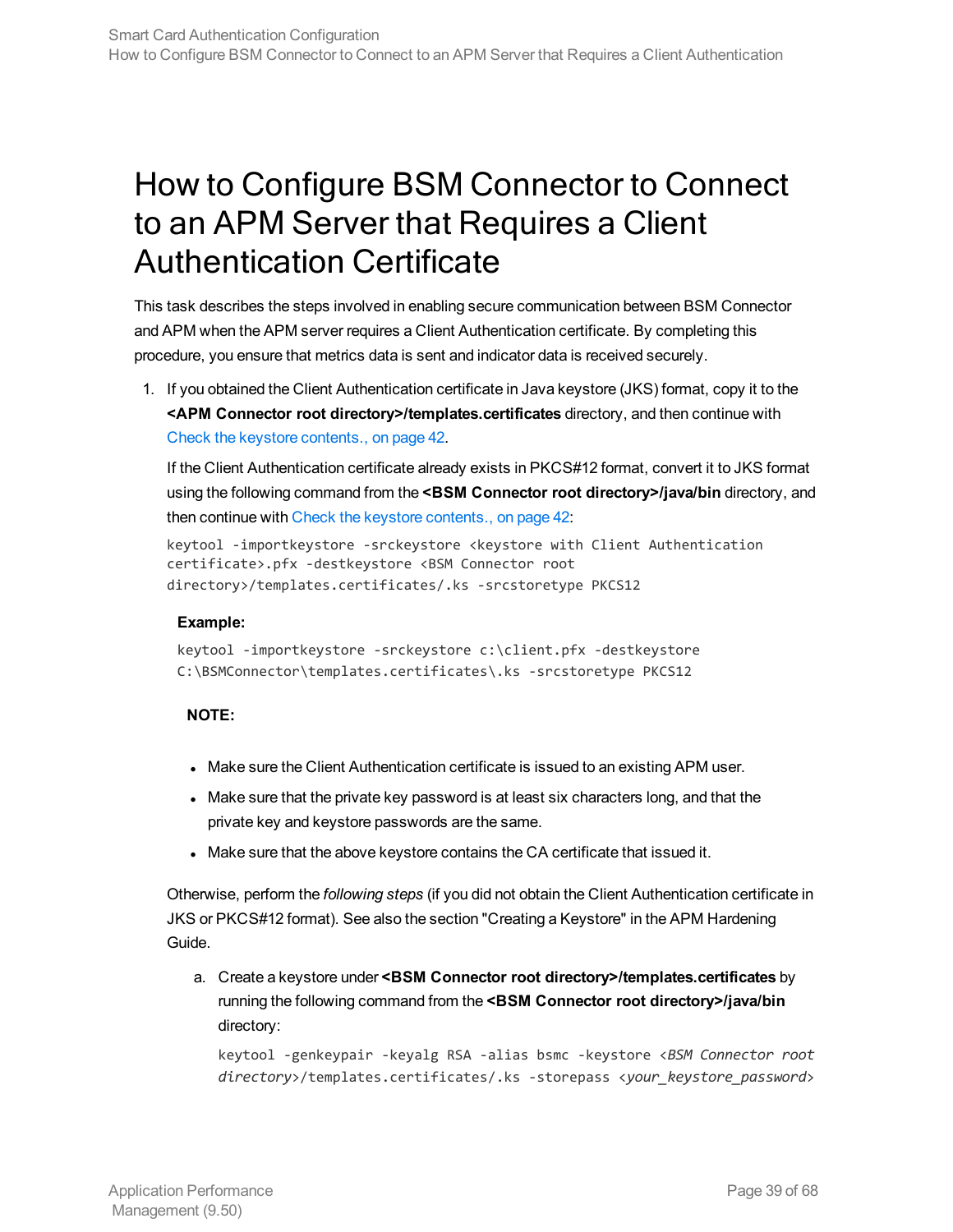#### **Example:**

```
keytool -genkeypair -keyalg RSA -alias bsmc -keystore
C:\BSMConnector\templates.certificates\.ks -storepass changeit
What is your first and last name?
[Unknown]: domain.name
What is the name of your organizational unit?
[Unknown]: dept
What is the name of your organization?
[Unknown]: XYZ Ltd
What is the name of your City or Locality?
[Unknown]: New York
What is the name of your State or Province?
[Unknown]: USA
What is the two-letter country code for this unit?
[Unknown]: US
Is CN=domain.name, OU=dept, O=XYZ Ltd, L=New York, ST=USA, C=US
correct?
[no]: yes
Enter key password for <BSM Connector>
Press Enter to use the same password as the keystore password.
```
b. Create a certificate request for this keystore by running the following command from the **<BSM Connector root directory>/java/bin** directory:

```
keytool -certreq -alias bsmc -file c:\bsmc.csr -keystore <BSM Connector
root directory>\templates.certificates\.ks -storepass <your_keystore_
password>
```
#### **Example:**

```
keytool -certreq -alias bsmc -file c:\bsmc.csr -keystore
C:\BSMConnector\templates.certificates\.ks -storepass changeit
```
- c. Have your certificate authority sign the certificate request. Copy and paste the contents of the .csr file into your Certificate Authority Web form.
- d. Download the signed Client Authentication certificate in BASE-64 format to **<BSM Connector root directory>/templates.certificates/clientcert.cer**.
- e. Download the certificate authority certificate in BASE-64 format to **c:\**.
- f. Import the certificate authority certificate into the JKS keystore by running the following command:

```
keytool -import -alias ca -file c:\ca.cer -keystore <BSM Connector root
directory>/templates.certificates/.ks -storepass <your_keystore_password>
```
#### **Example:**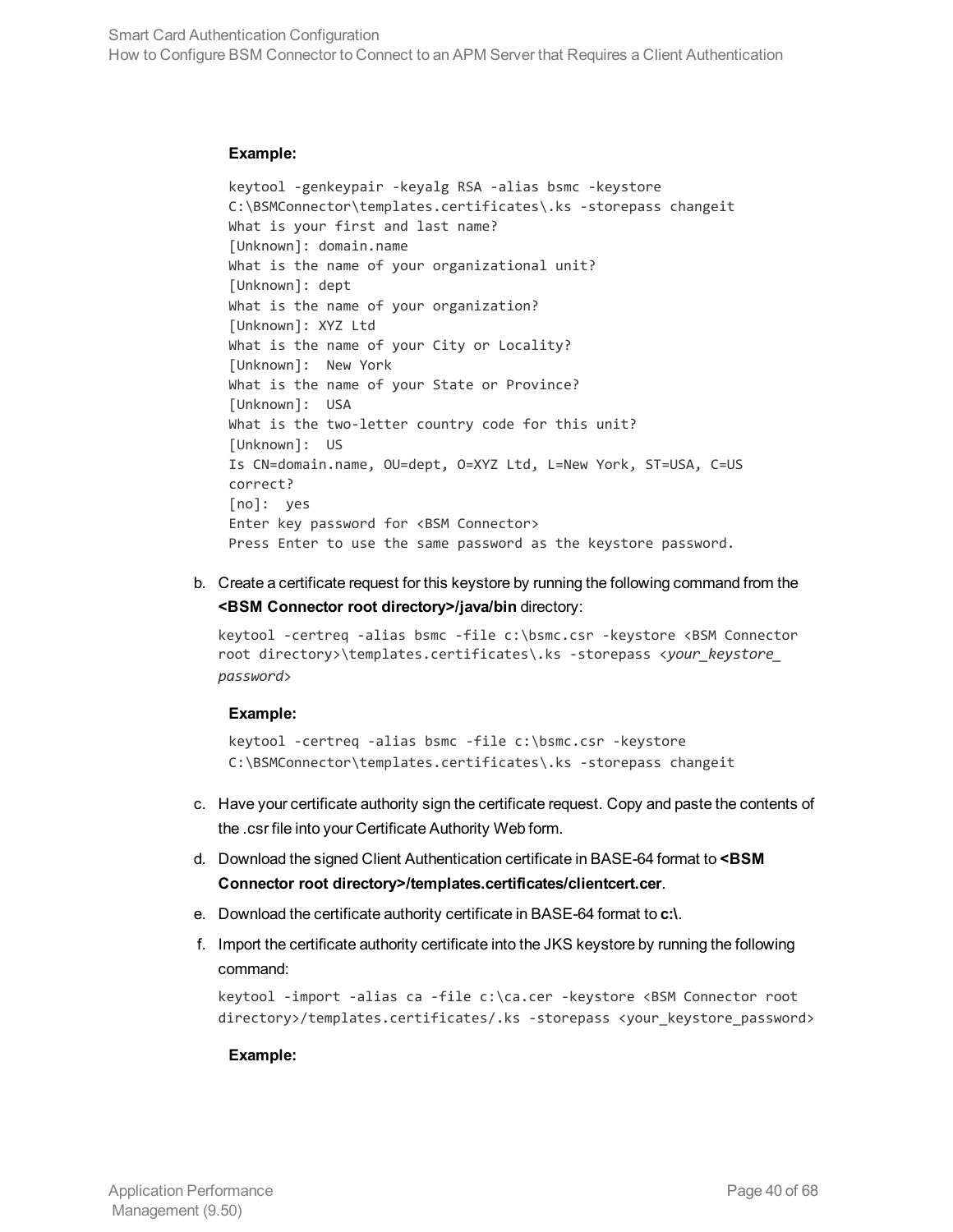keytool -import -alias ca -file c:\ca.cer -keystore C:\BSMConnector\templates.certificates\.ks -storepass changeit Owner: CN=dept-CA, DC=domain.name Issuer: CN=dept-CA, DC=domain.name Serial number: 2c2721eb293d60b4424fe82e37794d2c Valid from: Tue Jun 17 11:49:31 IDT 2008 until: Mon Jun 17 11:57:06 IDT 2013 Certificate fingerprints: MD5: 14:59:8F:47:00:E8:10:93:23:1C:C6:22:6F:A6:6C:5B SHA1: 17:2F:4E:76:83:5F:03:BB:A4:B9:96:D4:80:E3:08:94:8C:D5:4A:D5 Trust this certificate? [no]: yes Certificate was added to keystore

g. Import the Client Authentication certificate into the keystore by running the following command:

```
keytool -import -alias bsmc -file <BSM Connector root
directory>/templates.certificates/certnew.cer -keystore <BSM Connector
root directory>/templates.certificates/.ks -storepass <your_keystore_
password>
```
#### **Example:**

```
keytool -import -alias bsmc -file
c:\BSMConnector\templates.certificates\certnew.cer -keystore
C:\BSMConnector\templates.certificates\.ks -storepass changeit
```
The certificate reply is installed in the keystore **<BSM Connector root directory>/java/bin** directory.

- 2. Verify that the Client Authentication certificate is correct.
	- a. Double-click the Client Authentication certificate that is installed on your machine. The Certificate dialog box opens.
	- b. Click the **Details** tab.
	- c. Click **Enhanced Key Usage**.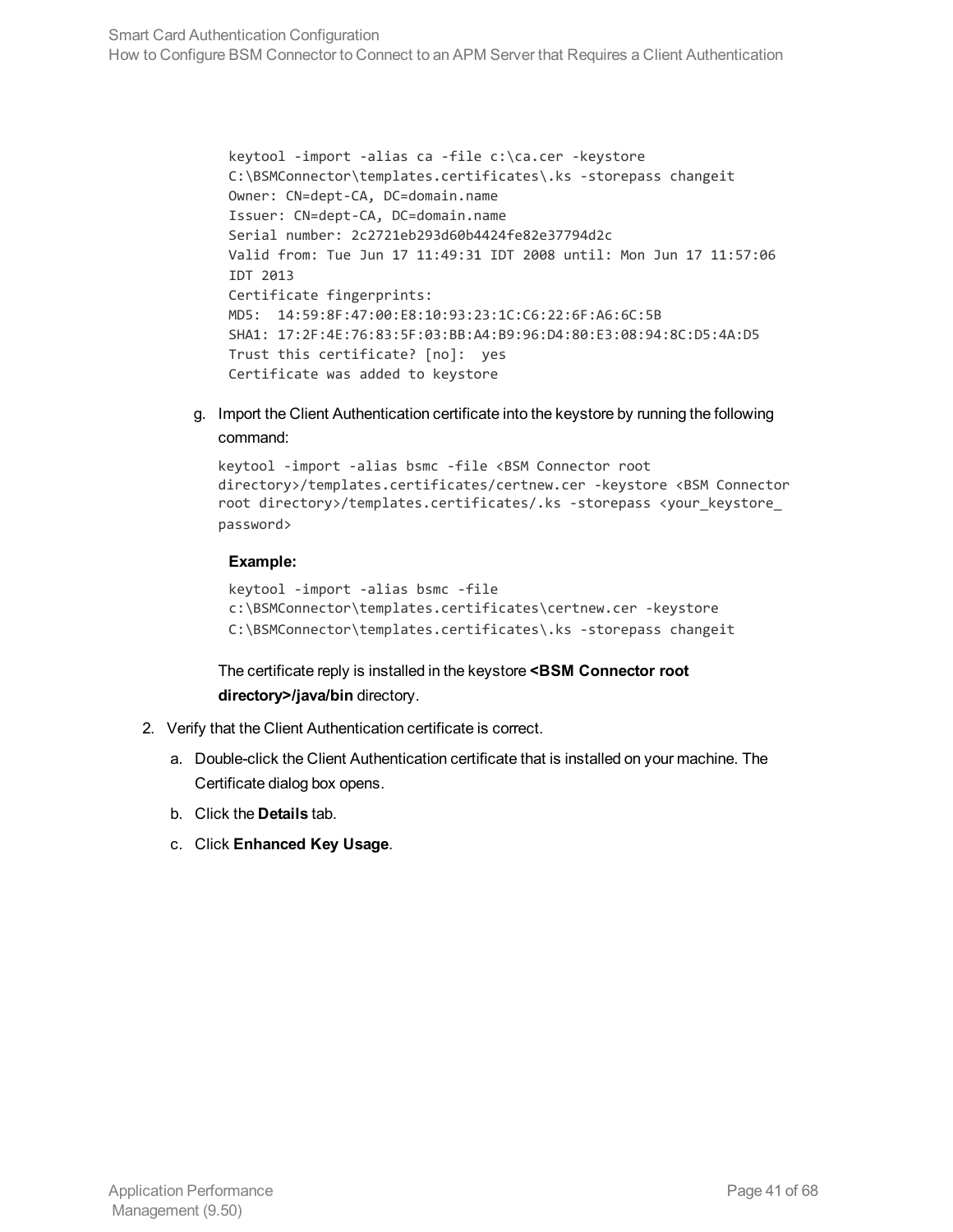How to Configure BSM Connector to Connect to an APM Server that Requires a Client Authentication

d. Verify that the Client Authentication object identifier (OID) is **1.3.6.1.5.5.7.3.2**.

| Certificate                                                                                                                                                                                                        | x                                                                                                                                                                                                                                                                |  |
|--------------------------------------------------------------------------------------------------------------------------------------------------------------------------------------------------------------------|------------------------------------------------------------------------------------------------------------------------------------------------------------------------------------------------------------------------------------------------------------------|--|
| Details<br>Certification Path<br>General                                                                                                                                                                           |                                                                                                                                                                                                                                                                  |  |
| Show:<br>$<$ All $>$                                                                                                                                                                                               |                                                                                                                                                                                                                                                                  |  |
| Field<br>Enhanced Key Usage<br>Subject Key Identifier<br>Authority Key Identifier<br><b>WEICRL Distribution Points</b><br>第 Authority Information Access<br><b>Key Usage</b><br>Thumborint algorithm<br>Thumhnrint | ۰<br>Value<br>Smart Card Logon (1.3.6.1.4<br>40.01.14.18.6e.5f 8e.a1.11.9b<br>KeyID=85 ea f8 e7 b2 61 fb a<br>[1]CRL Distribution Point: Distr<br>Ξ<br>[1] Authority Info Access: Acc<br>Digital Signature, Non-Repudia<br>sha1<br>67 ae ha 12 d4 c9 21 c4 d1 94 |  |
| Smart Card Logon (1.3.6.1.4.1.311.20.2.2)<br>Client Authentication (1.3.6.1.5.5.7.3.2)<br>Secure Email (1.3.6.1.5.5.7.3.4)                                                                                         |                                                                                                                                                                                                                                                                  |  |
| Learn more about certificate details                                                                                                                                                                               | Edit Properties<br>Copy to File                                                                                                                                                                                                                                  |  |
|                                                                                                                                                                                                                    | OK                                                                                                                                                                                                                                                               |  |

<span id="page-41-0"></span>3. Check the keystore contents.

Run the following command from the **<BSM Connector root directory>/java/bin** directory, and enter the keystore password:

```
keytool -list -keystore <BSM Connector root
directory>/templates.certificates/.ks
```
#### **Example:**

```
keytool -list -keystore C:\BSMConnector\templates.certificates\.ks
Enter keystore password: changeit
```
Keystore type: jks Keystore provider: SUN

Your keystore contains 2 entries

ca, Mar 8, 2012, trustedCertEntry, Certificate fingerprint (MD5): 14:59:8F:47:00:E8:10:93:23:1C:C6:22:6F:A6:6C:5B bsmc, Mar 8, 2012, keyEntry, Certificate fingerprint (MD5): C7:70:8B:3C:2D:A9:48:EB:24:8A:46:77:B0:A3:42:E1

4. To use this keystore for Client Authentication certificate, add the following lines to the **<BSM Connector root directory>/groups/master.config** file: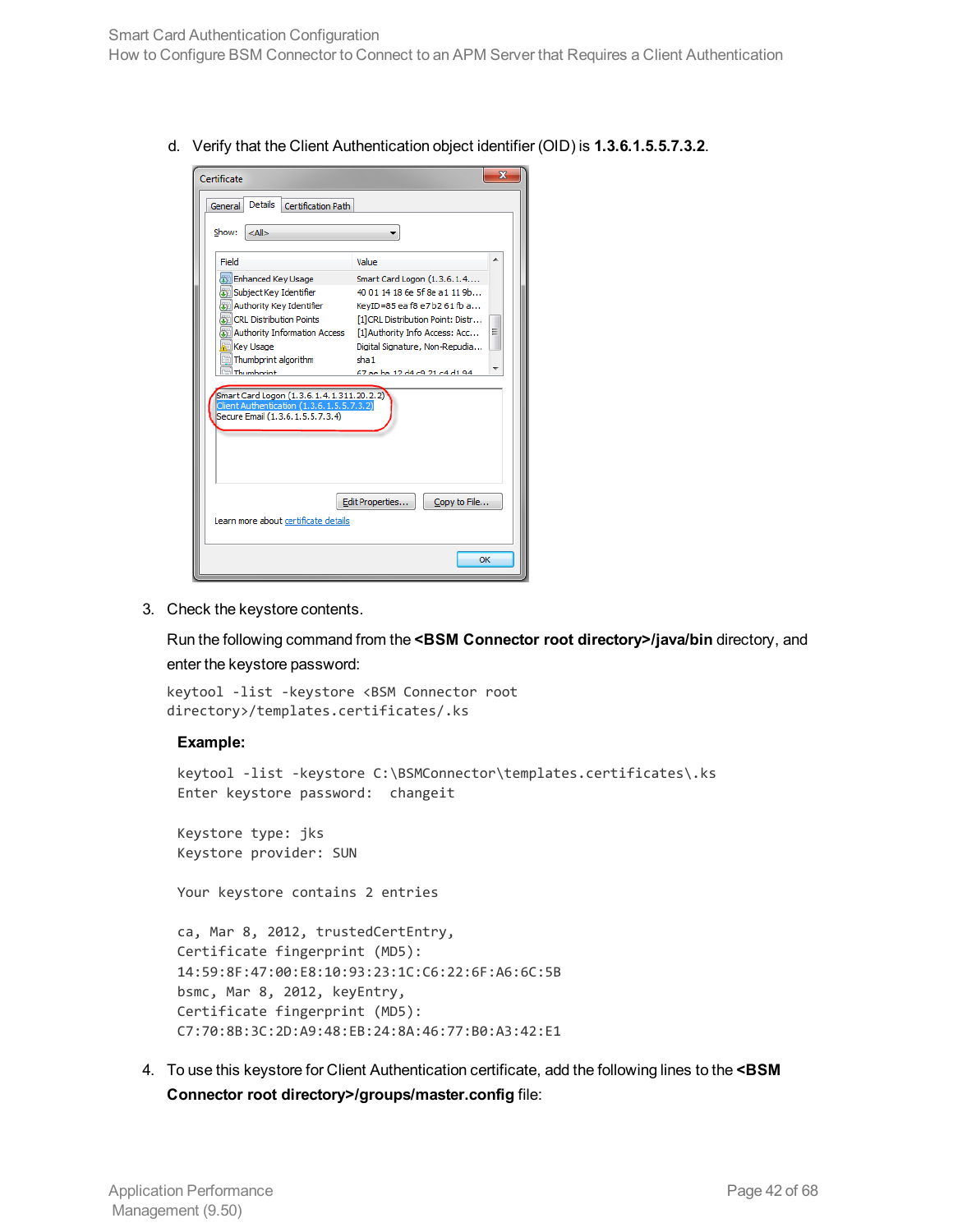\_urlClientCert=<*keystoreName*> \_urlClientCertPassword=<*keystorePassword*>

#### **Example:**

\_urlClientCert=.ks \_urlClientCertPassword=changeit

- 5. Save the changes to the file.
- 6. Restart the BSM Connector server:

Windows: Restart the **BSM Connector** service in the **Administrative Tools > Services**.

Linux: Restart the BSM Connector main process, type /opt/HP/BSMConnector/stop followed by /opt/HP/BSMConnector/start.

7. In APM, select **Admin > Integrations > BSM Connector Integrations**, and click the **New BSM Connector** button to add the BSM Connector instance.

#### **Troubleshooting**

If the connection between BSM Connector and APM fails, check the following log files for errors:

• BSM Connector system:

#### **<BSM Connector root directory>/log/bac\_integration.log**

• APM Gateway Server:

**<HPAPM root directory>/log/topaz\_all.ejb.log**

Check for the following error:

```
javax.net.ssl.SSLHandshakeException:
sun.security.validator.ValidatorException: PKIX path building failed:
sun.security.provider.certpath.SunCertPathBuilderException: unable to find
valid certification path to requested target
```
**Possible solutions:** The error indicates one of the following:

- o The CA root certificate was not imported into the APM JVM.
- <sup>o</sup> The APM server was not restarted after the import. (A server restart is always required after a certificate import.)

## <span id="page-42-0"></span>How to Prepare BSM Connector for Using SSL

BSM Connector is shipped with a self-signed certificate. You must replace the certificate with a certificate issued by your Certificate Authority (CA) as described below.

- 1. Obtain a server certificate from your CA issued to the BSM Connector server. Typically this certificate is issued in PKCS12 format with a password-protected private key.
- 2. Change the Tomcat configuration to use the PKCS12 certificate instead of the default self-signed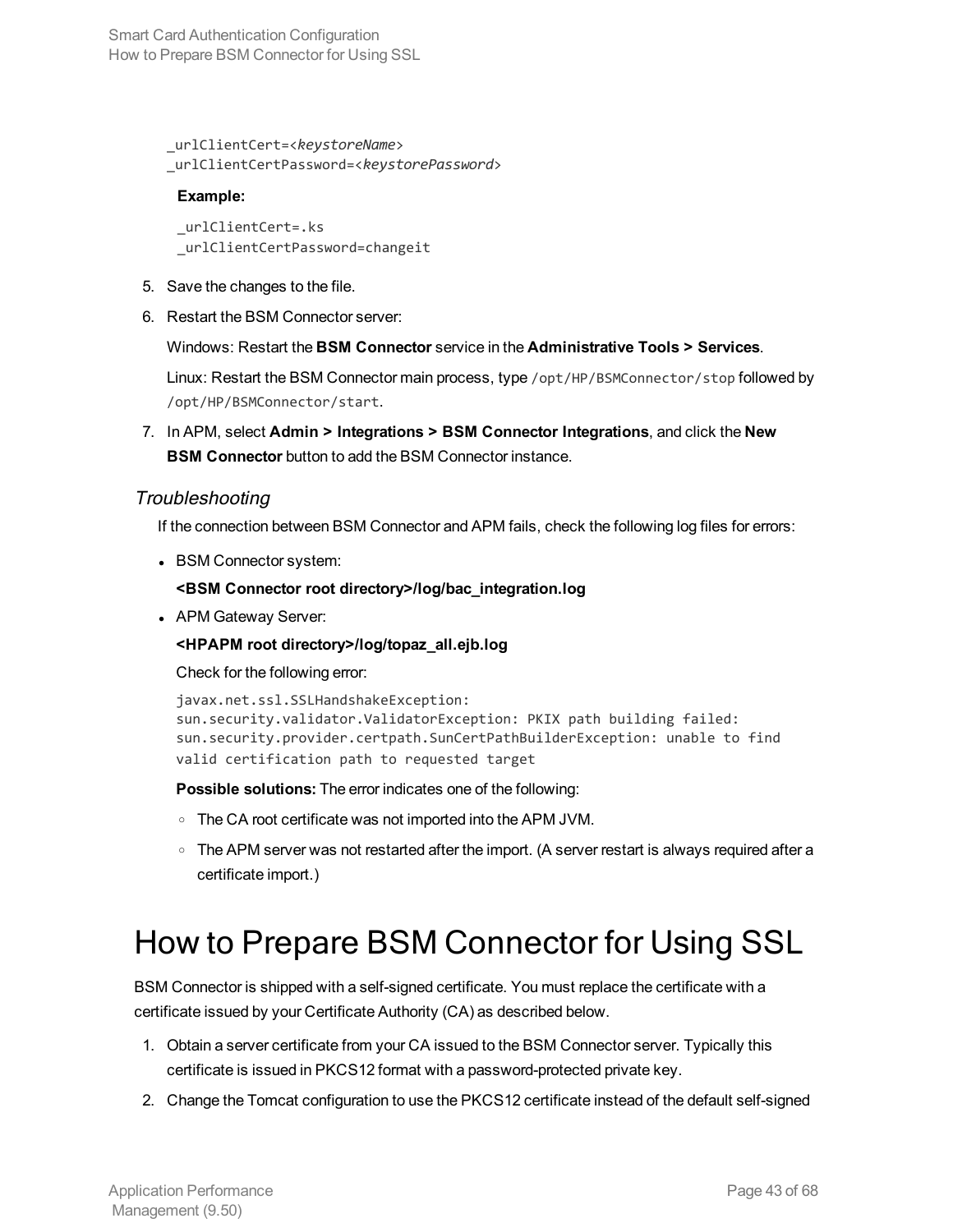Java certificate. Locate the following lines in the **<BSM Connector root directory>/Tomcat/conf/server.xml** configuration file:

```
keystore="../groups/serverKeystore" keystoreType="JKS"
keystorePass="changeit"/>
```
#### Change them to:

```
keystore="path to server certificate in PKCS12 format"
   keystoreType="PKCS12"
keystorePass="password for the private key"
```
Restart Tomcat.

If you cannot obtain a server certificate from a CA in PKCS12 format, manually generate a server certificate using a Java Keystore (JKS) and have it signed by your CA. See the section "Creating a Keystore" in the APM Hardening Guide.

#### **NOTE:**

The private key password must be at least six characters, and the password for the private key and password for the keystore must be the same.

## <span id="page-43-0"></span>How to Configure the Topology Discovery Agent in BSM Connector when the APM Server Requires a Client Authentication Certificate

After configuring BSM Connector to connect to the APM Gateway Server using a Client Authentication certificate (see How to Configure BSM [Connector](#page-38-0) to Connect to an APM Server that Requires a Client [Authentication](#page-38-0) Certificate, on page 39), you need to perform the following steps for discovery to report topology to the APM server.

1. Import the Certificate Authority (CA) certificate (or APM server certificate) into the discovery truststore (**<BSM Connector root**

**directory>/WEBINF/classes/security/MAMTrustStoreExp.jks**) with the password **logomania**, which encrypted, is: **[22,-8,116,-119,-107,64,49,93,-69,57,-13,-123,-32,-114,-88,-61]**):

```
keytool -import -alias <your_CA> -file <certificate file> -keystore <BSM
Connector root directory>/WEB-INF/classes/security/MAMTrustStoreExp.jks
-storepass logomania
```
#### **Example:**

```
keytool -import -alias AMQA_CA -file c:\ca.cer -keystore
C:\BSMConnector\WEB-INF\classes\security\MAMTrustStoreExp.jks -storepass
logomania
```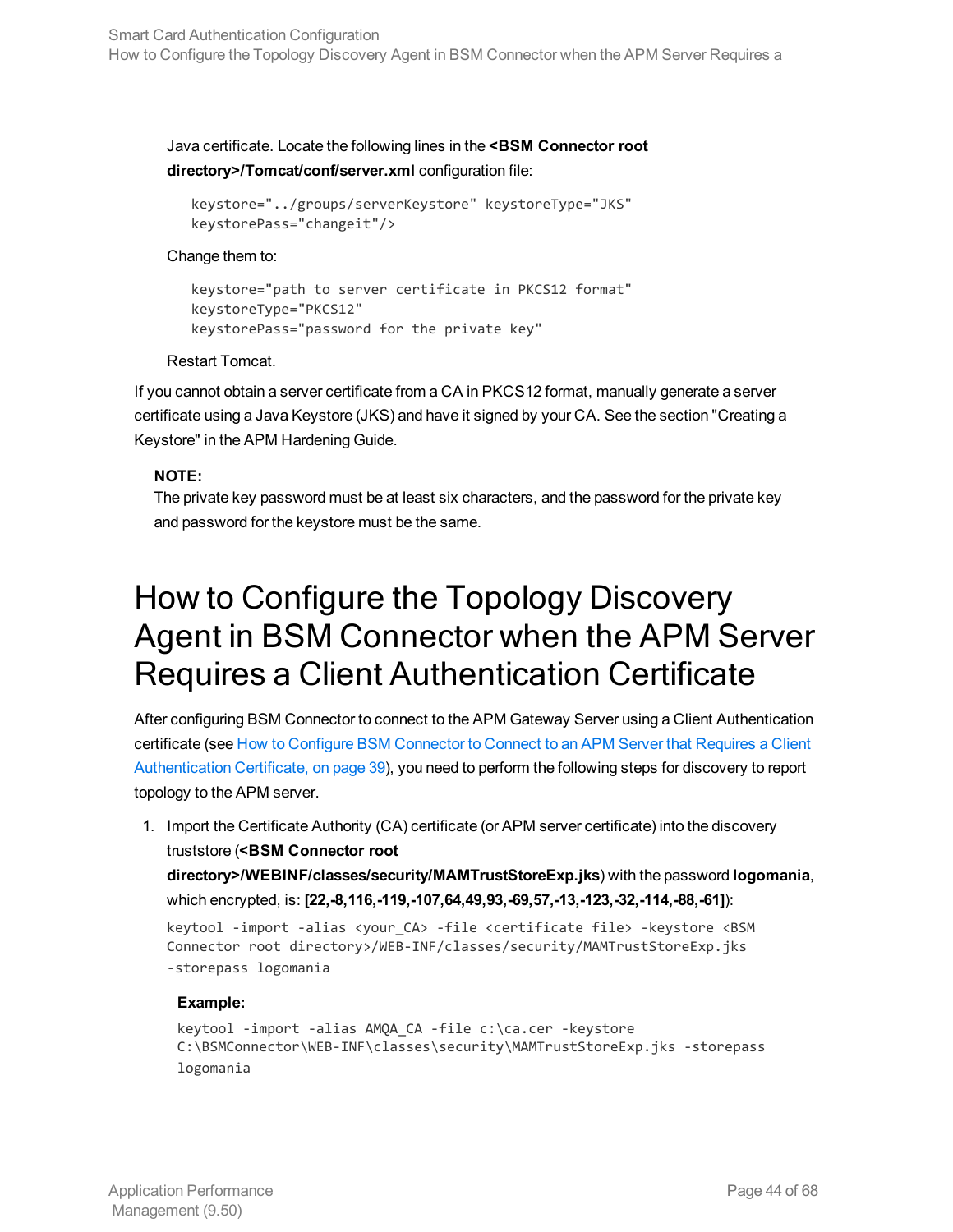#### **NOTE:**

- The default discovery keystore password is logomania. We highly recommend that you do not change the default password.
- The private key password must be at least six characters, and the password for the private key and password for the keystore must be the same.
- 2. Check the contents of the truststore using the following command:

```
keytool -list -keystore <BSM Connector root directory>/WEB-
INF/classes/security/MAMTrustStoreExp.jks -storepass logomania
```
Keystore type: <Keystore\_type> Keystore provider: <Keystore\_provider>

Your keystore contains 2 entries

```
mam, Nov 4, 2004, trustedCertEntry,Certificate fingerprint (MD5):
<Certificate_fingerprint>
amqa_ca, Dec 30, 2010, trustedCertEntry,Certificate fingerprint (MD5):
<Certificate_fingerprint>
```
#### **Example:**

```
keytool -list -keystore C:\BSMConnector\WEB-INF\classes\security\
MAMTrustStoreExp.jks -storepass logomania
```
Keystore type: JKS Keystore provider: SUN

Your keystore contains 2 entries

```
mam, Nov 4, 2004, trustedCertEntry,
Certificate fingerprint (MD5):
C6:78:0F:58:32:04:DF:87:5C:8C:60:BC:58:75:6E:F7
amqa_ca, Dec 30, 2010, trustedCertEntry,
Certificate fingerprint (MD5):
5D:47:4B:52:14:66:9A:6A:0A:90:8F:6D:7A:94:76:AB
```
- 3. Copy the BSM Connector client keystore (.ks) from **<BSM Connector root directory>/templates.certificates** to **<BSM Connector root directory>/WEB-INF/classes/security/**.
- 4. In the **ssl.properties** file, update the **javax.net.ssl.keyStore** property to the keystore name. For example, javax.net.ssl.keyStore=.ks.
- 5. Change the BSM Connector client keystore password to match the discovery keystore password (logomania).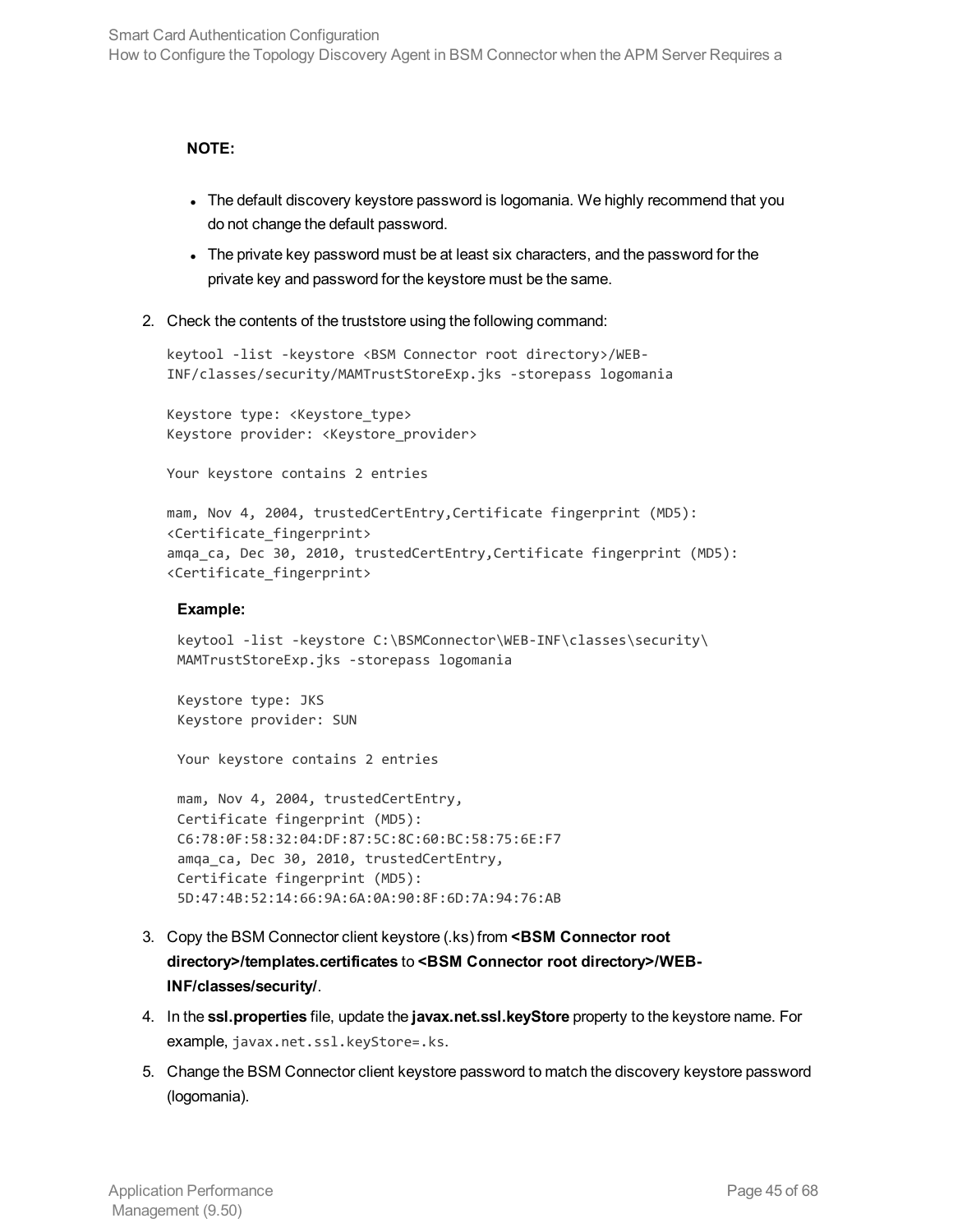keytool -storepasswd -new logomania -keystore <BSM Connector root directory>/WEB-INF/classes/security/.ks -storepass <your\_keystore\_password>

#### **Example:**

```
keytool -storepasswd -new logomania -keystore C:\BSMConnector\WEB-
INF\classes\security\.ks -storepass changeit
```
6. Change the private key password to match the discovery keystore password:

```
keytool -keypasswd -alias bsmc -keypass <your_keystore_password> -new logomania
-keystore <BSM Connector root directory>/WEB-INF/classes/security/.ks
-storepass logomania
```
#### **Example:**

```
keytool -keypasswd -alias bsmc -keypass changeit -new logomania -keystore
C:\BSMConnector\WEB-INF\classes\security\.ks -storepass logomania
```
#### 7. Verify keystore using the new password:

```
keytool -list -v -keystore <BSM Connector root directory>/WEB-
INF/classes/security/.ks -storepass logomania
```
#### **Example:**

```
keytool -list -v -keystore C:\BSMConnector\WEB-INF\classes\security\.ks
-storepass logomania
```
8. Restart the BSM Connector server:

Windows: Restart the **BSM Connector** service in the **Administrative Tools > Services**.

Linux: Restart the BSM Connector main process, type /opt/HP/BSMConnector/stop followed by /opt/HP/BSMConnector/start.

9. In APM, select **Admin > Integrations > BSM Connector Integrations**, and click the **New BSM Connector** button to add the BSM Connector instance. In the **Profile Settings** pane, make sure to select the **Web Server Use SSL** checkbox.

#### Troubleshooting

Check the bac-integration.log located in **<BSM Connector root directory>/logs/bac\_ integration/** for the following errors:

```
2010-12-30 11:03:06,399 [TopologyReporterSender]
(TopologyReporterSender.java:364)
ERROR - failed to run main topology agent. topologyCommand=TopologyCommand
{commandType
=RUN_SCRIPT, …
java.lang.IllegalArgumentException: cannot find script with
name=create_monitor.py at com.mercury.sitescope.integrations
.bac.topology.dependencies.DependenciesCrawler
```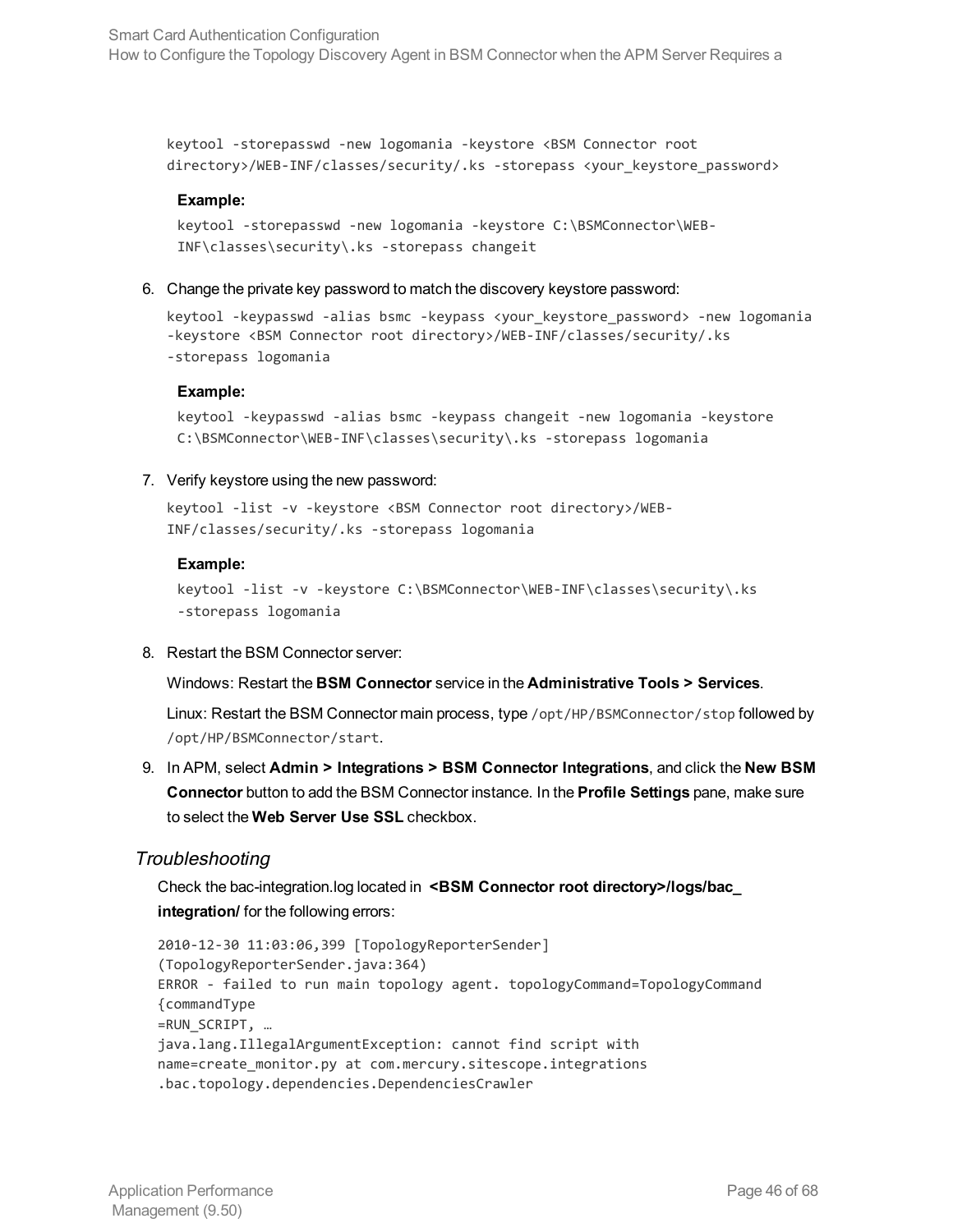.findDependencies(DependenciesCrawler.java:60) at com.mercury.sitescope.integrations.bac.topology. dependencies.ScriptDependenciesFinder .find(ScriptDependenciesFinder.java:80) at com.mercury.sitescope.integrations.bac.topology. TopologyReporterSender.getDependencies(TopologyReporterSender.java:552) at com.mercury.sitescope.integrations.bac.topology. TopologyReporterSender.send(TopologyReporterSender.java:347) at com.mercury.sitescope.integrations.bac.topology. TopologyReporterSender.run(TopologyReporterSender.java:304) at java.lang.Thread.run(Thread.java:619)

Verify that the certificate and keystore passwords are identical.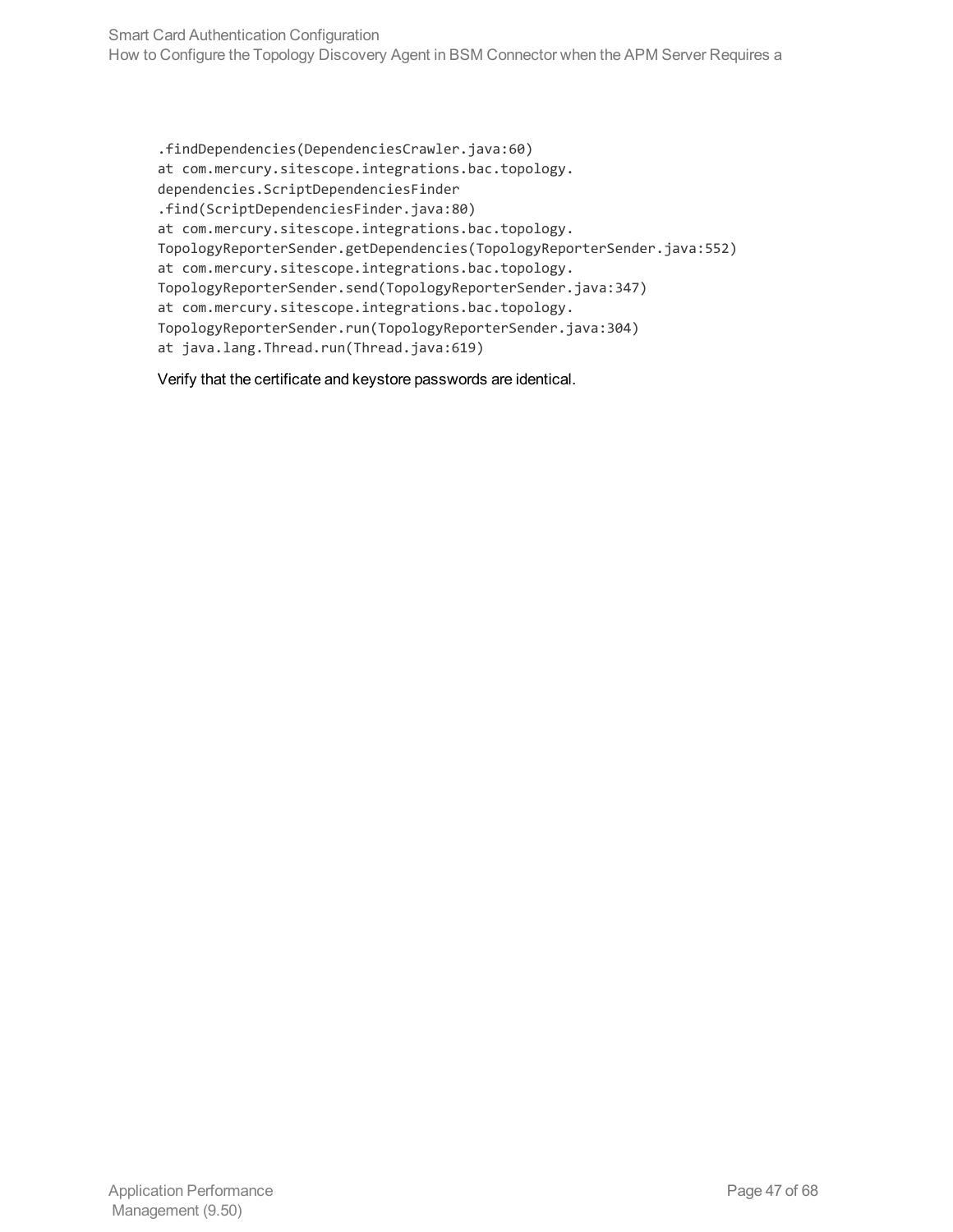# <span id="page-47-0"></span>Chapter 8: Configuring Data Flow Probe for Smart Card Authentication

This chapter contains the following topics:

- [Connect](#page-47-1) the Data Flow Probe to APM Using SSL, below
- Connect the Data Flow Probe to [APM Using](#page-48-0) Reverse Proxy, on the next page
- <span id="page-47-1"></span>• Connect the Data Flow Probe to APM Using Client [Authentication](#page-49-0) Certificates, on page 50

### Connect the Data Flow Probe to APM Using **SSL**

When a session is started between the Data Flow Probe and the Gateway Server, the Gateway Server sends the Probe a server-side certificate that was issued by a Certification Authority (CA) recognized by the Gateway Server. The Data Flow Probe engine should be configured to trust the certificate or the CA that issued it, and to communicate via SSL.

- 1. Establish trust with the CA which issued the APM virtual server certificate.
	- a. Obtain the root certificate of the issuing authority and save it to a file, for example, **C:\ca.cer**.
	- b. Import this certificate into the Data Flow Probe JVM: **C:\hp\UCMDB\DataFlowProbe\bin\jre\bin** with the following values:

```
C:\hp\UCMDB\DataFlowProbe\bin\jre\bin\keytool -import -trustcacerts -alias
<your alias> -keystore ..\lib\security\cacerts -file C:\ca.cer
```
- c. Enter the password (default: **changeit**) and click **Yes** to confirm.
- 2. Set the connection parameters in the Data Flow Probe.
	- a. Open the file **C:\hp\UCMDB\DataFlowProbe\conf\DiscoveryProbe.properties**.
	- b. Configure the URL of the APM server:

```
serverName = <APM virtual server fully qualified domain name>
```
#### **NOTE:**

The SSL connection may fail if an IP address is used instead of domain name.

- c. Configure the port number to use for HTTPS:
	- # Ports used for HTTP/s traffic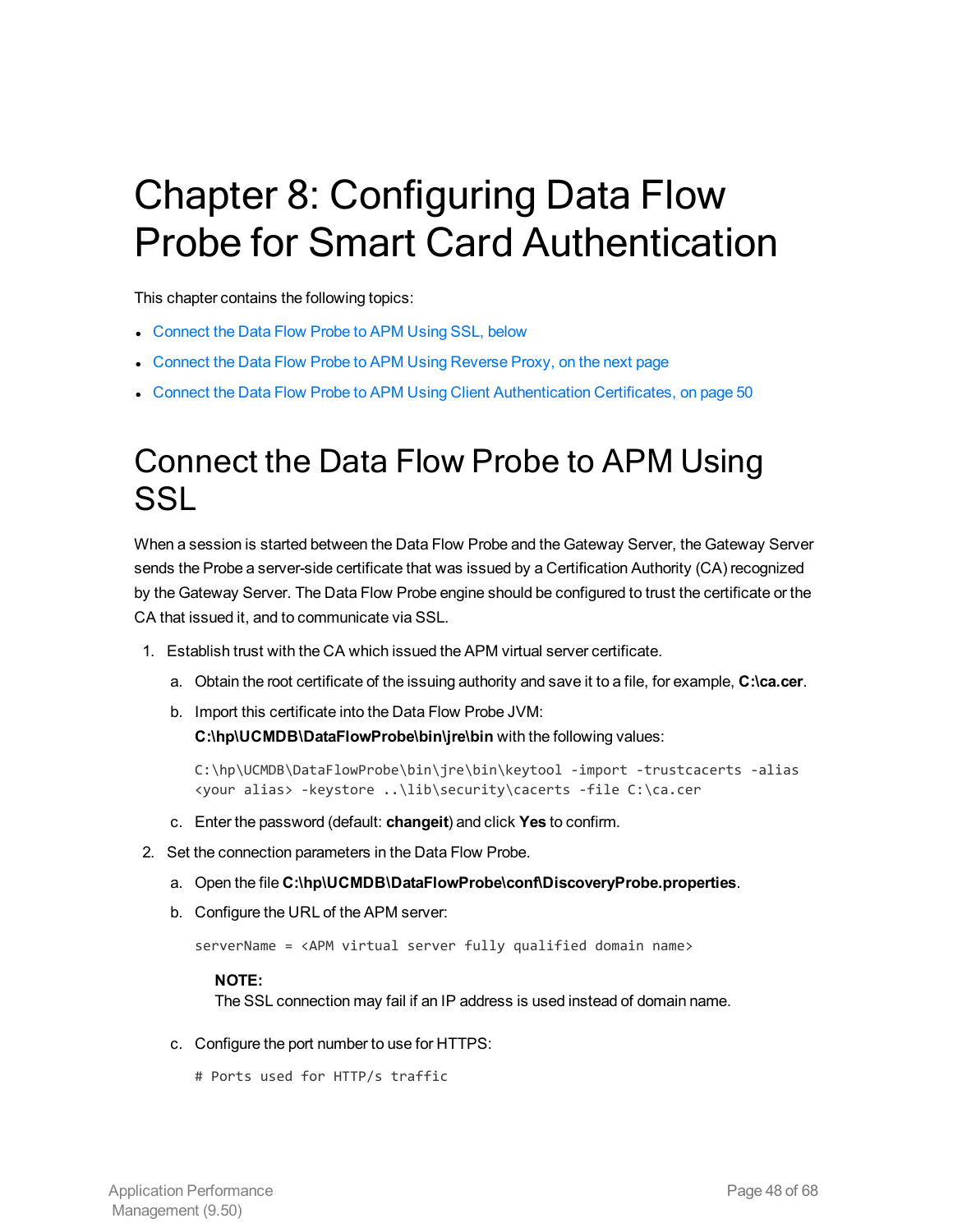#serverPort = 80

serverPortHttps = 443

d. Set the schema to be used by the Agent to HTTPS:

# Can be either HTTP or HTTPS

appilog.agent.probe.protocol = HTTPS

<span id="page-48-0"></span>3. Restart the Data Flow Probe.

## Connect the Data Flow Probe to APM Using Reverse Proxy

Perform the following procedure to connect the Data Flow Probe to APM through the reverse proxy.

- 1. Edit the **discoveryProbe.properties** file (located in **C:\hp\UCMDB\DataFlowProbe\conf**).
- 2. Set the **serverName** property to the reverse proxy server's IP or DNS name.
- 3. Set the **serverPort** and **serverPortHttps** properties to the reverse proxy server's ports.
- 4. Save the file.

The following proxy server configuration is required if Data Flow Probes only are connected via a reverse proxy to APM.

#### **NOTE:**

In the URLs in this table, you can use either https or http.

| <b>Requests for on the Reverse Proxy Server</b> | Proxy Request to be Served by:                                                                                                                            |
|-------------------------------------------------|-----------------------------------------------------------------------------------------------------------------------------------------------------------|
| $/mam/$ *                                       | https://[APM server]/mam /* or                                                                                                                            |
| /mam images/*                                   | https://[APM server]/mam images/*                                                                                                                         |
| /mam-collectors/*                               | https://[APM server]/mam-collectors/*                                                                                                                     |
| $/cm/$ *                                        | https://[APM server]/cm/*<br>https://[APM server]/cm/*                                                                                                    |
| $/axis2/*$                                      | https://[APM server]/axis2/*<br><b>Note:</b> Required if SOAP adaptor is used with<br>embedded RTSM for replication into secure<br>APM via reverse proxy. |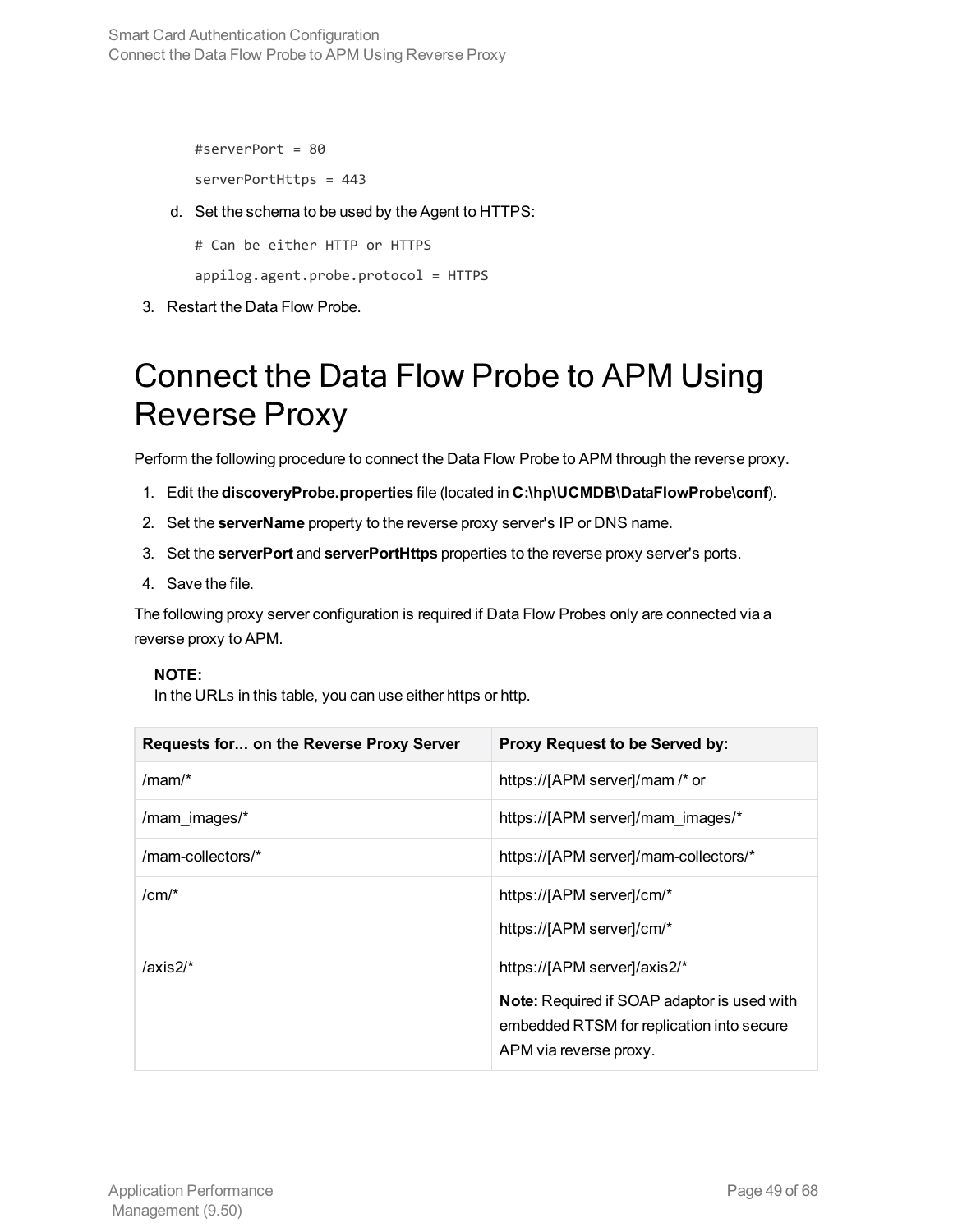## <span id="page-49-0"></span>Connect the Data Flow Probe to APM Using Client Authentication Certificates

If the APM front-end requires SSL and a Client Authentication certificate, you need to configure the Data Flow Probe to provide a certificate as described below.

**Prerequisite:** The Data Flow Probe must be configured with SSL, as described in [Connect](#page-47-1) the Data Flow [Probe](#page-47-1) to APM Using SSL, on page 48.

1. Obtain the Client Authentication certificate issued to the name of the Data Flow Probe server. The certificate can be in either PFX or JKS format. If you want to create your own keystore manually, see "SSL Certificates" in the APM Hardening Guide.

If the Client Authentication certificate is in PFX format, you must convert it to JKS format. For example:

C:\hp\UCMDB\DataFlowProbe\bin\jre\bin>keytool.exe -importkeystore -srckeystore C:\hp\UCMDB\DataFlowProbe\conf\security\certificate.pfx -destkeystore C:\hp\UCMDB\DataFlowProbe\conf\security\keystore.jks -srcstoretype PKCS12.

#### **NOTE:**

The keystore password must be the same as the private key password.The keystore password should already be configured in the **ssl.properties** file as **logomania** (the default password). If the keystore password is not **logomania**, you must re-encrypt the password and change it in the **ssl.properties** file. To re-encrypt the password, see step 4 below.

- 2. Verify that the Client Authentication certificate is correct.
	- a. Double-click the Client Authentication certificate that is installed on your machine. The Certificate dialog box opens.
	- b. Click the **Details** tab.
	- c. Click **Enhanced Key Usage**.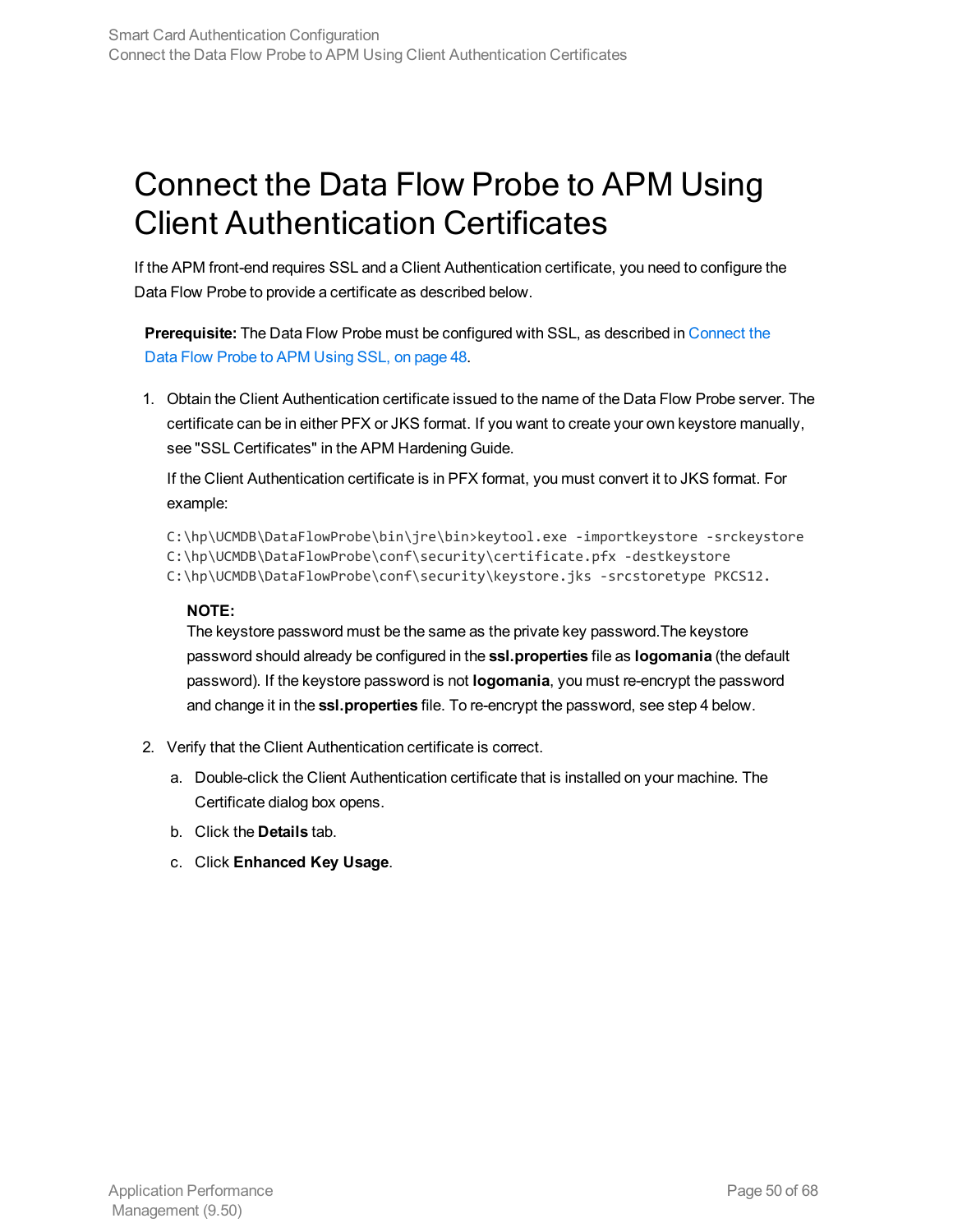d. Verify that the Client Authentication object identifier (OID) is **1.3.6.1.5.5.7.3.2**.

| Certificate                                                                                                                                                                                                                                                                                                                                 | х                                                                                                                                                                                                                                                            |
|---------------------------------------------------------------------------------------------------------------------------------------------------------------------------------------------------------------------------------------------------------------------------------------------------------------------------------------------|--------------------------------------------------------------------------------------------------------------------------------------------------------------------------------------------------------------------------------------------------------------|
| Details<br>Certification Path<br>General                                                                                                                                                                                                                                                                                                    |                                                                                                                                                                                                                                                              |
| Show:<br>$<$ All $>$                                                                                                                                                                                                                                                                                                                        |                                                                                                                                                                                                                                                              |
| Field<br><b>Enhanced Key Usage</b><br>Subject Key Identifier<br>Authority Key Identifier<br>CRL Distribution Points<br>Authority Information Access<br><b>Key Usage</b><br>Thumbprint algorithm<br>Thumborint<br>Smart Card Logon (1.3.6.1.4.1.311.20.2.2)<br>Client Authentication (1.3.6.1.5.5.7.3.2)<br>Secure Email (1.3.6.1.5.5.7.3.4) | Value<br>Smart Card Logon (1.3.6.1.4<br>40 01 14 18 6e 5f 8e a1 11 9b<br>KevID=85 ea f8 e7 b2 61 fb a<br>[1]CRL Distribution Point: Distr<br>Ξ<br>[1] Authority Info Access: Acc<br>Digital Signature, Non-Repudia<br>sha 1<br>67 ae ha 12 d4 c9 21 c4 d1 94 |
| Learn more about certificate details                                                                                                                                                                                                                                                                                                        | Edit Properties<br>Copy to File                                                                                                                                                                                                                              |
|                                                                                                                                                                                                                                                                                                                                             | OK                                                                                                                                                                                                                                                           |

3. Import the Certificate Authority certificate into the Data Flow Probe Java truststore by running the following command:

```
C:\hp\UCMDB\DataFlowProbe\bin\jre\bin>keytool.exe -import -trustcacerts -alias
<your alias> -file C:\ca.cer -keystore
C:\hp\UCMDB\DataFlowProbe\conf\security\MAMTrustStoreExp.jks
```
Enter the keystore password (default: **logomania**). To change the password, see "Update the keystore and truststore passwords" below.

4. Change the **ssl.properties** file, located in the **C:\hp\UCMDB\DataFlowProbe\conf\security** folder. Update the keystore file name to point to the client keystore file you created previously:

```
# Path to Keystore file
```
javax.net.ssl.keyStore=keystore.jks

- 5. (Optional) Update the keystore and truststore passwords:
	- a. You encrypt the password through the Probe's JMX console: Launch a Web browser and enter the following address: **http://<Data Flow Probe machine name or IP address>:1977**. If you are running the Data Flow Probe locally, enter **http://localhost:1977**.

You may have to log in with a user name (default: **sysadmin**) and password (default: **sysadmin**).

b. Locate the **Type=MainProbe** service and click the link to open the JMX MBEAN View page.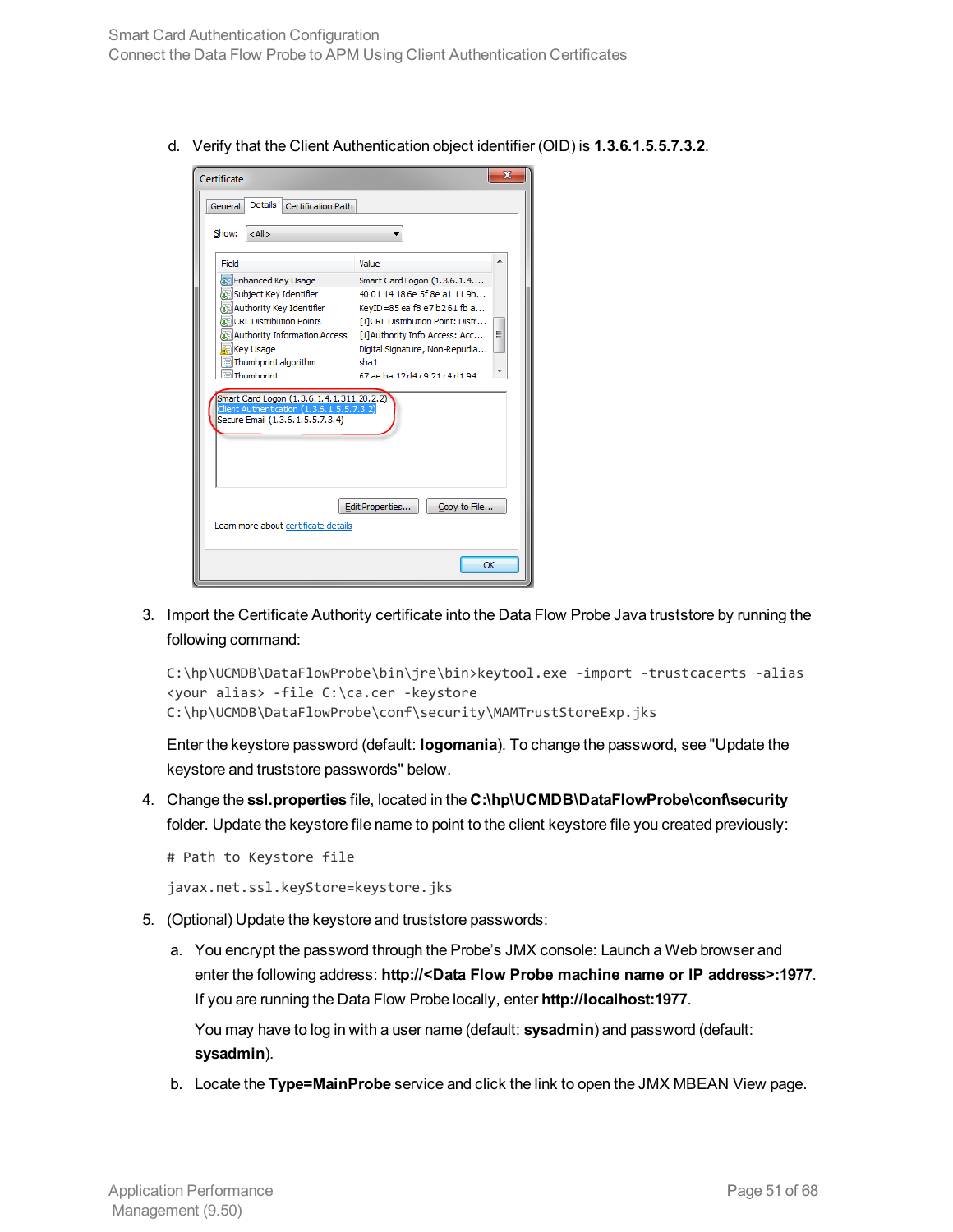- c. Locate the **getEncryptedKeyPassword** operation.
- d. Enter your keystore or truststore password in the **Key Password** field and click **getEncryptedKeyPassword**.
- e. Open the **ssl.properties** file in the following folder: **C:\hp\UCMDB\DataFlowProbe\root\lib\security\**.
- f. Copy and paste the encrypted password (numbers separated by commas, for example, 1,2,3,4,5) into the relevant keystore or truststore line of the **ssl.properties** file.
- g. Save the file.
- 6. Update the **C:\hp\UCMDB\DataFlowProbe\conf\DiscoveryProbe.properties** file:
	- a. Change the **appilog.agent.probe.protocol** parameter to **HTTPS**.
	- b. Make sure the **serverPortHttps** value is **443**.
- 7. Restart the Data Flow Probe.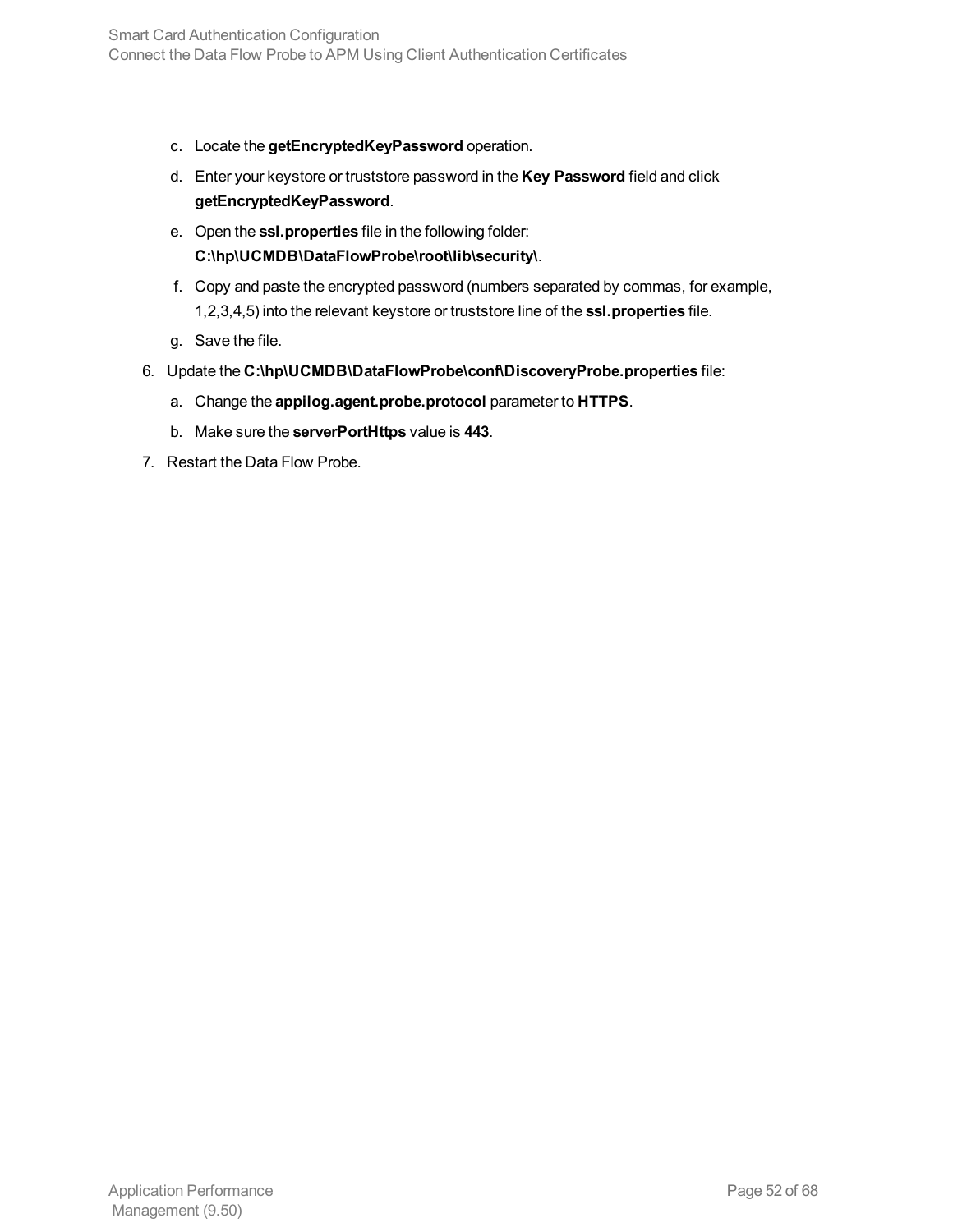# <span id="page-52-0"></span>Chapter 9: Configuring System Health for Smart Card Authentication

This chapter contains the following topics:

- [Installing](#page-52-1) System Health, below
- <span id="page-52-1"></span>• Enabling Smart Card [Enforcement](#page-56-0) in System Health, on page 57

## Installing System Health

Before installing System Health, you must ensure that the server and the database are up and running. System Health must be installed in the same domain as , and any firewalls must be open.

#### **NOTE:**

- For system requirements, see the APM System Requirements and Support Matrixes Guide at [http://support.openview.hpe.com/selfsolve/document/KM00318731/binary/BSM\\_922\\_](http://support.openview.hp.com/selfsolve/document/KM00318731/binary/BSM_922_SysReqs_SupportMatrixes.pdf) [SysReqs\\_SupportMatrixes.pdf](http://support.openview.hp.com/selfsolve/document/KM00318731/binary/BSM_922_SysReqs_SupportMatrixes.pdf).
- If you plan to enable smart card enforcement in APM, you should install System Health on the APM Gateway server.

You install System Health in one of the following ways:

- On a standalone machine with access to (recommended so that System Health continues to run if servers are down).
- On the server (should be done only if a standalone machine is not available or if smart card enforcement is enabled in APM).

#### How to install System Health

- 1. Uninstall the existing version of System Health from your machine.
- 2. Run the System Health installation according to your operating system from the System Health installation disk or access it from the [Software](http://support.openview.hp.com/selfsolve/patches) Patches Site [\(support.openview.hpe.com/selfsolve/patches\)](http://support.openview.hp.com/selfsolve/patches).

#### **For Windows:**

Enter the location from which you are installing System Health according to your operating system and architecture, followed by **SystemHealth\_9.22\_setup.exe**.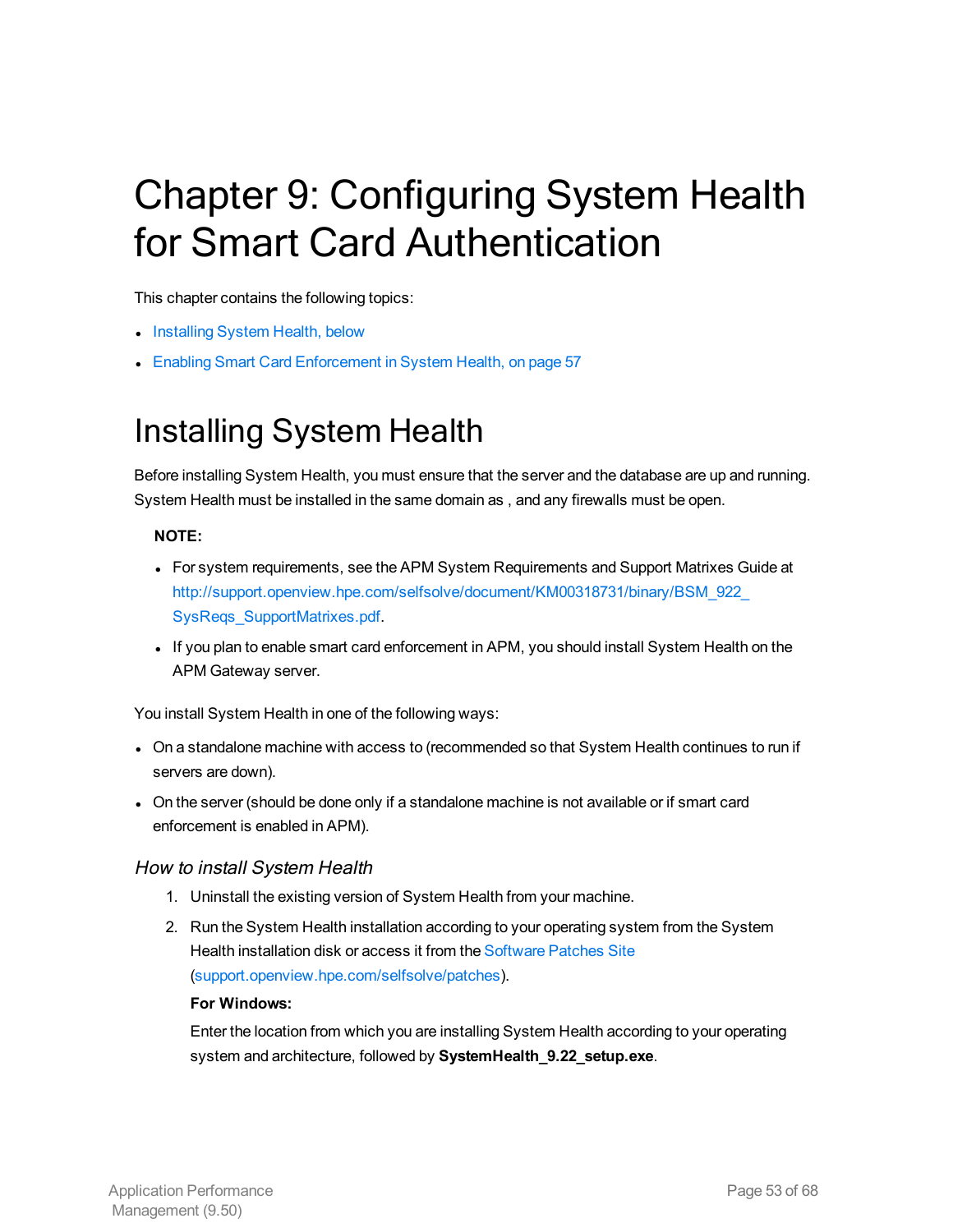#### **For Linux:**

- a. Log into the server as user**root**.
- b. Move to the directory where the installation files can be found according to your operating system and architecture.
- c. Run the script **./SystemHealth\_9.22\_setup.bin**.

#### **NOTE:**

Installation in console mode is not supported.

3. If the Installer detects any anti-virus program running on your system, it prompts you to examine the warnings before you continue with the installation. Read the warnings, if any, that appear in the **Application requirement check warnings** screen and follow the instructions as described in the screen.

Click **Continue** to continue with the installation.

- 4. In the **Introduction (Install)** screen that opens, click **Next**.
- 5. To install System Health, you must accept the terms of the license agreement by clicking **Next**.
- 6. The **Install Checks** screen opens and runs verification checks. After the free disk space verification is complete, click **Next**.

If the free disk space verification is not successful, free up disk space (for example, by using the Windows Disk Cleanup utility) and repeat this step.

7. In the Pre-Install Summary screen, click **Install**.

The Installer selects and installs the required System Health software components. The progress of each software component appears on your screen during installation.

- 8. After installing the System Health components, the Introduction screen of the System Health Configuration Wizard opens. Click **Next**.
- 9. The Settings page of the System Health Configuration Wizard opens.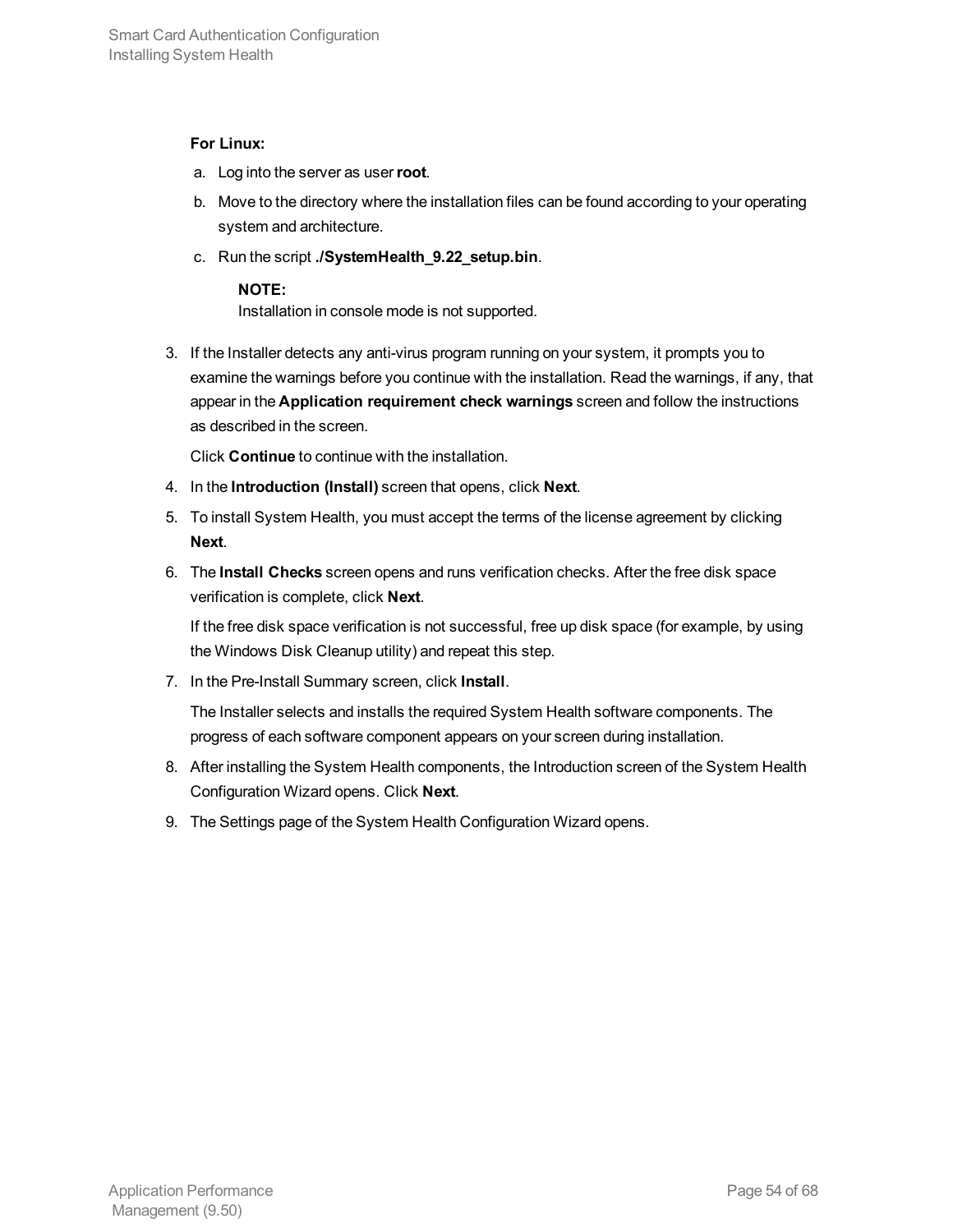| <b>Settings</b>                                     |                 |  |
|-----------------------------------------------------|-----------------|--|
| Enter values for the following deployment settings: |                 |  |
|                                                     |                 |  |
| Basic settings                                      |                 |  |
| Port                                                | 18080           |  |
|                                                     |                 |  |
| <b>BSM</b> server                                   |                 |  |
|                                                     |                 |  |
| HP BSM Server machine                               |                 |  |
| SiteScope service settings:                         |                 |  |
|                                                     |                 |  |
| Service name                                        | HP SystemHealth |  |
|                                                     |                 |  |
| Use local system account                            |                 |  |
| Use this account:                                   |                 |  |
| Password:                                           |                 |  |
| Confirm Password:                                   |                 |  |
|                                                     |                 |  |
|                                                     |                 |  |

Enter the required configuration information and click **Next**:

- Port. The System Health port number. Accept the default port number of 18080, or choose another port that is free. If the port number is already in use, an error message appears.
- **BSMServer machine.** The fully qualified domain name (FQDN) of the server. For example, **http://<server\_name>.<domain\_name>**.

#### **NOTE:**

If you are connecting System Health to an environment with a Load Balancer, enter the hostname of the APM Gateway server, not the Load Balancer.

- **Service name.** The name of the System Health service. If the machine has a previous version of System Health installed, enter another name for the System Health service. The default service name is SystemHealth.
- **Use local system account.** By default, System Health is installed to run as a Local System account. This account has extensive privileges on the local computer, and has access to most system objects. When System Health is running under a Local System account, it attempts to connect to remote servers using the name of the server.
- **Use this account.** Select to change the user account of the System Health service. You can set the System Health service to log on as a user with domain administration privileges. This gives System Health access privileges to monitor server data within the domain. Enter an account and password (and confirm the password) that can access the remote servers. If System Health is installed to run as a custom user account, the account used must have **Log on as a service** rights.

The JMX Encryption data settings page opens.

10. On the JMX Encryption data settings page, you can enter the login and password for the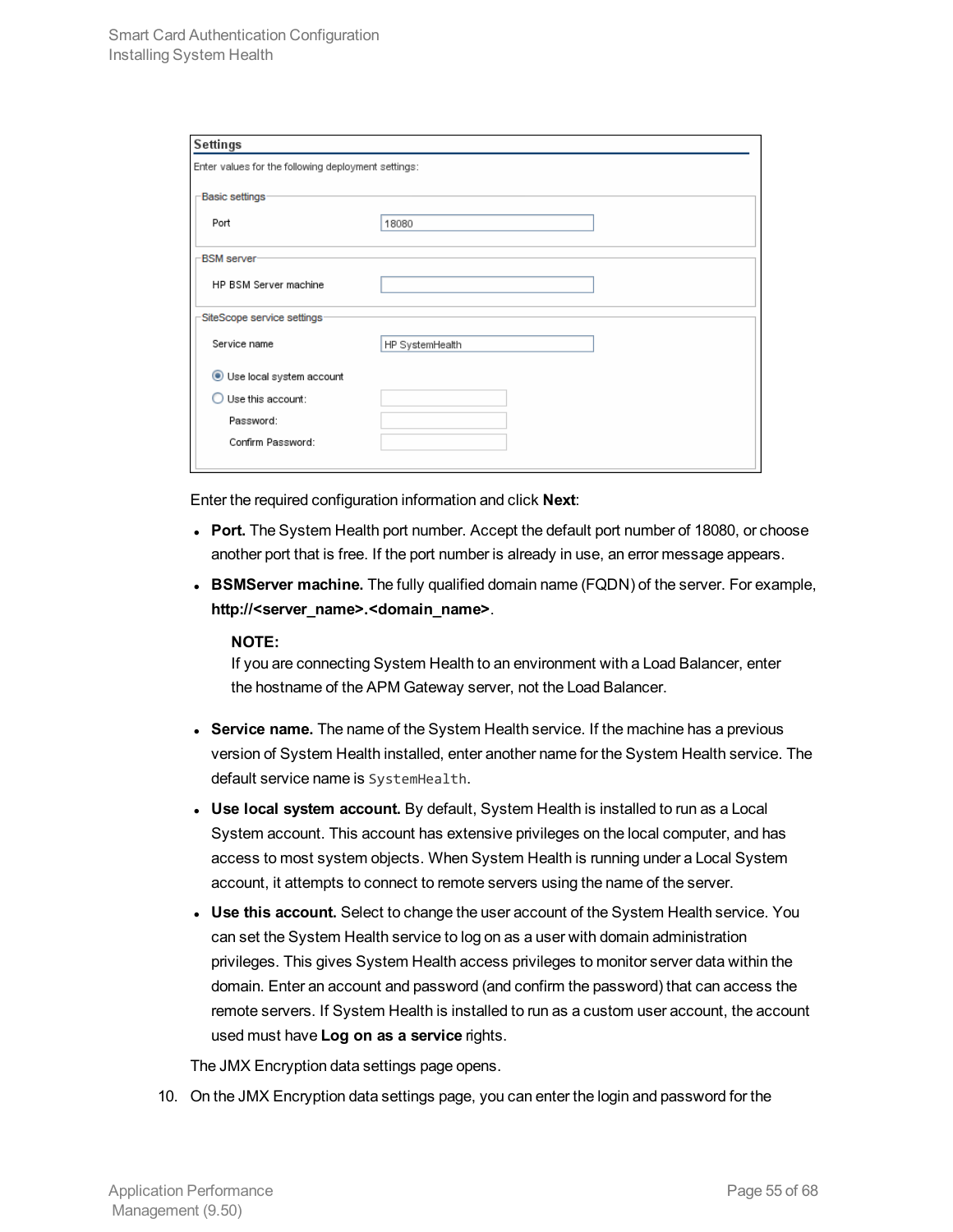JMX Server, the JMX HTTP Server, and the URL Server. To enable System Health to communicate with a APM system in which smart card enforcement is enabled, select the **Smart Card** check box.

If you do not enable smart card enforcement when installing System Health, you can enable it later. For details, see Enabling Smart Card [Enforcement](#page-56-0) in System Health, on the next page.

11. The Summary screen opens.

|                     | HP System Health will be configured with the following settings |
|---------------------|-----------------------------------------------------------------|
|                     | Site Scope Service Name: HP SystemHealth                        |
|                     | Site Scope user interface port: 18080                           |
| License file: none. |                                                                 |
|                     | Administrator email: "none"                                     |

Check that the information is correct and click **Next** to continue, or **Back** to return to previous screens to change your selections.

- 12. In the Done screen, click **Finish** to close the System Health Configuration Wizard.
- 13. When the installation finishes, the Installation Complete window opens displaying a summary of the installation paths used and the installation status.

If the installation was not successful, review the installation log file for any errors by clicking the **View log file** link in the **Installation Complete** window to view the log file in a web browser.

For more information about the installed packages, click the **Details** tab.

Click **Done** to close the installation program.

If the installation program determines that the server must be restarted, it prompts you to restart the server.

#### <span id="page-55-0"></span>How to install System Health in <sup>a</sup> secured environment

To connect System Health to APM in a secured environment, you must connect directly to the APM Gateway server, not the reverse proxy. You must then:

- 1. Click the SiteScope link at the top left corner of the System Health interface. SiteScope opens.
- 2. Configure SiteScope to connect to the APM server. For details, see "Configuring SiteScope to Connect to an APM Server That Requires a Client Certificate" in the SiteScope Deployment Guide.
- 3. Configure the topology discovery agent in SiteScope to report topology to the APM server. For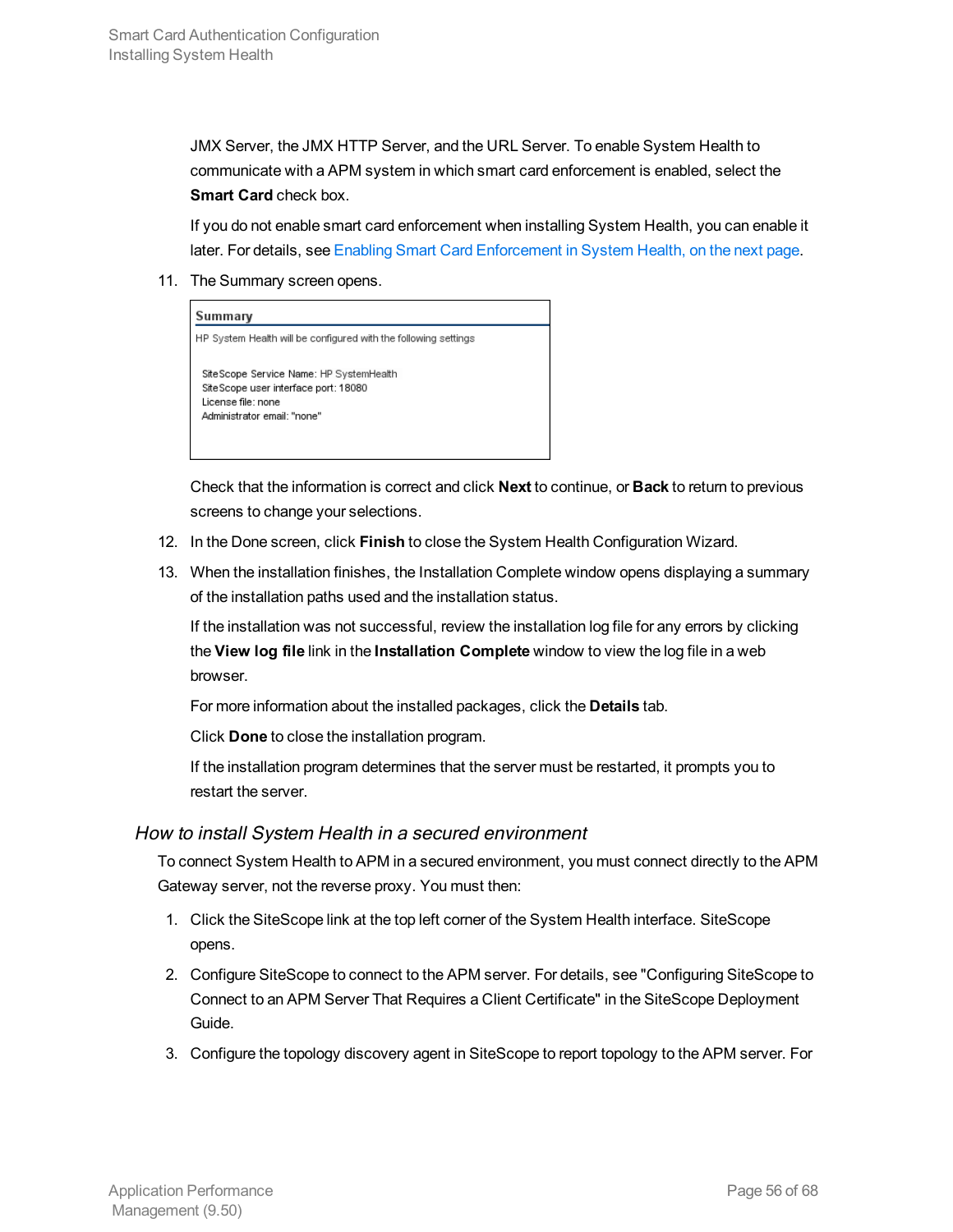details, see "Configuring the Topology Discovery Agent in SiteScope When APM Server Requires a Client" in the SiteScope Deployment Guide.

#### **NOTE:**

The SiteScope Deployment Guide is available from the Software Support site at [https://softwaresupport.softwaregrp.com](https://softwaresupport.softwaregrp.com/).

When installing System Health in a secured environment, note the following:

- If you connect System Health to APM using the secured Gateway server, the following URLbased monitors do not work because their URLs use the HTTP protocol, not the HTTPS protocol:
	- <sup>o</sup> Web Data Entry Availability
	- <sup>o</sup> APM Application Server Response

#### **To enable these monitors to work:**

- 1. Click the SiteScope link at the top left corner of the System Health interface. SiteScope opens.
- 2. In the monitor tree in the left pane of the SiteScope interface, click the monitor name.
- 3. Open the URL Monitor Settings panel in the Properties tab.
- 4. In the URL field under Main Settings, replace **http** with **https** and save the change. For example, replace the monitor URL http://ourcompany.com/SiteScope/services with https://ourcompany.com/SiteScope/services.

### <span id="page-56-0"></span>Enabling Smart Card Enforcement in System **Health**

If smart card enforcement is enabled in System Health, you can access System Health only from the localhost machine. Access requests from other machines are rejected. Therefore, if smart card enforcement is enabled in System Health, to enable communication between APM and System Health, System Health must be on the same server as APM.

You can enable smart card enforcement in System Health either while installing System Health or after installation. For details, see the System Health Guide.

To enable smart card enforcement after installing System Health:

1. Run the System Health Configuration Wizard:

**For Windows:** Run **Start** > **System Health** > **Configuration Wizard**. **For Linux:**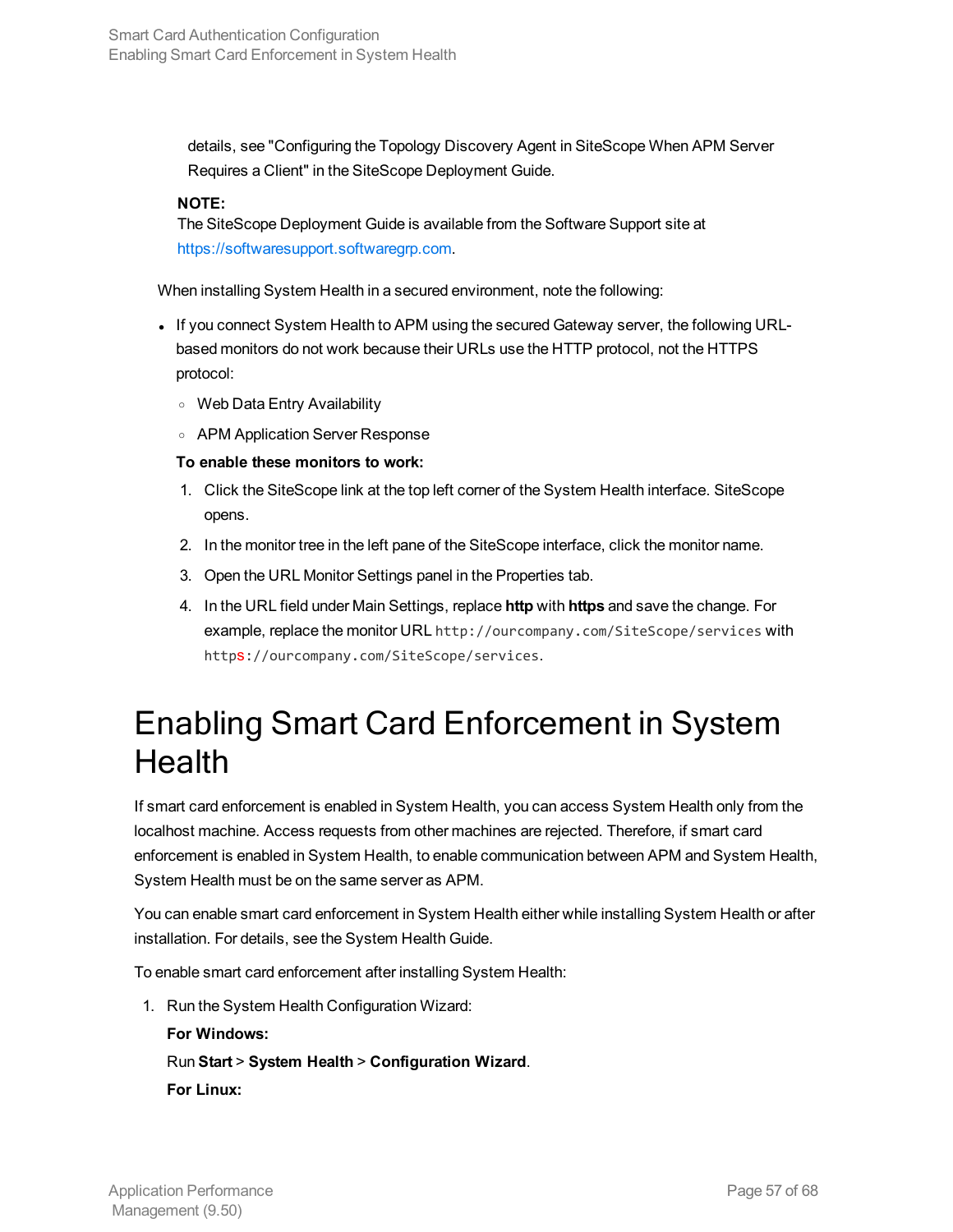Run the **sh\_config.sh** file in the **%SYSH\_HOME%/bin** directory.

- 2. In the System Health Configuration Wizard, skip to the JMX Encryption data settings page.
- 3. On the JMX Encryption data settings page, select the **Smart Card** check box.
- 4. Click **Next**.
- 5. Click **Finish**. Smart card enforcement is enabled.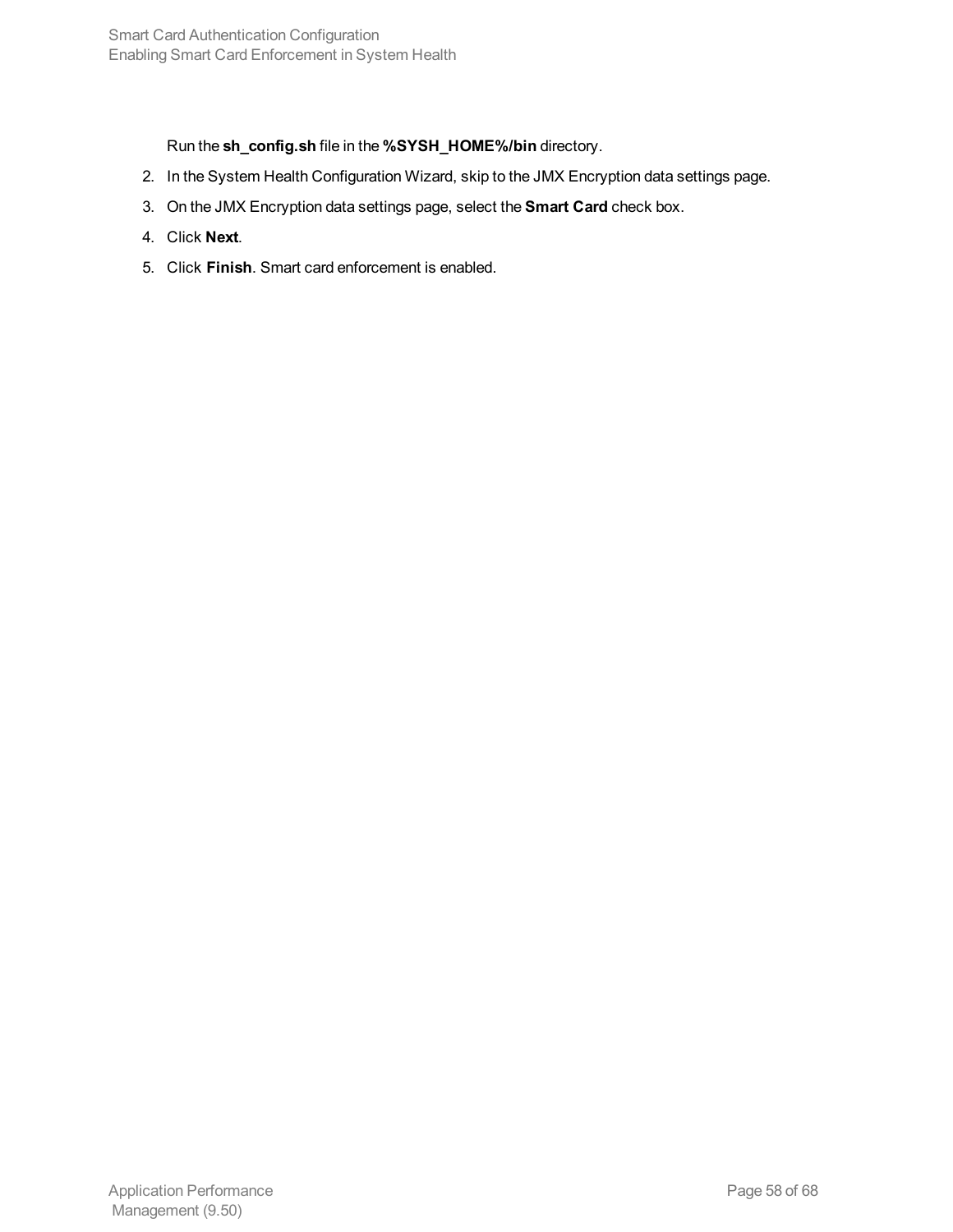# <span id="page-58-0"></span>Chapter 10: Configuring SHA for Smart Card Authentication

The following procedure describes how to configure SHA to connect with APM when APM requires smart card authentication.

- 1. Obtain a Client Authentication certificate (certificate.jks) and place it on all APM Gateway and Data Processing servers. This certificate must be in jks format.
- 2. If you have an SHA PA/NNM Data Collector, copy the Client Authentication certificate to the SHA Data Collector server.
- 3. Open **<APM installation directory>\bin\service\_manager.bat** on **all** APM Gateway and Data Processing servers and all SHA PA/NNM Data Collector servers and make the following changes on each server:
	- a. Locate the line that begins **set JVM\_OPTS=....**

Add the following lines immediately before it (or uncomment them out if they are already there)

**set SECURITY\_OPTS=-Djavax.net.ssl.keyStore=<path to certificate.jks> - Djavax.net.ssl.keyStorePassword=<keystore password> - Djavax.net.ssl.keyStoreType=JKS**

b. Add the following line after the line **set JVM\_OPTS=...**

**set JAVA\_OPTS=%JAVA\_OPTS% %SECURITY\_OPTS%**

c. Add **%SECURITY\_OPTS%** to the string **SET JVM\_OPTS=...** as seen in the following example:

**set JVM\_OPTS=%JVM\_OPTS% %JVM\_64\_BIT\_OPTS% %SECURITY\_OPTS%**

- 4. On all APM DPS servers, establish trust to the Certificate Authority that issued the APM server certificates. For details, see the APM Hardening Guide.
- 5. Restart all APM Gateway, Data Processing, and SHA PA/NNM Data Collector servers.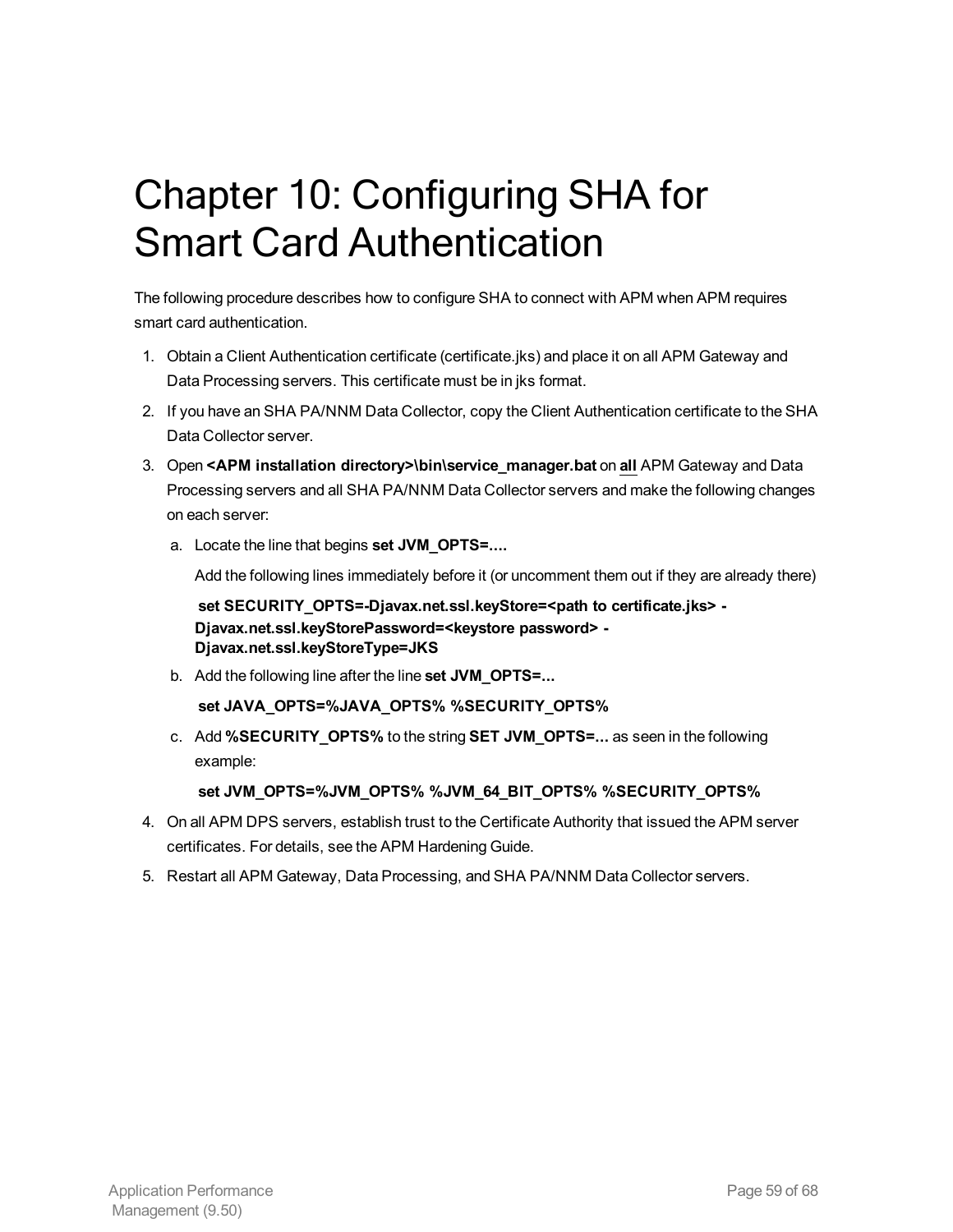# <span id="page-59-0"></span>Chapter 11: Configure RUM to Connect to APM when Smart Card Authentication is Enabled

Configuring RUM to connect to a smart card authentication enabled APM mainly involves establishing trust to the certificate authority, taking a Client Authentication certificate from the certificate authority, configuring it properly, and saving it on the RUM machine. This is done in two main steps:

Step 1: Obtain a CA Root [Certificate](#page-59-2) and Establish Trust, below

<span id="page-59-1"></span>Step 2: Obtain and Configure the CA Issued Client [Authentication](#page-61-0) Certificate, on page 62

## **Prerequisite**

<span id="page-59-2"></span>Before securing the connection from RUM to a secured APM, prepare a secured APM environment.

## Step 1: Obtain a CA Root Certificate and Establish Trust

This procedure involves obtaining the root CA certificate that signs the server certificate used by APM, converting it to the proper format, and saving it on the RUM machine. This allows RUM to trust certificates coming from this authority.

#### **To obtain a CA root certificate:**

You must obtain the root certificate from the CA that signed the APM server certificate.

If you do not have the root certificate of the CA that signed the APM server certificate:

- 1. Obtain the CA root certificates for the APM virtual gateway (front end) server URLs.
	- a. In Internet Explorer, open a secured APM web console (https://<APM-GW-Server>/topaz).
	- b. Click the **Security Report** button (located on the right side of URL field in the Internet Explorer browser) and click the **Viewcertificates** link.

#### **NOTE:**

If you do not see the **Security Report** button, press **Alt** on your keyboard (to expand the upper toolbar options) and click **File > Properties** and click the **Certificates** button.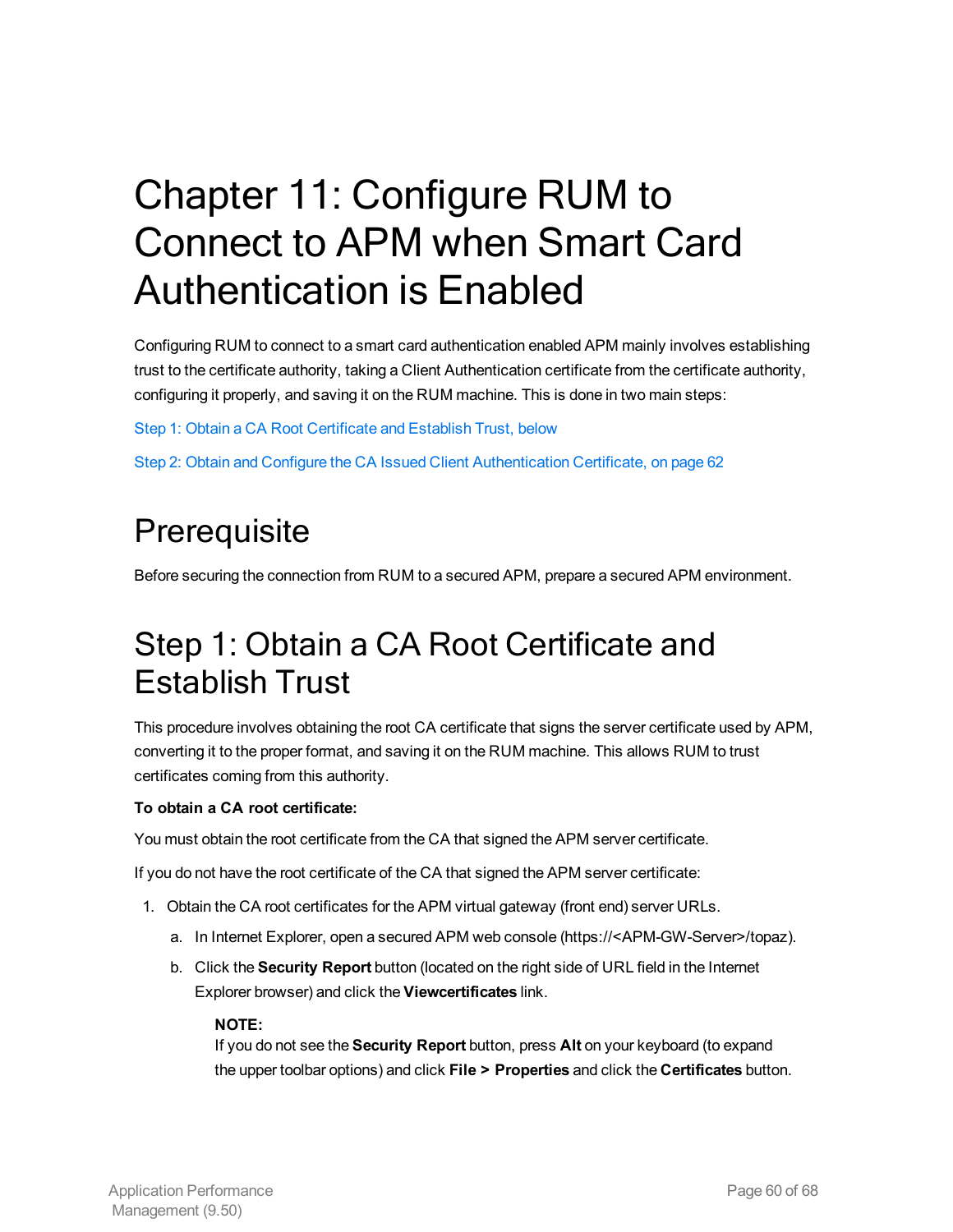- c. Click the **General** tab and check that the following certificate fields are defined correctly:
	- **issued to:** APM's host name
	- <sup>l</sup> **issued by:** SomeRoot-CA
- d. Verify that the certificate did not expire.
- e. Click the **Certificate Path** tab and click the root node of the certificate path.

#### **NOTE:**

The certificate path may contain a chain of certificates. You will need to obtain each of the certificates in the chain.

- f. Click **View Certificate**.
- g. Click the **Details** tab and click **Copy to File**.
- h. Click **Next** and select **Base 64 encoded binary**.

#### **NOTE:**

**Base 64 encoded** supports both Apache and IIS. **DER encoded** works only with IIS).

- i. Specify the certificate file name and path (for example, C:\BSM\_Root).
- j. Click **Next**.
- k. Click **Finish**.
- l. Click **OK** and exit the Certificate wizard. Make sure that the server certificate file was created in the requested path (for example, C:\BSM\_Root.cer).
- m. Copy the created certificate and save it on the local machine (for example, under C:\).
- n. Repeat steps e m for each CA root certificate in the chain of certificates.
- 2. After obtaining the CA root certificate(s), establish trust by importing the root CA certificate(s) for the authority that issues APM's virtual gateway (front end) server.
	- a. Open a cmd window on the RUM Engine machine.
	- b. Connect to  $\text{productDir}\rightarrow\text{JRE}\binom{1}{1}$  and execute:

**keytool -import -alias SomeRoot-CA -file <server certificate file and path> -keystore <keystore path> -trustcacerts -storepass <password>**

- c. When asked about trusting this certificate, enter **y**. A **certificate was added to keystore** message appears
- 3. After obtaining the CA root certificate and establishing trust, configure the connection to APM using HTTPS.
	- a. Open the RUM Engine web console and click **Configuration > BSM Connection Settings**.
	- b. In the **Connection to Business Service Management** pane, change the **protocol** to **https**, and make sure that the **port** changes to **443**.
	- c. In the **SSL** pane, make sure that the **Truststore type** is **JKS** (mandatory).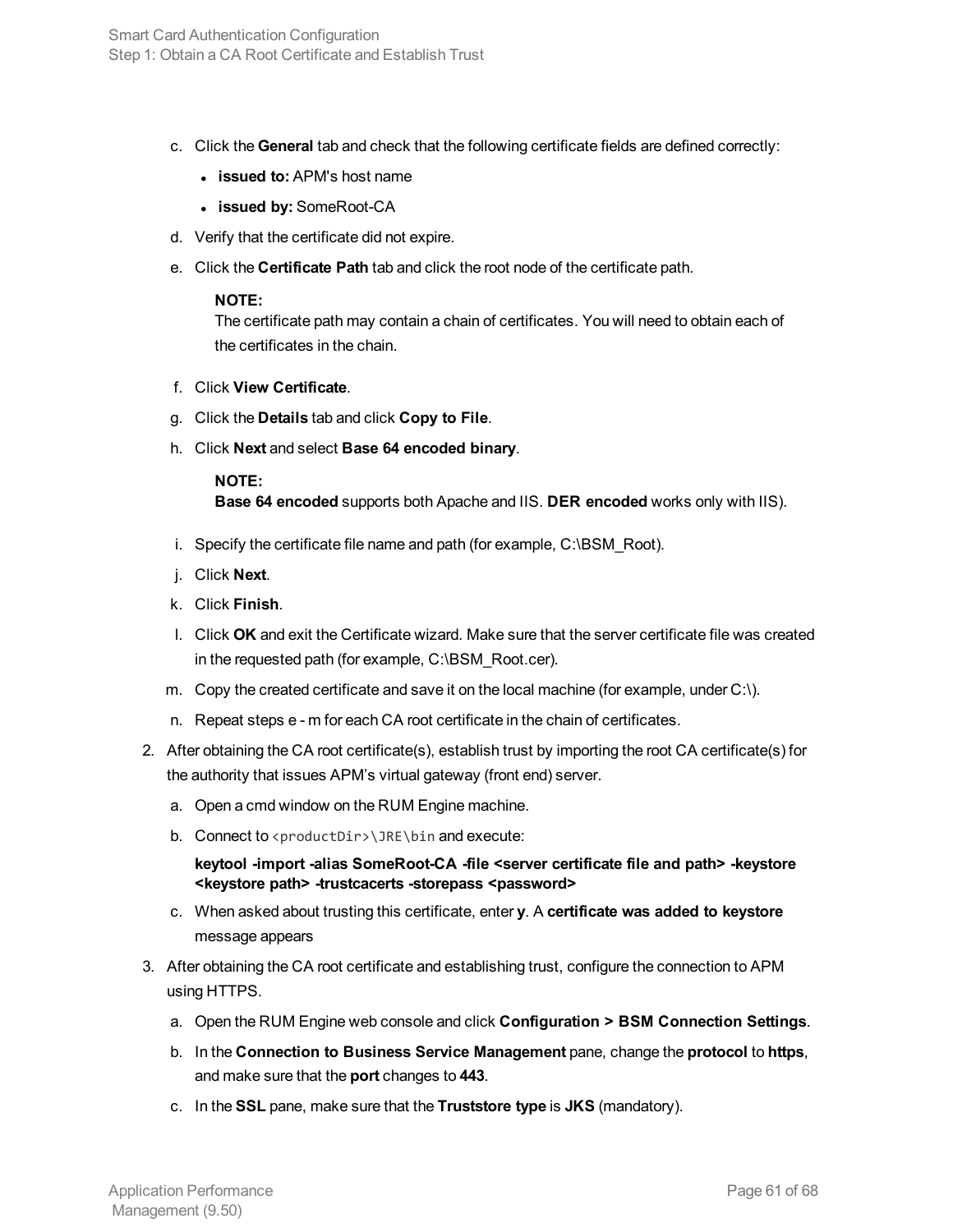<span id="page-61-0"></span>d. If you used the default truststore/keystore (..\lib\security\cacerts), the **Truststore path** and **Truststore password** fields should remain empty.

### Step 2: Obtain and Configure the CA Issued Client Authentication Certificate

#### **To work with a CA Client Authentication certificate:**

- 1. Obtain a Client Authentication certificate.
- 2. Convert the Client Authentication certificate to .pfx format.
- 3. Verify that the Client Authentication certificate is correct.
	- a. Double-click the Client Authentication certificate that is installed on your machine. The Certificate dialog box opens.
	- b. Click the **Details** tab.
	- c. Click **Enhanced Key Usage**.
	- d. Verify that the Client Authentication object identifier (OID) is **1.3.6.1.5.5.7.3.2**.

| x<br>Certificate                                                                                                                                                                                                                                                                                                                |                                                                                                                                                                                                                                                    |  |  |
|---------------------------------------------------------------------------------------------------------------------------------------------------------------------------------------------------------------------------------------------------------------------------------------------------------------------------------|----------------------------------------------------------------------------------------------------------------------------------------------------------------------------------------------------------------------------------------------------|--|--|
| Details<br>Certification Path<br>General                                                                                                                                                                                                                                                                                        |                                                                                                                                                                                                                                                    |  |  |
| Show:<br>$<$ All $>$                                                                                                                                                                                                                                                                                                            |                                                                                                                                                                                                                                                    |  |  |
| Field                                                                                                                                                                                                                                                                                                                           | Value                                                                                                                                                                                                                                              |  |  |
| Enhanced Key Usage<br>Subject Key Identifier<br>[5] Authority Key Identifier<br>CRL Distribution Points<br>Authority Information Access<br><b>Key Usage</b><br>Thumbprint algorithm<br>Thumhnrint<br>Smart Card Logon (1.3.6.1.4.1.311.20.2.2)<br>Client Authentication (1.3.6.1.5.5.7.3.2)<br>Secure Email (1.3.6.1.5.5.7.3.4) | Smart Card Logon (1.3.6.1.4<br>40.01.14.18 6e 5f 8e a1.11.9b<br>KeyID=85 ea f8 e7 b2 61 fb a<br>[1]CRL Distribution Point: Distr<br>Ξ<br>[1] Authority Info Access: Acc<br>Digital Signature, Non-Repudia<br>sha1<br>67 ae ha 12 d4 c9 21 c4 d1 94 |  |  |
| Learn more about certificate details                                                                                                                                                                                                                                                                                            | Edit Properties<br>Copy to File<br>OK                                                                                                                                                                                                              |  |  |

- 4. Copy the created .pfx file to the RUM Engine machine.
- 5. Configure the certificate information in the RUM Engine web console.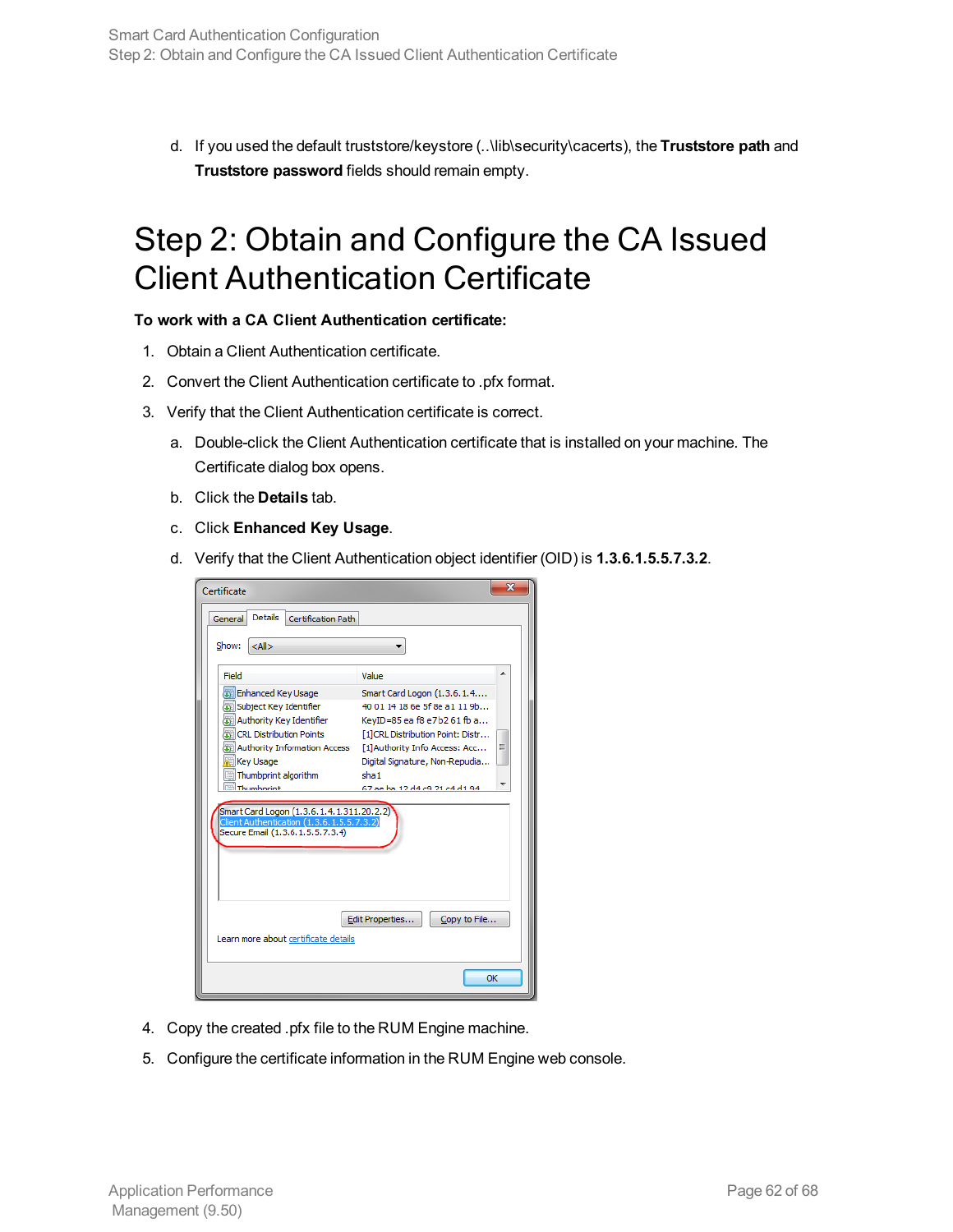- a. Open the RUM Engine web console.
- b. Navigate to **Configuration > BSM Connection Settings**.
- c. In the **SSL** pane, enter the following:
	- **keystore path** = Client Authentication certificate path (for example: "C:\client certificate.pfx")
	- **keystore type** = PKSC12" (.pfx file is of PKSC12 type)
	- **.** keystore password and private key password = Password for Client Authentication certificate.
- d. Click **Save Configuration** and test the connection with APM by clicking the **Test RTSM Password** button.

#### **NOTE:**

If you already retrieved the client.pfx file with another password from APM, make sure to put the file in the proper path on RUM and use the relevant password in the configuration connection.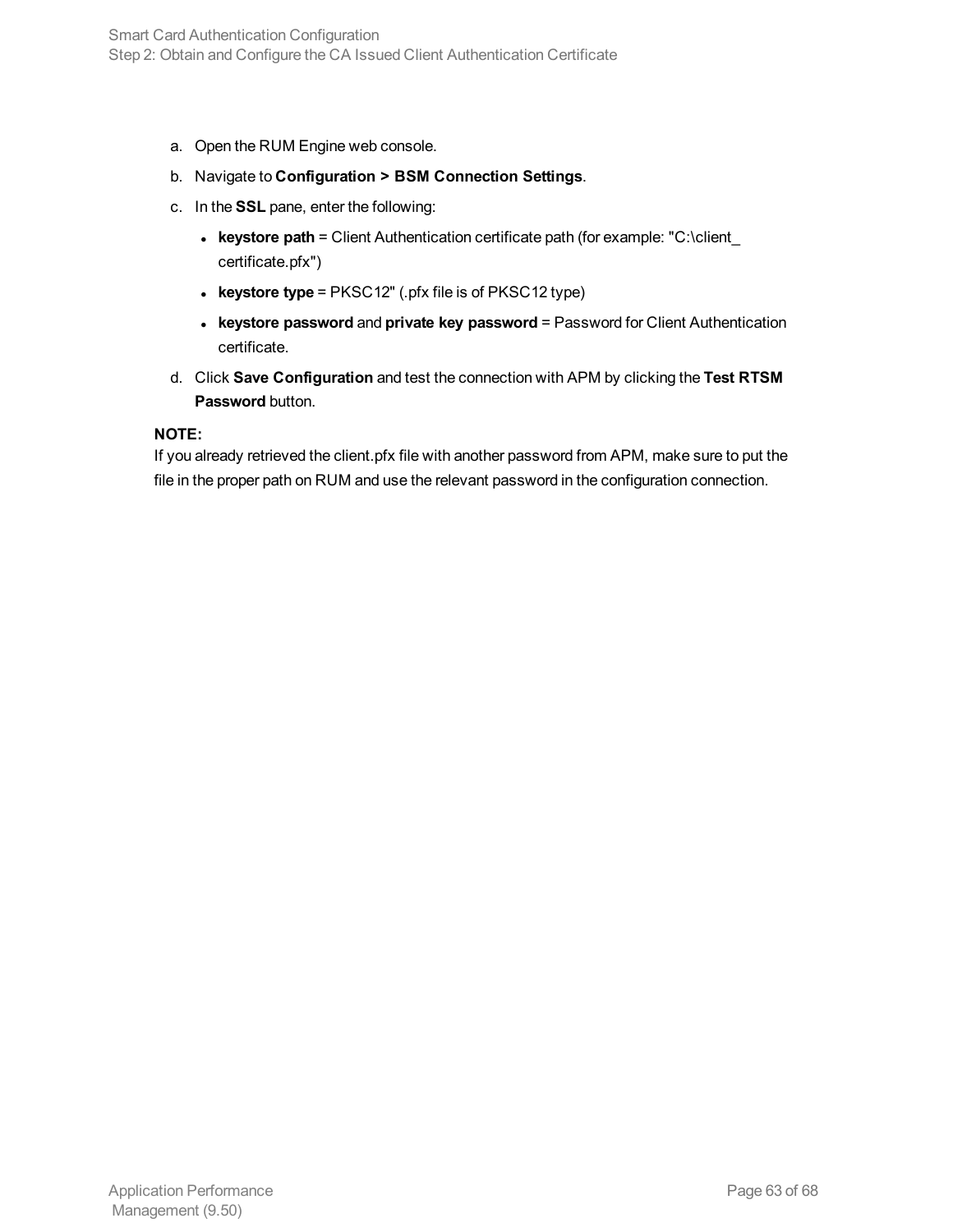# <span id="page-63-0"></span>Chapter 12: Troubleshooting

## <span id="page-63-1"></span>Frequent Requests to Re-enter Your Smart Card PIN Code when Accessing APM **Components**

**Problem:** Each time you click in the APM Console to start a new Java process, you are asked for the PIN code of your smart card .

**Solution:** The reason you are asked for your PIN code each time you start another application, is that the smart card software does not allow caching the pin code for the APM session, only per process. To resolve this problem:

- <sup>l</sup> Set the Smart Card Authentication Configuration mode to **Custom** or **Users only login** in the Smart Card Authentication Configuration Wizard (see Smart Card Authentication in the APM Platform Administration Guide).
- If you have an Apache reverse proxy configuration, constrain the URL list that is client-cert authenticated. This list is in the configuration file of the Apache Reverse Proxy / Load Balancer (or the Apache web server, if you don't have the Apache Load Balancer in front to terminate the user's incoming SSL connection). This method is relevant for reverse proxy configurations. For instructions, see To constrain the URL list that is client-cert [authenticated,](#page-63-2) below.

#### **NOTE:**

If you rerun the Smart Card Authentication Configuration Wizard for any reason, you need to repeat this procedure.

<span id="page-63-2"></span>To constrain the URL list that is client-cert authenticated

1. In the file **httpd-ssl.conf**, locate the following section:

```
SSLVerifyClient require
SSLVerifyDepth 10
SSLCACertificateFile /opt/HP/BSM/WebServer/conf/ssl/client_ca_root.pem
SSLOptions +ExportCertData
```
2. Wrap this section with a URL constraint as follows. This enables this particular URL to do the smart card authentication (and thus the PIN prompt), while the remainder of the application session will be server-authenticated https after a valid application session is established.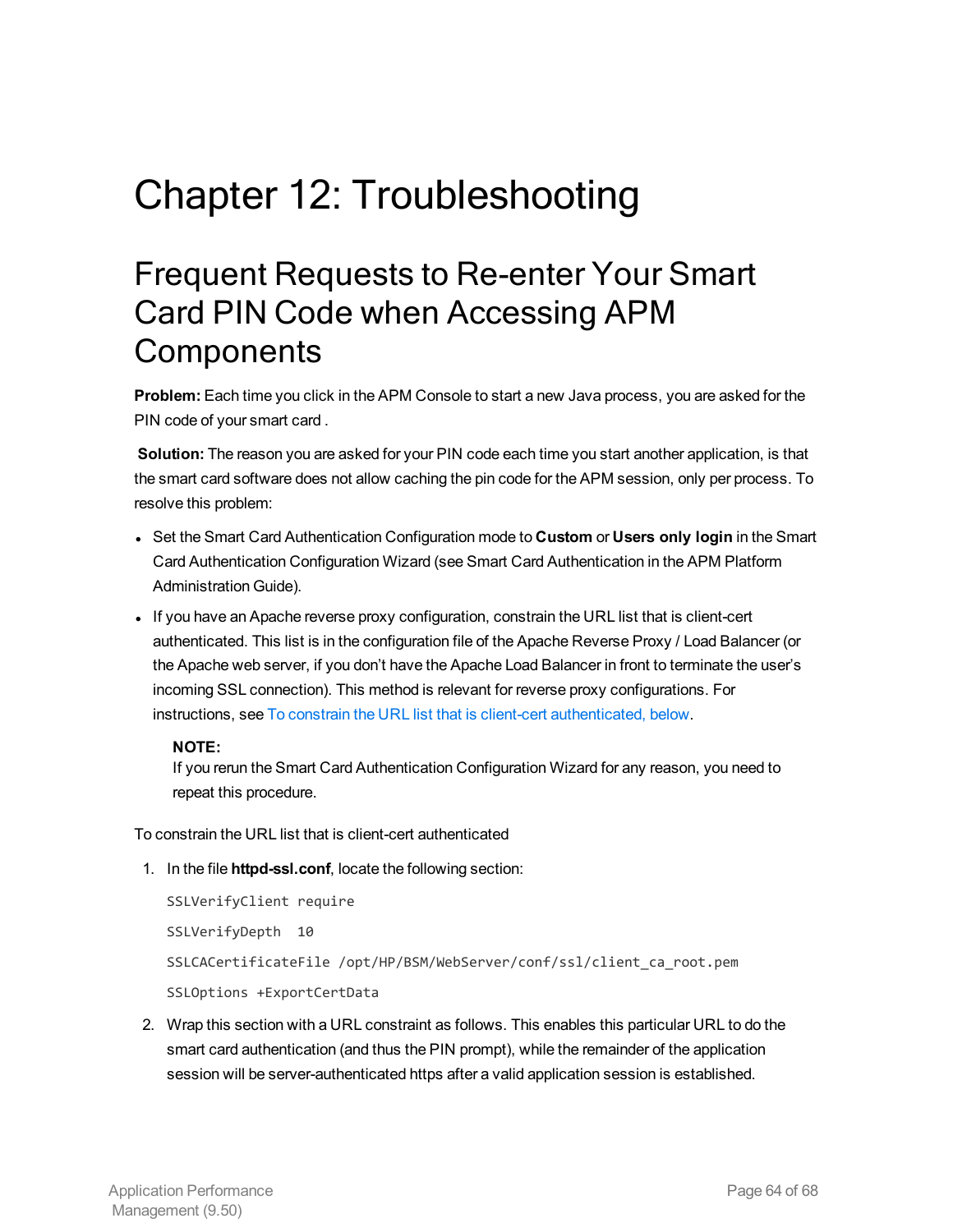**<LocationMatch "^/topaz/login.jsp|.\*/topaz.\*/bsmservices.\*|.\*/opr.\*/rest.\*|.\*/topaz.\*/serviceh ealth.\*|.\*/topaz.\*/slm.\*|.\*/topaz.\*/eumopenapi.\*|.\*/topaz.\*/eumappapi.\*|.\*/topa z.\*/eumreportsapi.\*">** SSLVerifyClient require SSLVerifyDepth 10 SSLCACertificateFile /opt/HP/BSM/WebServer/conf/ssl/client\_ca\_root.pem SSLOptions +ExportCertData **</LocationMatch>**

<span id="page-64-0"></span>3. Restart the Apache web server to ensure that the configuration is activated.

## Smart Card Authentication Configuration Timeout Failure

**Problem:** When configuring Smart Card Authentication using the Configuration Wizard, APM fails during setup with a timeout failure.

**Solution:** Increase the value of the **process.launcher.time.out** parameter. The default is 60 seconds.

- 1. In a text editor, open **HPBSM\conf\settings\security.xml**.
- 2. Locate the parameter **process.launcher.time.out**.

```
<setting
name="process.launcher.time.out"
sectionResource="security.login"
nameResource="process.launcher.time.out.name"
descResource="process.launcher.time.out.desc"
refreshRate="Reboot"
displayInUI="false"
settingType="global">
<value type="number">60</value>
</setting>
```
3. In the line <value type="number">60</value>, increase the value.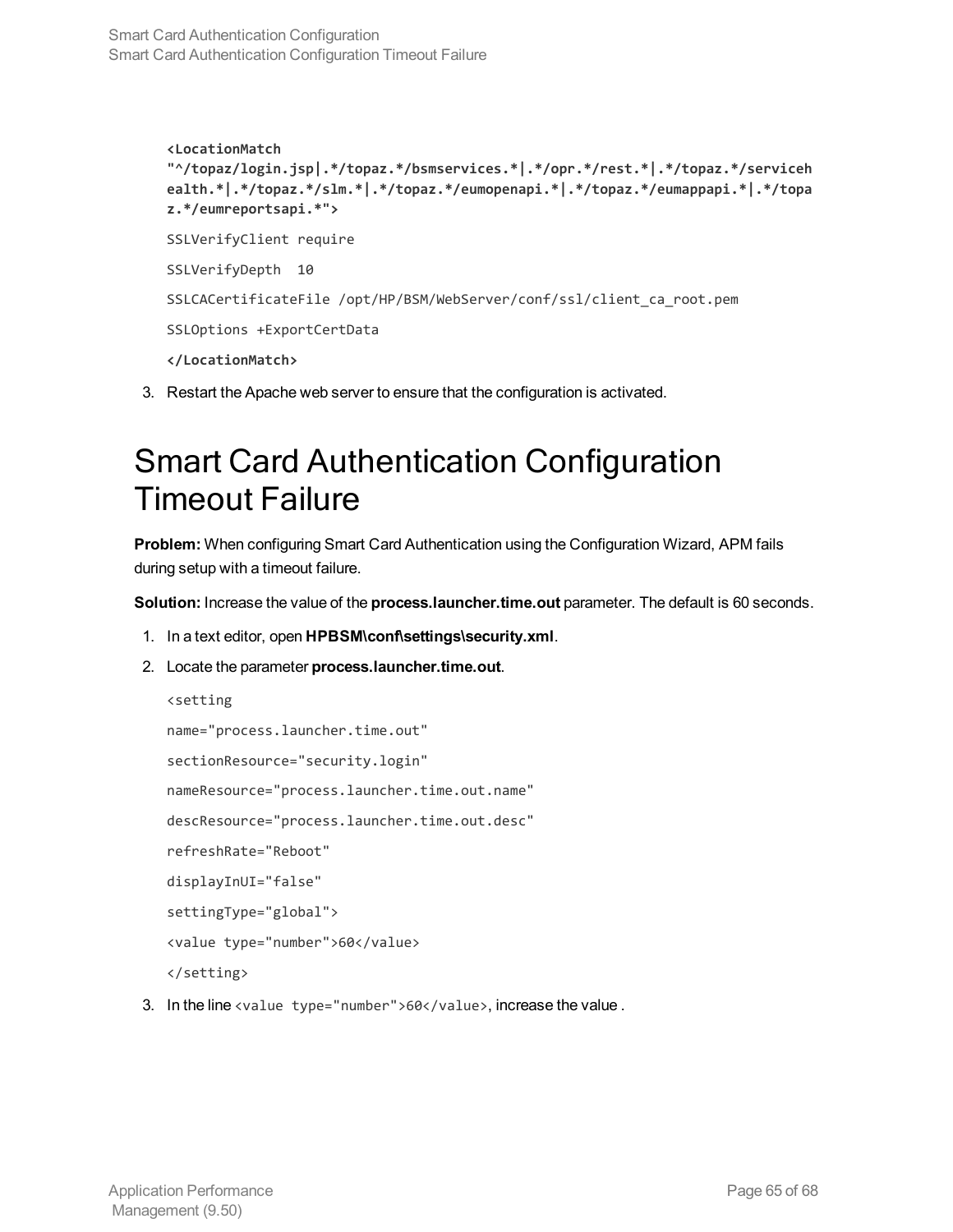### <span id="page-65-0"></span>Unable to Disable Smart Card Authentication

**Problem:** If you manually change the IIS and then try to disable Smart Card Authentication by running the Smart Card Authentication wizard or RevertHardening.bat, the APM system may enter an unstable state. Although Smart Card Authentication seems to be disabled, you can continue to access APM using Smart Card Authentication as well as entering a user name and password.

**Solution:** Remove SSL binding and rerun the post-installation wizard.

- 1. Open a cmd window and run **netsh http show ssl**.
- 2. Locate the IP:port line and copy the address.

For example, locate the line:  $IP: port : 0.0.0.0.443$  and copy  $0.0.0.0.443$ 

3. Run the command **netsh http delete sslcert ipport=<IP port address>** where <IP port address> is the address you copied in the previous step.

For example, **netsh http delete sslcert ipport=0.0.0.0.443**

<span id="page-65-1"></span>4. Run **<HPEAPM root directory>\bin\postinstall.bat**.

### Applets Unavailable when Smart Card Authentication is Configured

**Problem:** Java has a bug related to TLS1.2 that makes our applets in the UI unavailable when CAC is configured and USB keys are used. The following URLs refer to the relevant issues opened in the JVM bug tracker:

<https://bugs.openjdk.java.net/browse/JDK-8067035>

<https://bugs.openjdk.java.net/browse/JDK-8065580>

**Workaround:** If Smart Card Authentication mode is configured, disable TLS1.2 in APM gateway (in the web server configuration).

#### **To disable TLS1.2 on IIS:**

1. Create a text file with following content

Windows Registry Editor Version 5.00

[HKEY\_LOCAL\_ MACHINE\SYSTEM\CurrentControlSet\Control\SecurityProviders\SCHANNEL]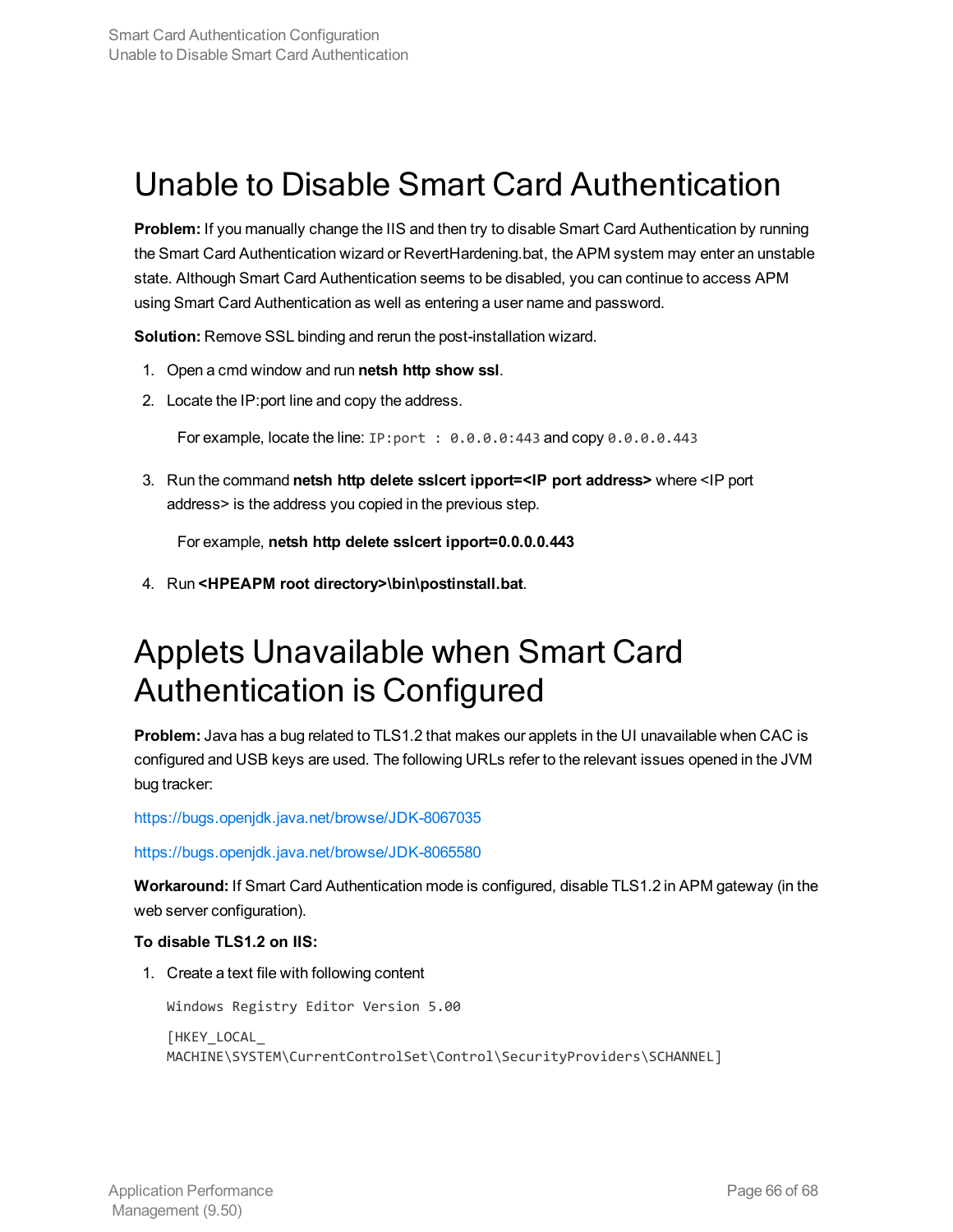[HKEY\_LOCAL\_ MACHINE\SYSTEM\CurrentControlSet\Control\SecurityProviders\SCHANNEL\Protocols]

```
[HKEY_LOCAL_
MACHINE\SYSTEM\CurrentControlSet\Control\SecurityProviders\SCHANNEL\Protocols\T
LS 1.2]
```

```
[HKEY_LOCAL_
MACHINE\SYSTEM\CurrentControlSet\Control\SecurityProviders\SCHANNEL\Protocols\T
LS 1.2\Server]
```
"Enabled"=dword:00000000

"DisabledByDefault"=dword:ffffffff

- 2. Save the file as **disable\_TLS12.reg**.
- 3. Double-click the file.
- 4. The registry editor will ask if you want to import settings from the file. Click **Yes**.
- 5. Reboot the machine. (You should reboot not just APM but the whole machine.)

#### **To disable TLS1.2 on Apache:**

- 1. Open the SSL configuration file: **HPBSM/WebServer/conf/extra/httpd-ssl.conf**.
- 2. Locate the following line in the file

SSLProtocol all -SSLv2 -SSLv3

3. Edit the line as follows:

```
SSLProtocol all -SSLv2 -SSLv3 -TLSv1.2
```
4. Restart Apache. (You can restart Apache by executing **HPBSM/WebServer/bin/Apache2Restart.sh** or **HPBSM/WebServer/bin/Apache2Restart.bat**)